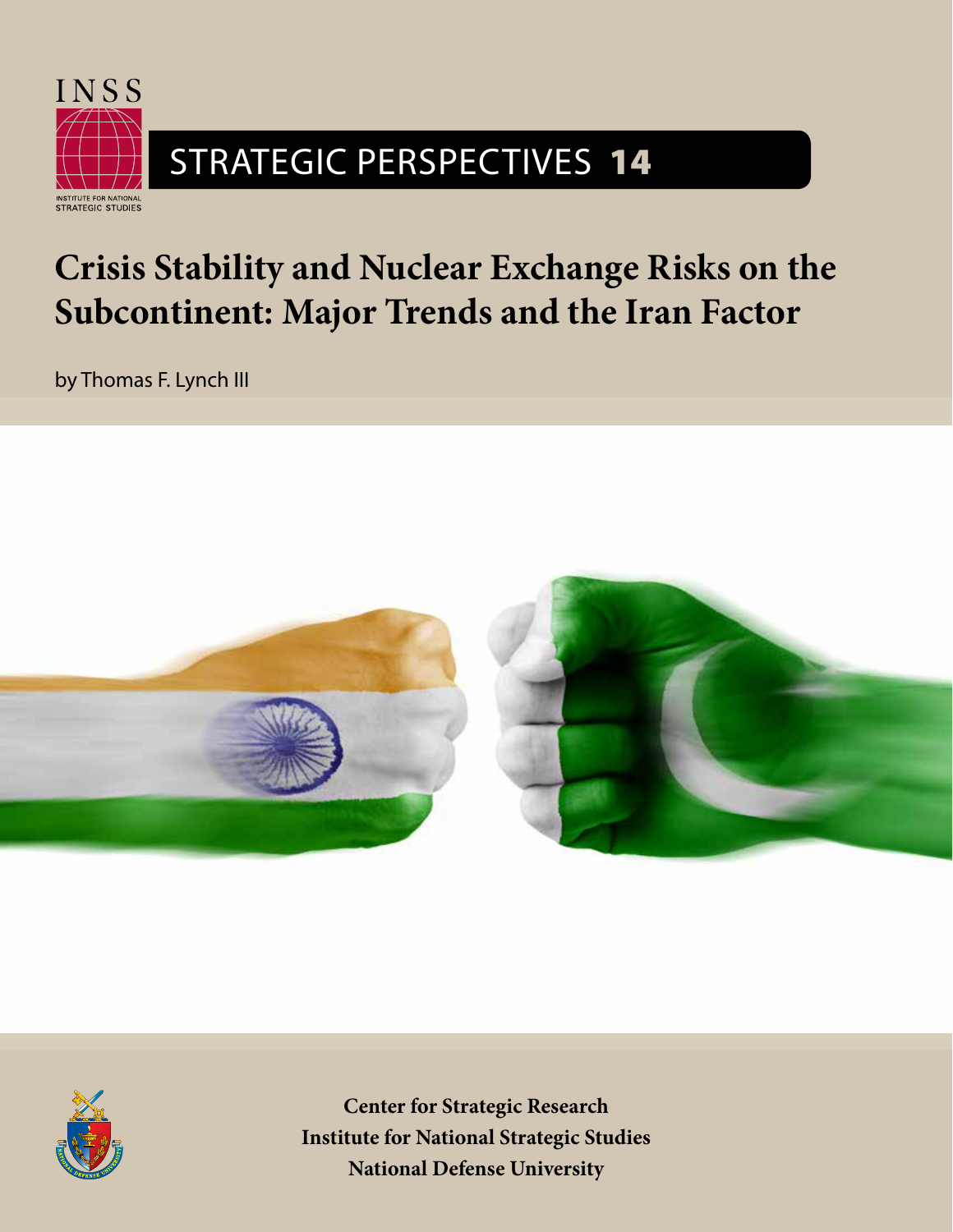## **Institute for National Strategic Studies**

National Defense University

The Institute for National Strategic Studies (INSS) is National Defense University's (NDU's) dedicated research arm. INSS includes the Center for Strategic Research, Center for Complex Operations, Center for the Study of Chinese Military Affairs, Center for Technology and National Security Policy, Center for Transatlantic Security Studies, and Conflict Records Research Center. The military and civilian analysts and staff who comprise INSS and its subcomponents execute their mission by conducting research and analysis, publishing, and participating in conferences, policy support, and outreach.

The mission of INSS is to conduct strategic studies for the Secretary of Defense, Chairman of the Joint Chiefs of Staff, and the Unified Combatant Commands in support of the academic programs at NDU and to perform outreach to other U.S. Government agencies and the broader national security community.

> **Cover:** tk **Credit:** tk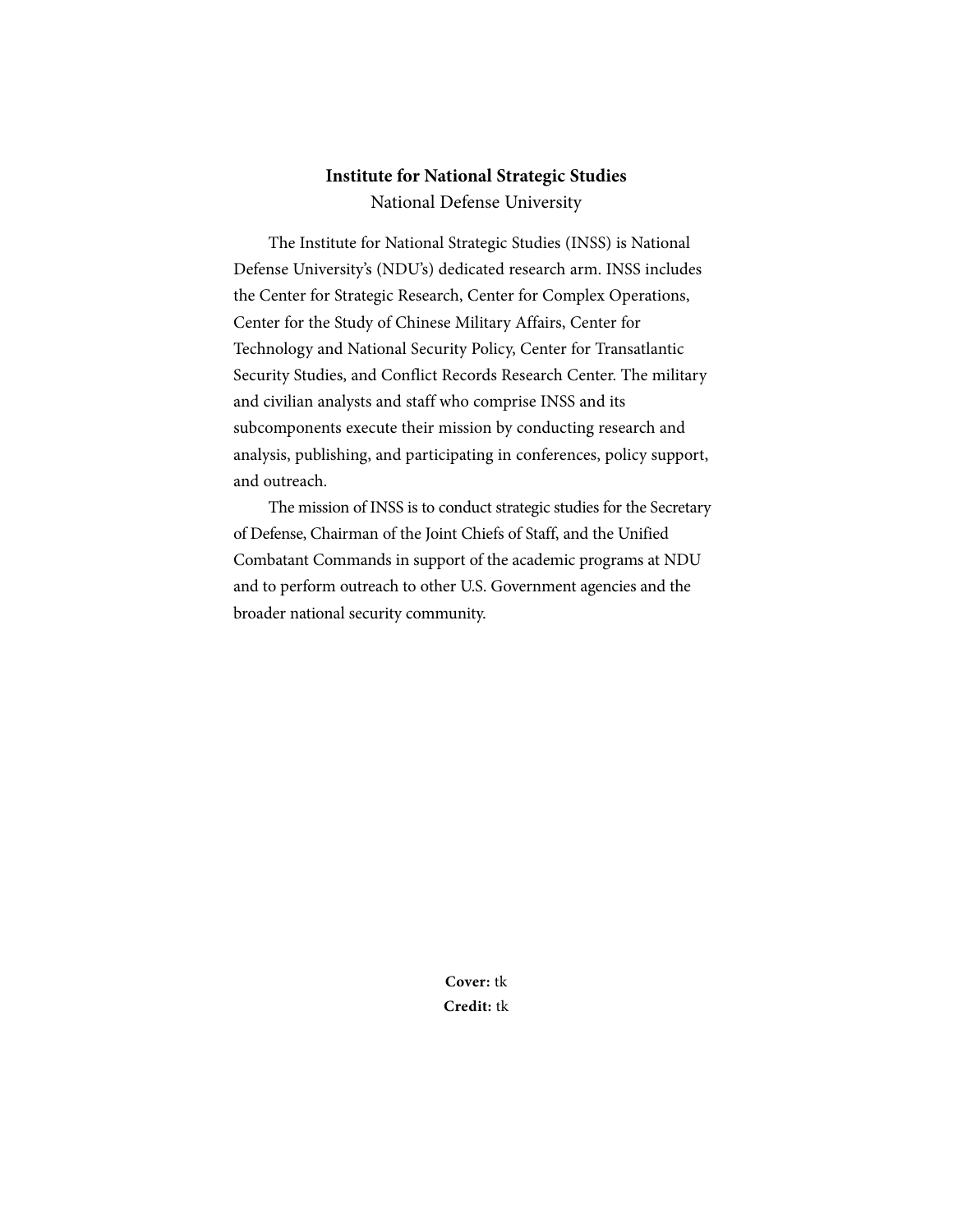**Crisis Stability and Nuclear Exchange Risks on the Subcontinent**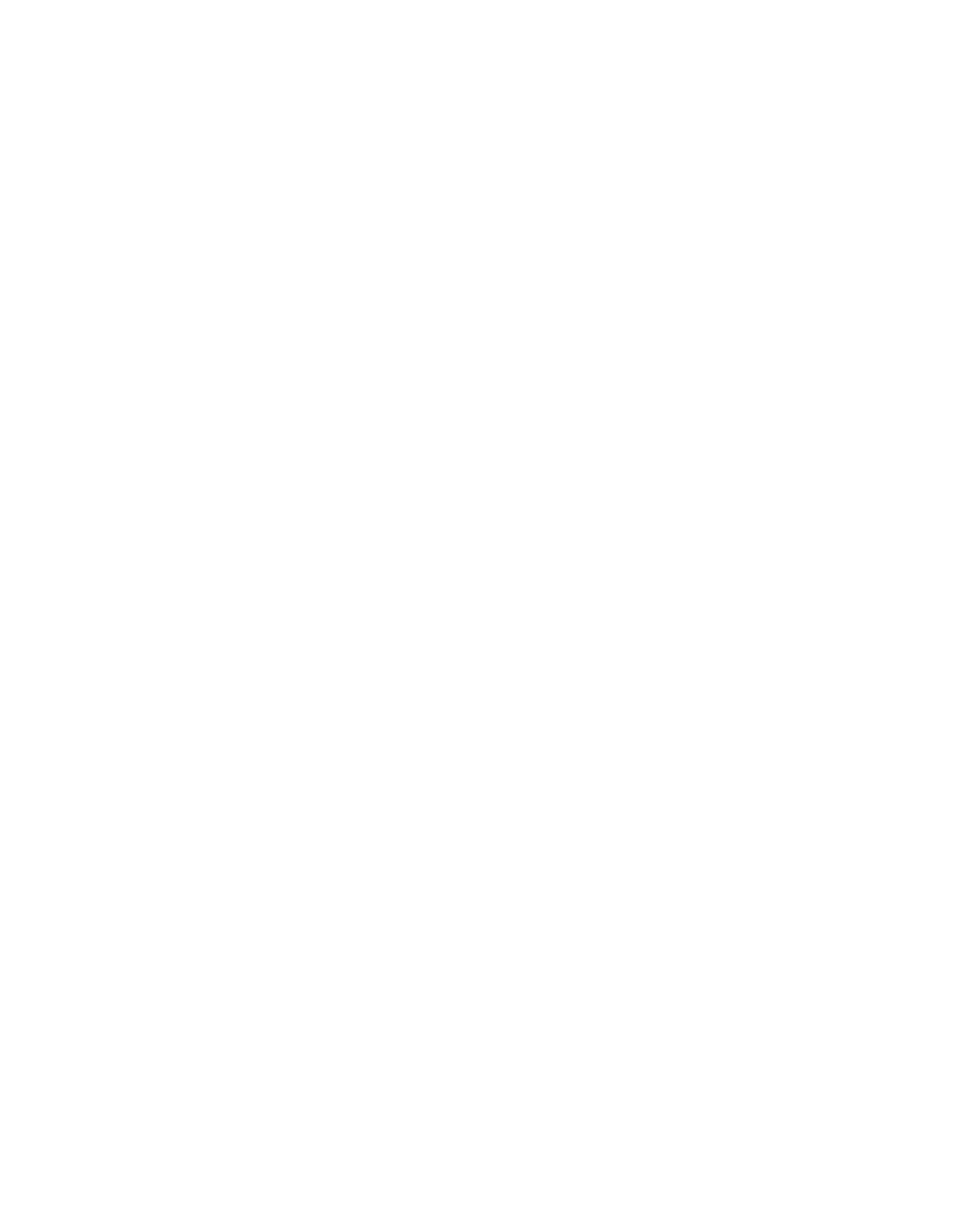## **Crisis Stability and Nuclear Exchange Risks on the Subcontinent Major Trends and the Iran Factor**

By Thomas F. Lynch III

*Institute for National Strategic Studies Strategic Perspectives, No. 14*

Series Editor: Nicholas Rostow



National Defense University Press **NDU** Washington, D.C. **Press** November 2013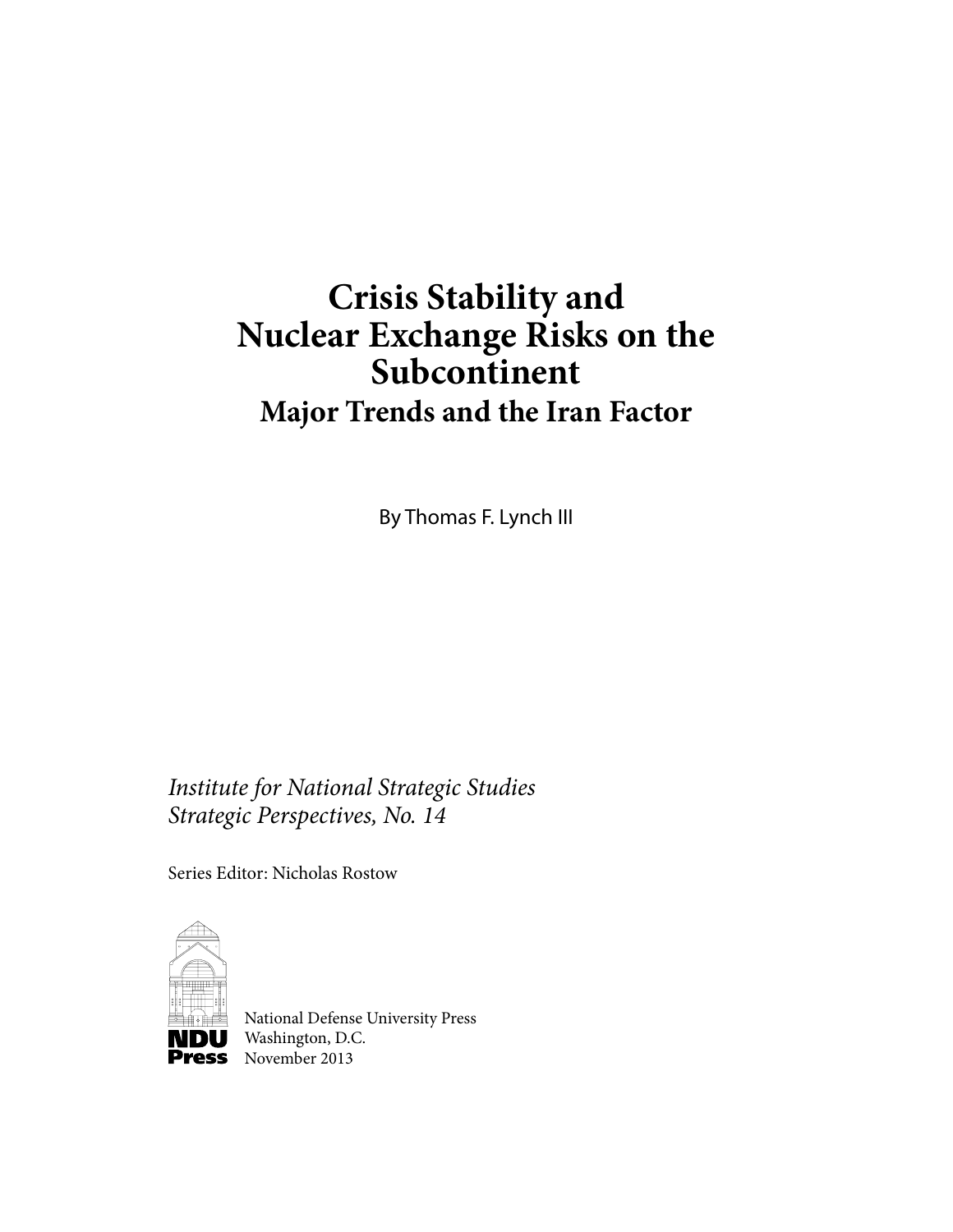Opinions, conclusions, and recommendations expressed or implied within are solely those of the contributors and do not necessarily represent the views of the Defense Department or any other agency of the Federal Government. Cleared for public release; distribution unlimited.

Portions of this work may be quoted or reprinted without permission, provided that a standard source credit line is included. NDU Press would appreciate a courtesy copy of reprints or reviews.

First printing, November 2013

For current publications of the Institute for National Strategic Studies, please visit the NDU Press Web site at: www.ndu.edu/press/index.html.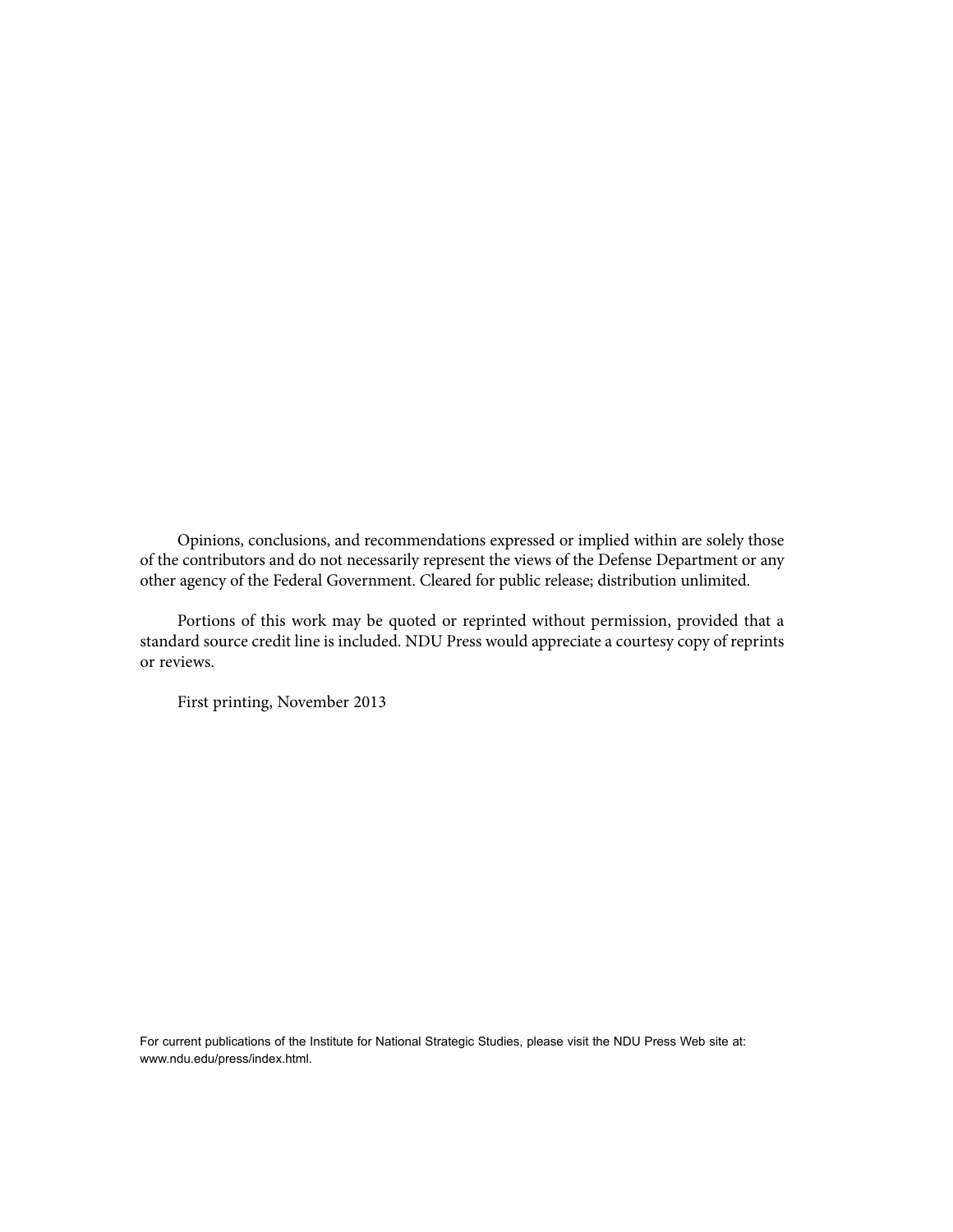## **Contents**

| India and Pakistan: The Dominant Nuclear and Security Realities  2                                                                   |
|--------------------------------------------------------------------------------------------------------------------------------------|
| Iran's Nuclear Program: A Variable without Direct Impact on<br>Crisis and Arms Race Stability on the Subcontinent 12                 |
| Saudi Arabia's Response to Iran's Nuclear Decisions: A Variable with<br>Indirect Impact on Arms Race Stability on the Subcontinent16 |
| Stability Implications: Regional and Super-regional 21                                                                               |
|                                                                                                                                      |
|                                                                                                                                      |
|                                                                                                                                      |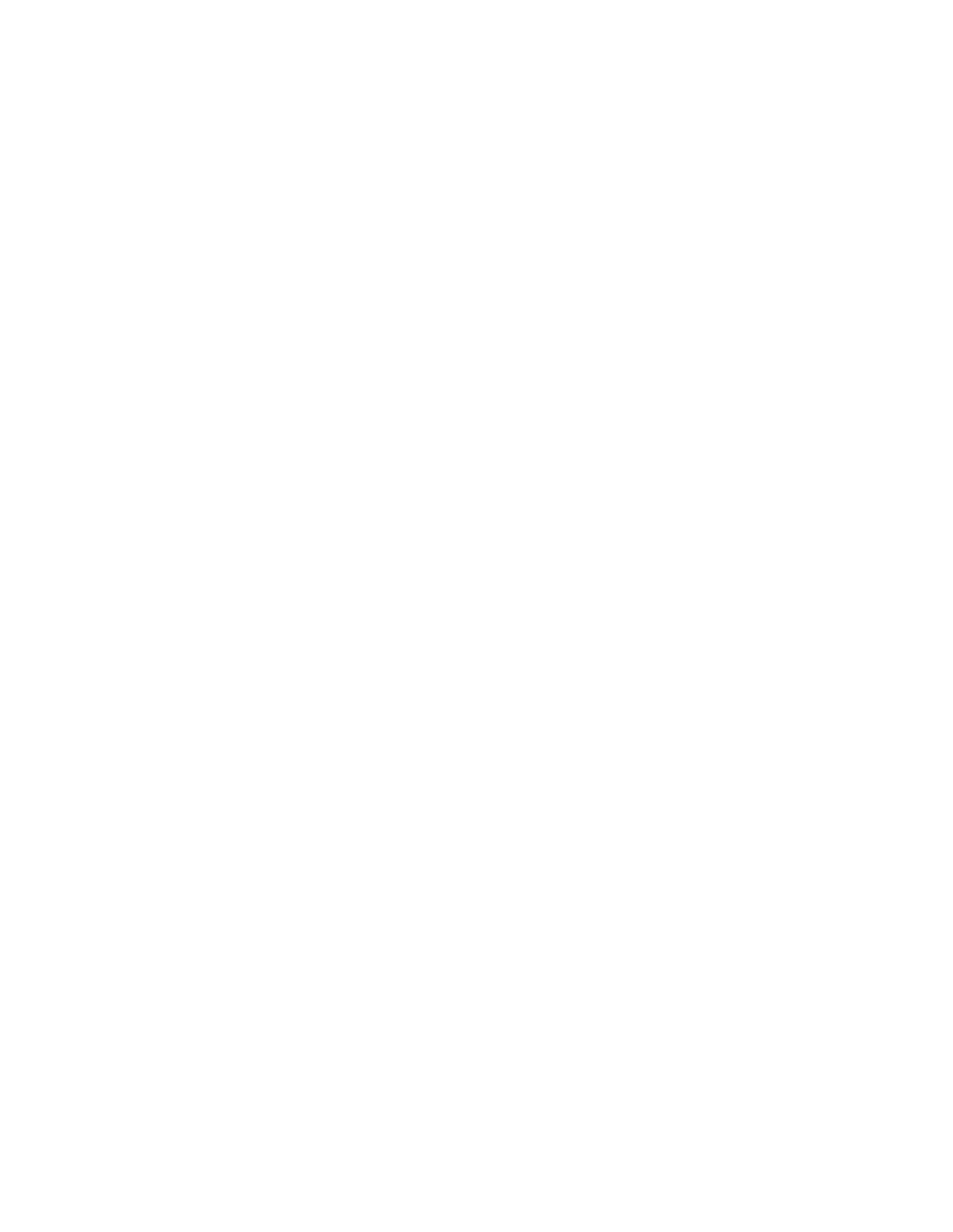## **Executive Summary**

Crisis stability—the probability that political tensions and low-level conflict will not erupt into a major war between India and Pakistan—is less certain in 2013 than at any time since their sequential nuclear weapons tests of 1998. India's vast and growing spending on large conventional military forces, at least in part as a means to dissuade Pakistan's tolerance of (or support for) insurgent and terrorist activity against India, coupled with Pakistan's post-2006 accelerated pursuit of tactical nuclear weapons as a means to offset this Indian initiative, have greatly increased the risk of a future Indo-Pakistani military clash or terrorist incident escalating to nuclear exchange.<sup>1</sup> America's limited abilities to prevent the escalation of an Indo-Pakistani crisis toward major war are best served by continuing a significant military and political presence in Afghanistan and diplomatic and military-to-military dialogue with Pakistan well beyond 2014.

Iranian acquisition of a nuclear weapons capability will not directly affect the ongoing erosion of crisis stability in South Asian. However, a declared or a declared and tested nuclear Iranian weapons capability almost certainly will inspire Saudi Arabia's acquisition of its own nuclear deterrent and involve Pakistan. If American efforts to halt Iran or to extend acceptable deterrence to Riyadh fail, then Washington must accept that Islamabad will transfer some form of nuclear weapons capability to Saudi Arabia as part of the Kingdom's pursuit of an autonomous nuclear deterrent versus Tehran. Washington's best policy option is to maintain sufficient diplomatic and military relevance in Islamabad and Riyadh to limit transfer impact upon Israel's threat calculus and to constrain Gulf-wide proliferation that could excite Indian fears for its nuclear deterrent in a manner that stokes a presently dormant nuclear arms race between India and China.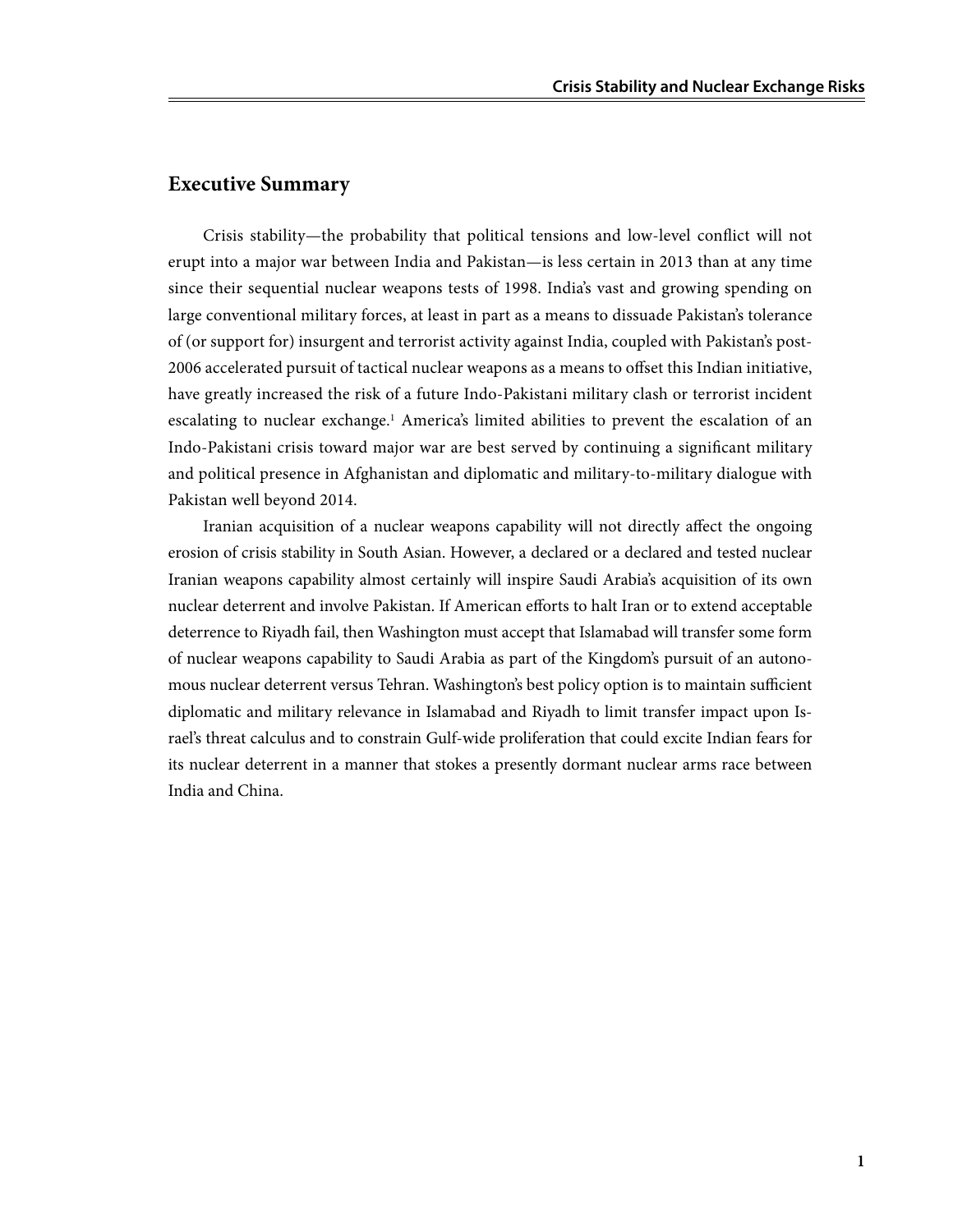### **Introduction**

Since the mid-1970s, and especially since 1998, volumes have been written about nuclear weapons proliferation in Pakistan and India and the impact of this proliferation on stability and security on the Subcontinent.<sup>2</sup> Other literature has focused on the manner in which decisions about strategic force structures in Pakistan, India, China and the United States connect to one another in discrete nuclear proliferation chains, driving decisions that impact an interconnected set of paired security dilemmas (Pakistan-India and India-China, India-China and China-U.S.).<sup>3</sup> Over the past decade, a legion of authors and commentators have made considerable speculation about the security risks from Iran's nuclear program and the risks that program poses for crisis stability and nuclear weapons incentives in the Persian Gulf and between Iran and its Arab neighbors.4

This monograph aims to update and integrate these three areas of analysis. It updates the status of nuclear weapons proliferation and crisis stability on the Subcontinent as of early 2013. It also explores the relationship between Iran's nuclear development trajectory and pathways, discussing the interplay of Saudi Arabia and Pakistan in the context of possible responses to Iran's nuclear program endstate. It then discusses the most likely security impacts from Saudi-Pakistan interaction on nuclear weapons collaboration for South Asian nuclear stability and proliferation dynamics. Finally, it discusses the implications for American policymakers desiring to counteract the worst-case possibilities foretold by these interactions: spiraling Indo-Pakistani military crises and escalating arms races between India, China, and Pakistan on the Subcontinent.

#### **India and Pakistan: The Dominant Nuclear and Security Realities**

There are three classic formulations of stability in relation to nuclear weapons and the propensity for war. The first, *"first strike" stability* (or *"deterrence" stability*), is defined as the presence of an assured second strike capability for each nuclear-armed party in a confrontation such that each fears unacceptable retaliatory damage should a nuclear exchange occur.<sup>5</sup> *"Crisis stability"* is defined as a condition in which neither side fears initiation of an armed clash—nuclear, conventional, or subconventional (including a preemptive strike against nuclear assets)—in the event of an interstate political crisis either because of the presence of a comprehensive first strike defense or other impracticability. Finally, *"arms race" stability* accrues when neither side has concerns that its adversaries might build weapons that undermine stability by achieving a technological breakthrough or a clandestine build-up of force that produces decisive battlefield advantage.6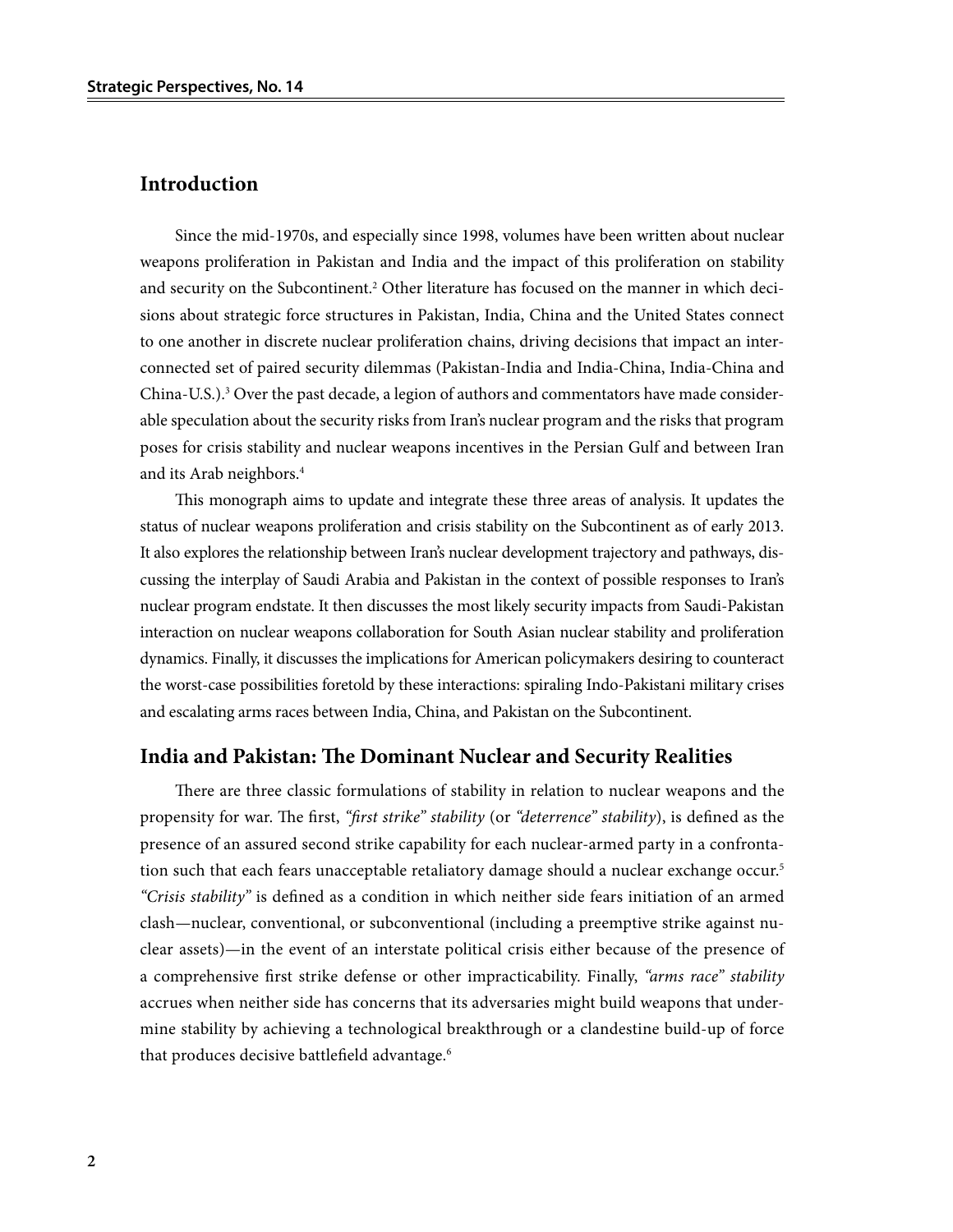Historically, the debate about nuclear weapons and stability on the Subcontinent has centered on the notion of "crisis stability"—the incentives for either side to strike a first blow with its array of forces: nuclear, conventional, or irregular militias and terrorists. Secondarily, it has focused on the topic of "arms race" stability.

From 1999 to 2010, two distinct viewpoints developed about the relationship between nuclear weapons proliferation and crisis stability between the historic South Asian antagonists.7 An "optimist" perspective asserted that nuclear proliferation had reduced the threat of conventional conflict and major war. The "pessimist" position contended that the proliferation of nuclear weapons had increased the frequency of low-intensity, but significant, armed clashes mainly instigated by the activities of militia forces and terrorists and that these subconventional clashes increased the risk of escalation to major conventional warfare and nuclear war.<sup>8</sup>

Pessimists believed that the presence of nuclear weapons did briefly erode crisis stability at the conventional level of conflict. Citing the summer 1999 Kargil crisis—the first military stand-off between Indian and Pakistan subsequent to their 1998 nuclear weapons tests—pessimists argued that the Pakistani military was emboldened by its perceived nuclear symmetry with India. This led then–Pakistani Army Chief of Staff General Pervez Musharraf to initiate a conventional attack near Kargil in Jammu-Kashmir in the belief that India dared not escalate conventionally given the Pakistani nuclear deterrent. While this gambit failed due to political intervention,<sup>9</sup> pessimists more generally contended that the record demonstrated that Pakistan chose an anti-India policy of increasing the frequency of low-intensity conflict, particularly that incited by insurgents and terrorists in Jammu-Kashmir and across India, both before and after the May 1998 nuclear weapons tests, in the belief that India dared not retaliate due to the Pakistani bomb.10

Using canonical Cold War nuclear deterrence logic, a second viewpoint countered that the presence of nuclear weapons on the Subcontinent actually enhanced crisis stability by discouraging risk-taking between conventional military forces. Scholars such as Sumit Ganguly and Brahma Chellaney, applying the nuclear deterrence logic of Kenneth Waltz, assert that the perceived presence of a secure nuclear second strike capability did deter India and Pakistan from engaging in martial conflict.<sup>11</sup> According to this line of reasoning, the 1999 Kargil incident was an exception that proved the rule. Kargil occurred during a period of temporary nuclear weapons use risk when neither side was certain of the other's ability to deliver a retaliatory nuclear strike. This interim period ended by the time of the 2001–2002 Indo-Pakistan crisis, which began with a terrorist attack on the Indian Parliament by a Pakistan-based Islamic radical group in December 2001.12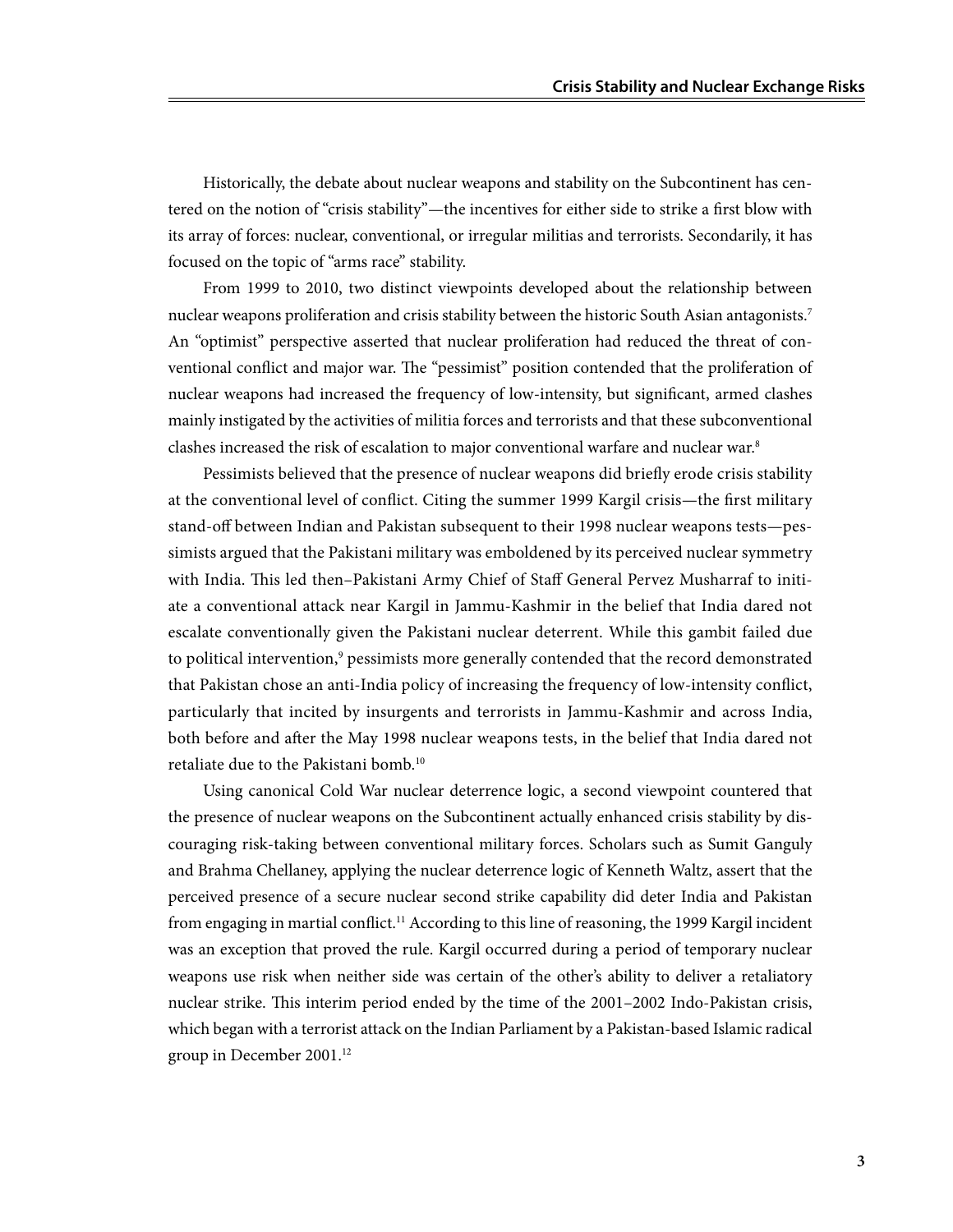Quantitative analysis generated by S. Paul Kapur and others from mid-2000s research demonstrated that while some aspects of the optimist position have merit, the specific characteristics of the Indo-Pakistan rivalry display a positive correlation between the growth of antagonist nuclear arsenals and crisis instability. More incidents of military conflict and more months of conflict occurred between India and Pakistan in the period of nuclear weapons development and testing (1990–2002) than in any other time since their independence from Britain in 1947.13 The majority of these incidents came in the form of insurgent-driven clashes in Jammu-Kashmir or terrorist strikes deep within India. While this pattern does not indicate that the presence of nuclear weapons caused an increase in armed conflict, its clarity indicates that the most prevalent form of subconventional violence perpetrated against India (and, in New Delhi's view, emanating from Pakistan) since at least 1990 makes Pakistani negation of Indian conventional military advantage a paramount enabler of the irregular insurgent or terrorist-initiated strikes at Indian interests. The degree to which Rawalpindi can threaten a credible nuclear strike that deters India from use of its great and growing conventional military advantage against Pakistan in the event of an irregular militia attack against Indian interests is the degree to which Pakistan can stand back from Indian demands that it more effectively throttle what India perceives to be the wellspring of Islamist terrorism on the Subcontinent.

The classic models of enhanced stability through nuclear deterrence that developed during the period of U.S.-Soviet cold war nuclear competition are problematic in application to South Asia. These models depend on a framework where a unitary state actor operates on both sides of the deterrence equation. But the primary dynamic in which conflict between Pakistan and India might escalate into conventional or nuclear war, through escalation from a subconventional (terrorist or extremist militia) clash, involves actors that do not respond, at least at some level, to the strategic direction of the Pakistani state. The challenge of constraining subconventional violent actors capable of sparking the escalation toward nuclear war is a unique and critical variable unaccounted for in historic approaches to deterrence.<sup>14</sup> It reinforces longstanding pessimist worries about the correlation between more nuclear weapons and reduced crisis stability on the Subcontinent. It also mirrors the general resistance of terrorists and other nonstate actors to deterrence as generally understood.

From 1998 to 2006 the size and focus of Indian and Pakistani nuclear weapons programs approached parity. This condition seemed to reinforce, if not actually create, a reasonable degree of crisis stability at the levels of conventional and nuclear war. India chose a nuclear posture featuring "existential deterrence"—declaring a "no first use" policy. New Delhi never developed a doctrine for how nuclear weapons would actually be used in a conflict, short of in retaliation for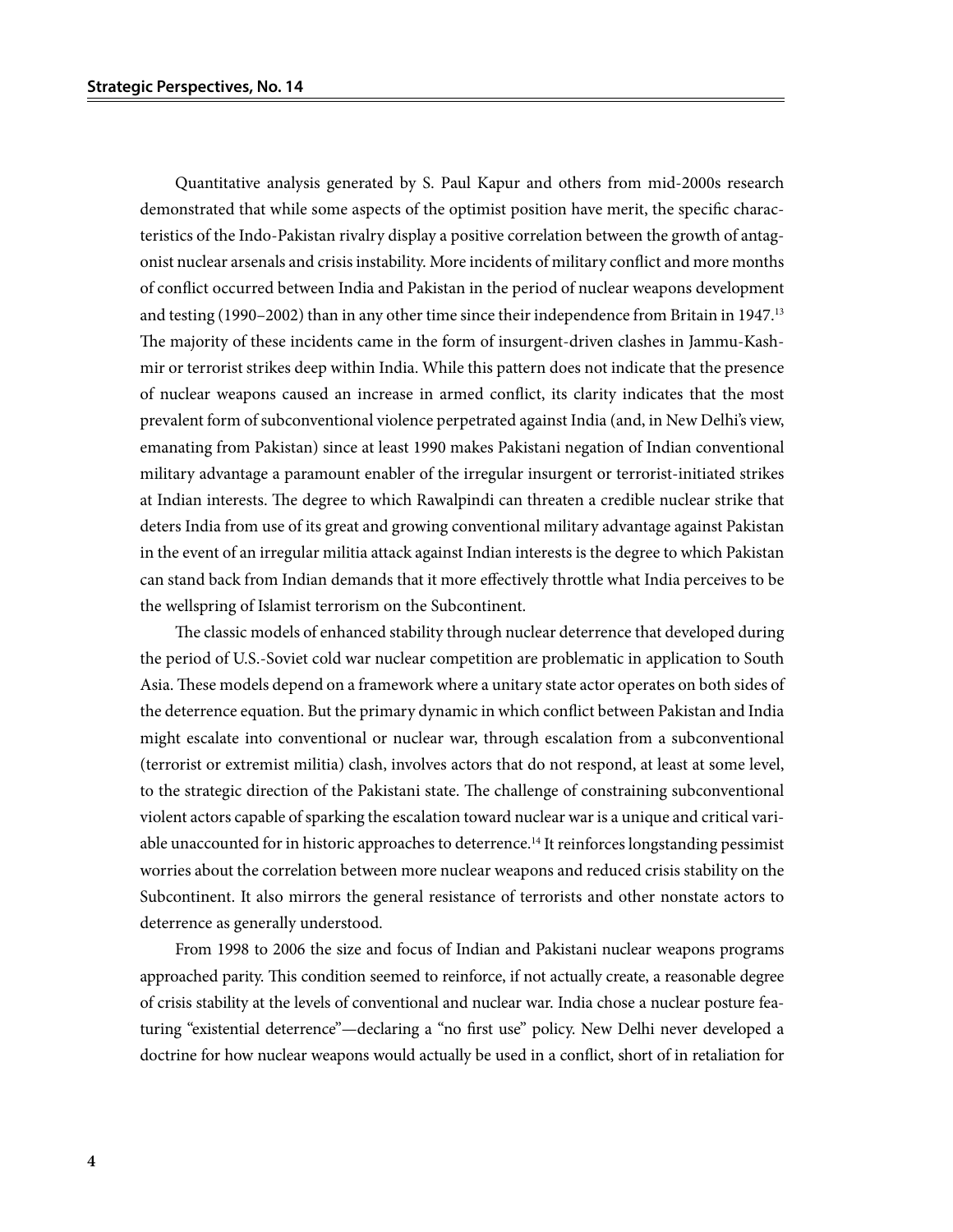use of nuclear weapons against its territory. Given that its nuclear arsenal featured relatively large payload weapons for delivery by manned aircraft or land-based missiles, India's lack of nuclear use doctrine led most observers to conclude that New Delhi meant what it said: it would only seek to use nuclear weapons in a retaliatory mode.15 Pakistan's nuclear policy was deliberately ambiguous, never ruling out first use against India, but with limited prospects for credible nuclear warfighting due to large warhead size and serious questions about the reliability and accuracy of its nuclear delivery systems—including land-based missiles and air-to-surface platforms.<sup>16</sup>

Yet India's tolerance for this stasis was never certain, and it waned after the 2001–2002 crisis. In early 2002 India exercised strategic restraint and eschewed a conventional military response to what it perceived as a Pakistani-sponsored terrorist attack on its parliament. This restraint derived as much from inadequate Indian military capability as from any political decision in New Delhi.17 Indian military frustration over the existing cumbersome method for conventional military mobilization during this period of the 2001–2002 "Twin Peaks Crisis" led to development of a new conventional warfighting doctrine: "Cold Start."

In theory, Cold Start would enable a critical mass of conventional Indian forces to strike Pakistan in a punitive manner within 48 hours in the event of further irregular militia or terrorist provocation.18 Announced by the Indian Army in 2004—although never formally endorsed by India's civilian defense leadership—Cold Start remains in 2013 an aspiration rather than a reality. But its impact on Pakistan's defense psyche has been profound.<sup>19</sup> Viewing Cold Start as a means of limited war designed to negate Islamabad's nuclear retaliation capability—either by a decapitating conventional strike or a large and swift incursion into Pakistan rendering a large-scale nuclear response disproportionate—Pakistan began looking for ways to reshape its nuclear arsenal to be a more effective deterrent by making it a more useful option early in an armed clash with India.20

Pakistani incentives to make this adjustment only grew stronger in 2006 when the basic framework for a U.S.-India civil nuclear power deal was settled (and ratified in 2008).<sup>21</sup> To Pakistan this agreement gave India unacceptable potential for a massive acceleration in future nuclear weapons material production. Rawalpindi viewed the agreement as a dangerous threat to Pakistan's long-term nuclear deterrent, reducing the credibility of Pakistani nuclear retaliation to a conventional Indian attack and thereby increasing the risk of an Indian conventional strike in response to any future irregular military clashes. Pakistan's nuclear approach needed to adapt, and it did in the mid-2000s.<sup>22</sup>

The consequences of this evolution in Pakistan's approach to its nuclear arsenal are critical to understanding the growing degree of crisis instability on the Subcontinent. From the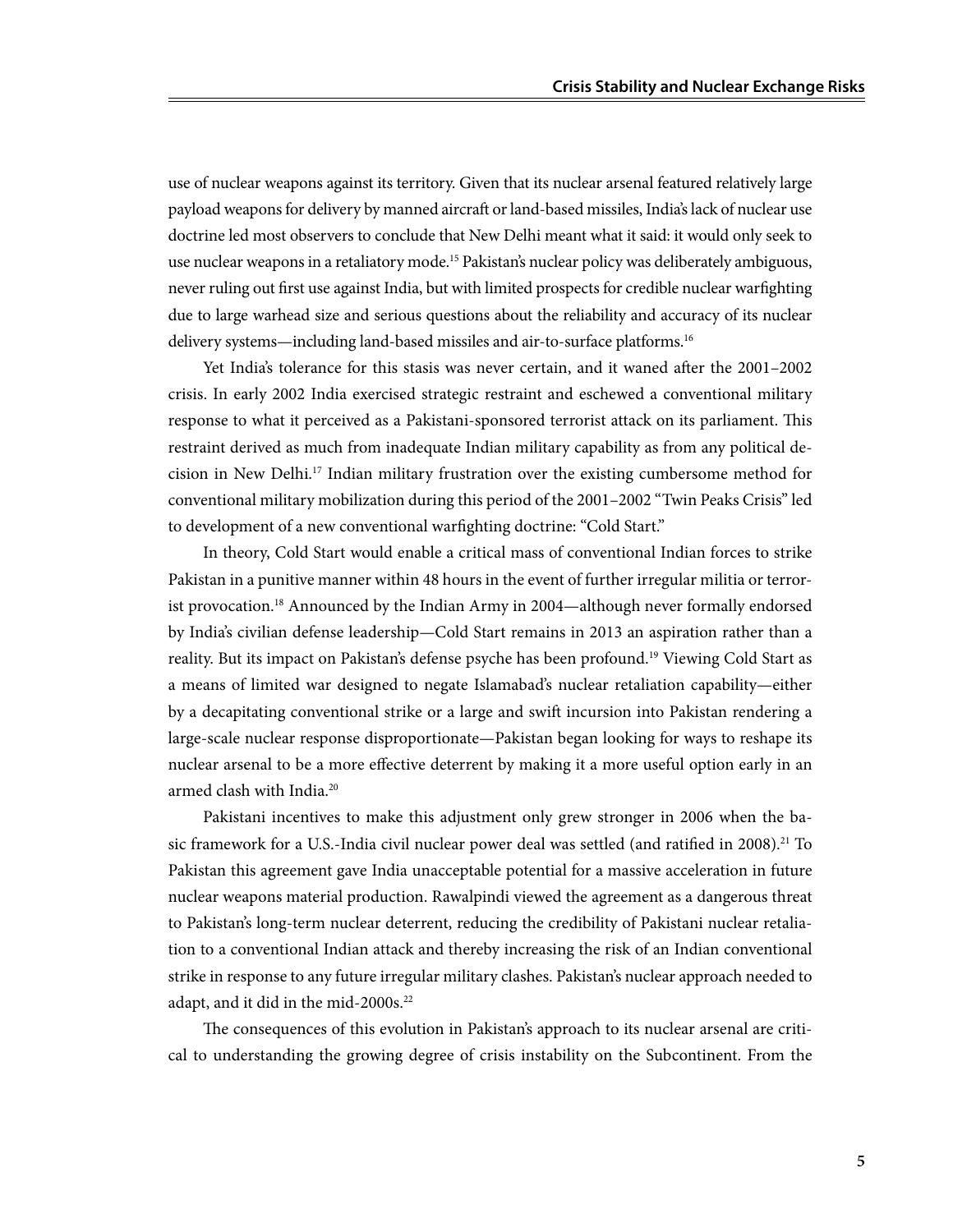mid-2000s, Pakistan's nuclear development activity featured growing amounts of nuclear fissile material, especially plutonium-based material. This growth provides Pakistan the resources to make nuclear weapons that are smaller, more accurate, and more usable on the battlefield where Indian military formations might be targeted in response to a conventional attack.<sup>23</sup>

To be fair, Pakistan did balance its activities to enhance the usability of nuclear weapons with others that improved the safety and security of its standing arsenal. From at least 2002, Pakistan's Strategic Plans Division (SPD) worked with the United States to improve safeguards of its existing nuclear forces against accidental or uncontrolled launch. In 2006, the SPD director, retired Pakistani Lieutenant General Khalid Kidwai, reported that these efforts had resulted in comprehensive weapons stockpile safeguards including institution of a two-man rule and establishment of mechanical restraints to prevent accidental or unauthorized use (Permissive Action Links). These, Kidwai declared, provided additional security for Pakistan's nuclear weapons that were already believed to be stored disassembled and separate from delivery vehicles in dispersed locations.<sup>24</sup>

Pakistan's decision to accelerate its nuclear weapons program derived from several factors. The Indian army's announcement of a move toward Cold Start heightened Pakistan's desire for an improved nuclear weapons arsenal as did Pakistani perceptions that the U.S.-Indian civilian nuclear power agreement discriminated against Pakistan and increased India's future ability to process weapons-grade uranium and plutonium despite New Delhi's assurances to the contrary. Finally, Pakistan's military-intelligence complex was increasingly aware of the great and growing Indian conventional military modernization effort—one the Pakistanis feared that, in combination with a Cold Start doctrine and a dramatic increase in weapons grade fissile material, could give India the ability to dominate conflict escalation in most conceivable military contests between the two countries. Any serious Islamist militant attack against Indian interests might lead to a rapid and powerful Indian conventional military reaction that, coupled with India's nuclear deterrent, would neutralize Pakistan's own nuclear deterrent.

Thus, Pakistan's nuclear weapons arsenal has grown dramatically from 2006, and the future arsenal's capabilities have become ever more oriented toward assured survival and short-range, accurate use in a battlefield warfighting scenario. Beginning in 2006, independent reports identified Pakistan as actively looking to purchase advanced nuclear weapons components.<sup>25</sup>

As recently as 2008, observers reported that Pakistan possessed 60–85 nuclear weapons (see table 1),<sup>26</sup> roughly equivalent to the 60–80 operational weapons estimated for India.<sup>27</sup> These numbers derived from calculations that reported Pakistan as having around 2,000 kilograms (kg) of highly enriched uranium and 90 kg of separated military plutonium, enough to make 80–130 implosion-type warheads, but without sufficient delivery vehicles to support a conclusion that all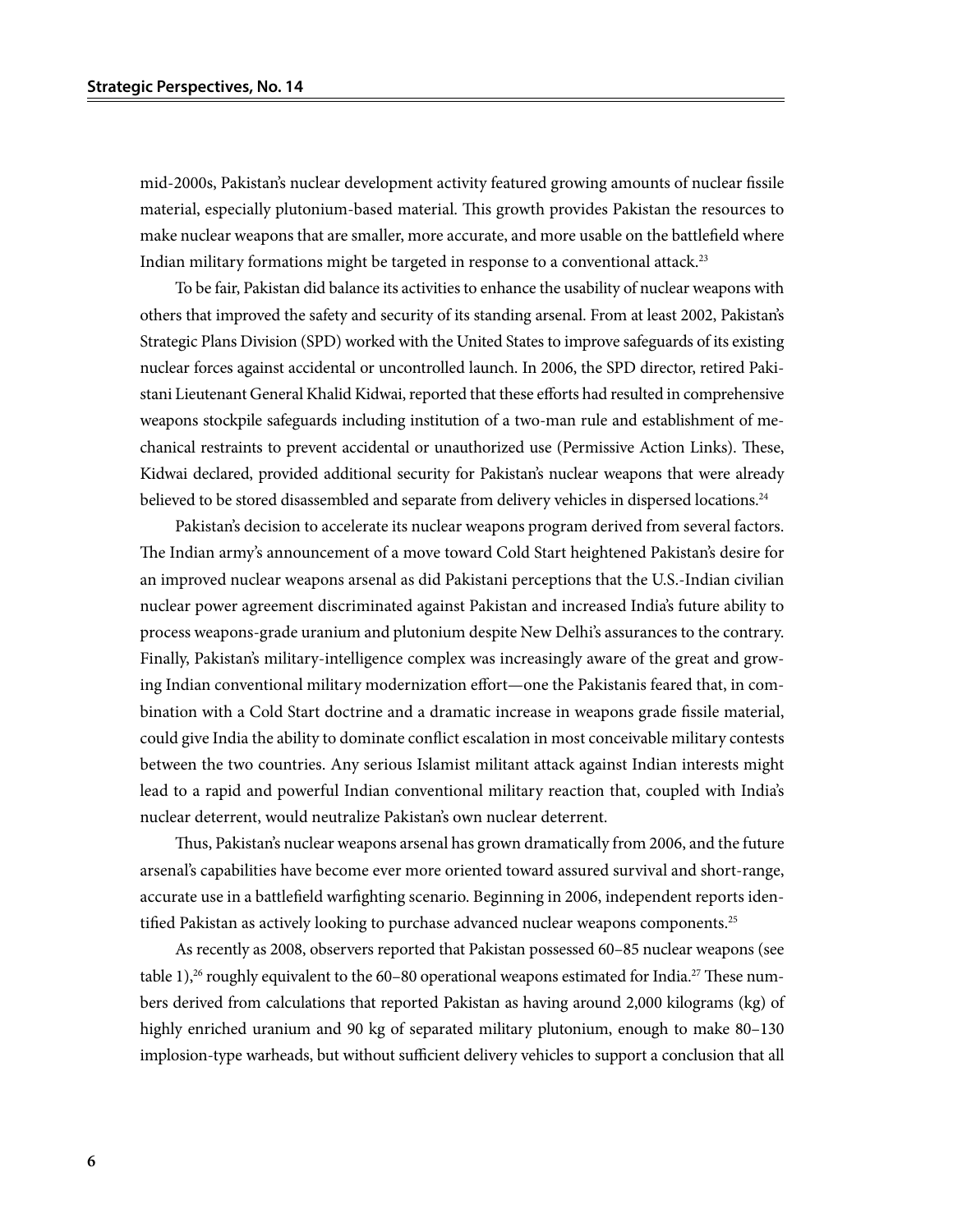| Table 1. Pakistan's Nuclear Warhead Growth, 1998-2011 |      |      |               |                   |       |      |       |                                                                                                                                 |      |
|-------------------------------------------------------|------|------|---------------|-------------------|-------|------|-------|---------------------------------------------------------------------------------------------------------------------------------|------|
| Year                                                  | 1998 | 2000 | $\sqrt{2002}$ | $\frac{12004}{ }$ | 12006 | 2008 | 12009 | 2010                                                                                                                            | 2011 |
| Number of                                             |      |      |               |                   |       |      |       | $\vert$ 10–20 $\vert$ 20–30 $\vert$ 35–50 $\vert$ 50–60 $\vert$ 60–70 $\vert$ 60–85 $\vert$ 70–95 $\vert$ 80–100 $\vert$ 90–110 |      |
| weapons                                               |      |      |               |                   |       |      |       |                                                                                                                                 |      |

the fissile material had been made into weapons.<sup>28</sup> From 1999, Pakistan has explained that it only seeks "credible minimal deterrence" from its nuclear arsenal, and that this would be determined independent of what India chose to develop for its forces.<sup>29</sup>

By early 2009, the extent of Pakistan's effort to increase and enhance its nuclear forces was clear. Pakistan began a more focused effort on the elements necessary for plutonium-based warhead designs.30 Simultaneously, it accelerated expansion of the capacity to produce plutonium at new nuclear power sites.31 Lighter plutonium warheads would allow for more accurate longrange delivery. More important, smaller plutonium warheads would give Pakistan a battlefield tactical capability via delivery in artillery shells, short range surface-to-surface missiles, and cruise missiles.32

Looking at the work begun in 2006 with Chinese assistance on additional heavy water nuclear reactors at the Khushab nuclear power complex (numbers III visible then and IV to follow), nuclear weapons experts at the Federation of Atomic Scientists forecast that the reactors would triple Pakistan's annual plutonium production capacity by 2016. Around the same time, construction of a new plutonium reprocessing facility began at the Pakistan Institute of Nuclear Science and Technology near Rawalpindi.<sup>33</sup> Pakistan also began developing and expanding reprocessing facilities at an expanded Khushab site and two other locations. Plutonium production at the new Khushab II nuclear reactor started in early 2010, and it reportedly first produced plutonium in 2011.34 Khushab III plutonium production was anticipated as early as 2013, and international observers reported that construction work began on a fourth reactor (Khushab IV) in early 2011. As of late 2010, Pakistan's collective efforts increased its available weapons-grade plutonium to some 100-130 kg, up from 90 kg in 2008.<sup>35</sup> Together, Khushab I and II can generate some 22 kg of plutonium a year, enough for four weapons per annum.<sup>36</sup> When the other two Khushab reactors come on line, Pakistan will be able to more than double its weapons-grade plutonium production for nuclear weapons at a site that is not subject to International Atomic Energy Agency (IAEA) inspection.37

Alone, these fissile material developments raise concerns about a fissile nuclear materials race on the Subcontinent.<sup>38</sup> Combined with parallel developments in Pakistan's short-range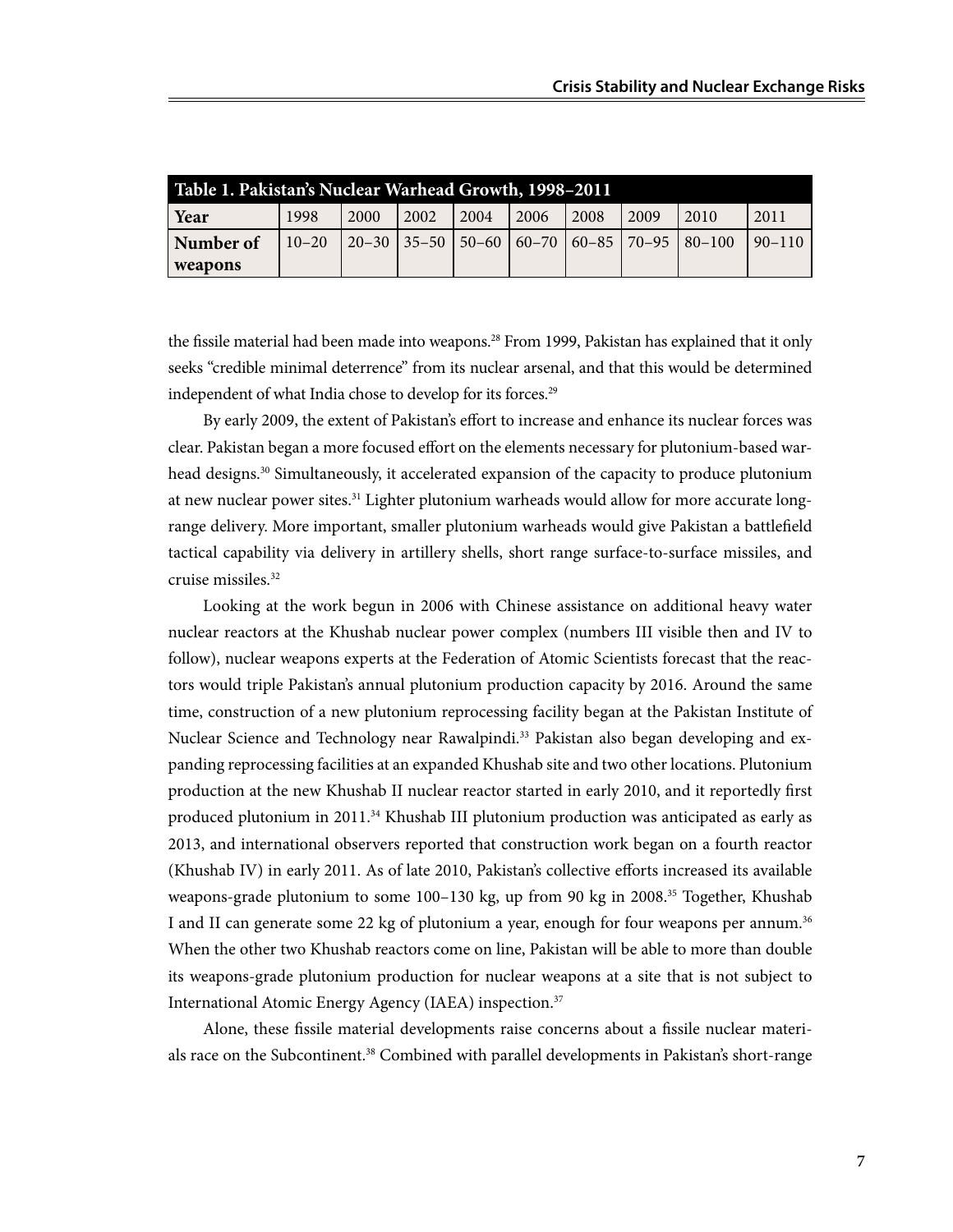warhead delivery capability, fissile material production increases already high concerns about crisis stability between Pakistan and India.

Between 2006 and 2009, Pakistan successfully developed and tested medium-range, ground-based nuclear delivery missiles such as the Shaheen-1 and Shaheen-2. Concurrently, it began work on improved short-range ballistic and cruise missiles capable of delivering nuclear warheads. The ground-launched cruise missile Babur (Hatf-7) with a range of 600 kilometers (km) and air-launched cruise missile Ra'ad (Hatf-8) with a 350 km range were the focus of military delivery system development in 2009. Accelerated testing of these cruise missiles continued from 2009 through mid-2012, with full performance capability confirmed during the 2012 tests. Work on a truly short-range, ground-based nuclear-capable missile, the Nasr (Hatf-9), with a 60-km range, also accelerated during the period, with two mostly successful tests of this tactically focused surface-to-surface missile between spring 2011 and spring 2012.39

Armed with functioning delivery systems capable of attacking battlefield targets, SPD Director General Kidwai declared in May 2012 that Pakistan's nuclear force had consolidated its deterrence capability at all levels of the threat spectrum, thereby assuring peace in the region.<sup>40</sup> Although subsequent technical issues with the Nasr short-range missile made Kidwai's claim that it was fully operational premature by at least a year, his overall point about Pakistan's greatly enhanced short-range nuclear weapons options was sound.<sup>41</sup> By mid-2012, Islamabad's halfdecade focus on development of nuclear-capable short-range and cruise missiles had doubled its number of nuclear missile warhead delivery systems from four to eight, with three of the four newest delivery systems capable of operating in short ranges necessary for tactical battlefield delivery (see table 2).<sup>42</sup>

| Table 2. Pakistan's Mid- and Short-range Nuclear Weapons Delivery Systems |                                  |                                |                            |  |  |  |  |  |
|---------------------------------------------------------------------------|----------------------------------|--------------------------------|----------------------------|--|--|--|--|--|
| Aircraft                                                                  | <b>MRBMs</b>                     | <b>SRBMs</b>                   | <b>Cruise missiles</b>     |  |  |  |  |  |
| F16 A/B (1998)<br>1,600 km                                                | Ghuari (2003)<br>$1,200+km$      | Shaheen-1 (2003)<br>$450 + km$ | Babur (2011)<br>600 km     |  |  |  |  |  |
| Mirage Vs (1998)<br>2,100 km                                              | Shaheen-2 (2011)<br>$2,000 + km$ | Ghaznavi (2004)<br>400 km      | Ra'ad (2012)<br>$350 + km$ |  |  |  |  |  |
|                                                                           |                                  | Abdali (2012)<br>180 km        |                            |  |  |  |  |  |
|                                                                           |                                  | Nasr (2014)<br>60 km           |                            |  |  |  |  |  |

*Key*: km = kilometer; MRBMs = mid-range ballistic missiles; SRBMs = short-range ballistic missiles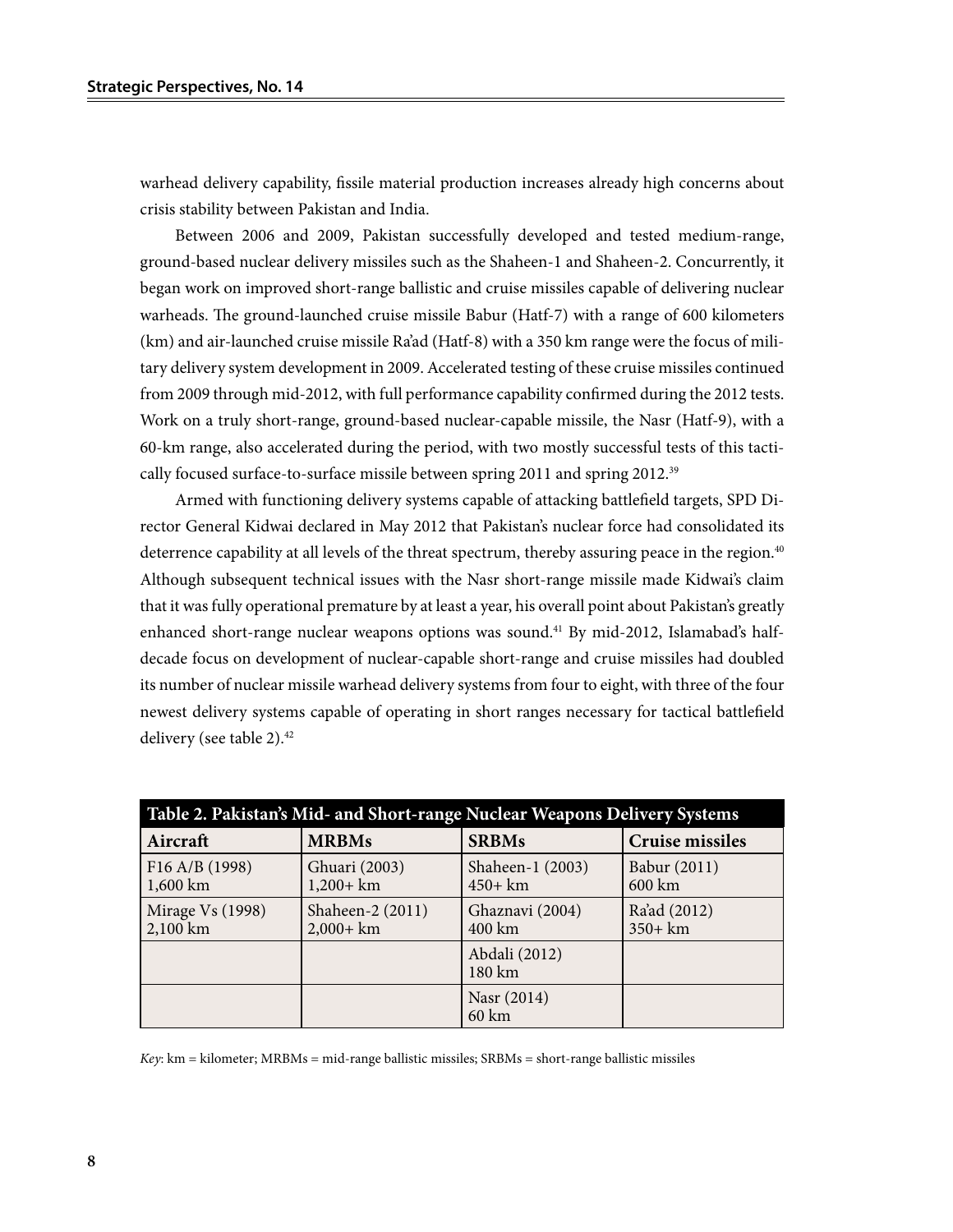

#### **Pakistan's Past, Present, and Projected Nuclear Weapons Arsenal (to 2020)**

*Source:* Figure adapted with author's permission from original work by Hans Kristensen, "Nuclear Weapons, Pakistan," *Federation of Atomic Scientists Strategic Security Blog*, July 17, 2011, available at <www.fas.org/programs/ssp/nukes/ images/PakistanChart2011.jpg>.

By early 2011, experts pegged Pakistan's nuclear arsenal as in excess of 100 deployed weapons with another 30 feasible due to weapons-grade nuclear material then on hand.43 This gave Pakistan the sixth largest deployed nuclear arsenal and fifth largest potential nuclear arsenal, behind only the United States, Russia, China, and the United Kingdom. It also produced a Pakistani arsenal that had moved beyond the relative nuclear parity with India that had existed for more than a decade. Given that Pakistan has the know-how for building lighter, smaller tactical nuclear weapons (miniaturization), and for marrying them to battlefield-style delivery systems, it may be able to produce up to 15 tactical nuclear systems a year now and up to 30–35 per year within a decade.<sup>44</sup>

Western security analysts do not all agree on the purpose of Pakistan's focus on smaller nuclear warheads with greater accuracy and shorter delivery ranges. One school of thought contends that the nuclear developments are part of a Pakistani military signaling project aimed at deterring an Indian conventional invasion and galvanizing U.S. and Western attention toward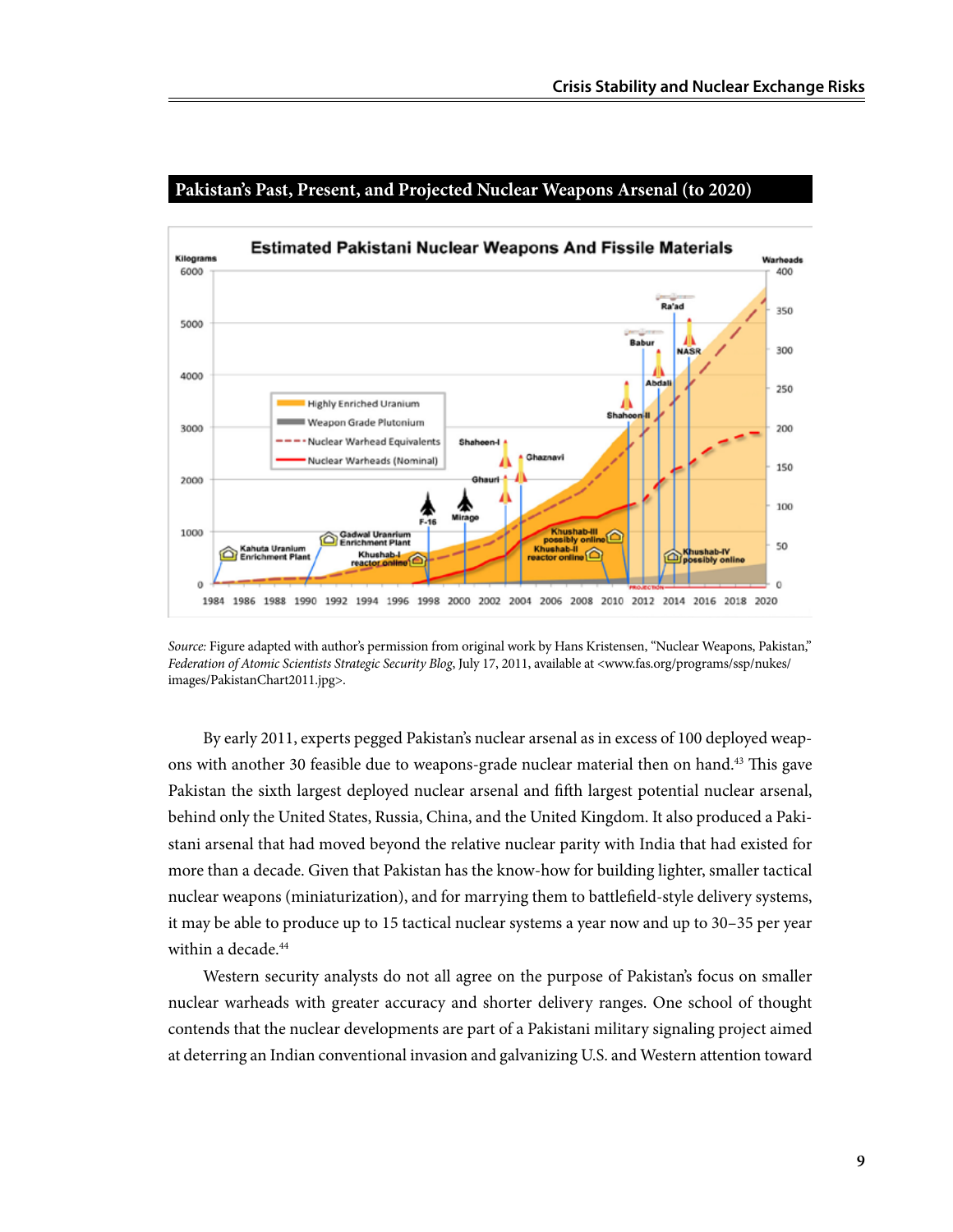Islamabad's perceived vulnerabilities and are not aimed at the actual initiation of a limited nuclear war.45 Others have drawn the opposite conclusion. Citing the need for any credible threat to require a fully thought-out tactical nuclear weapons doctrine and rehearsals, these analysts worry that Pakistan's military is aiming to acquire a tactical use capability in order to launch small, accurate nuclear weapons<sup>46</sup> against massed Indian conventional forces either invading Pakistan or poised for attack.<sup>47</sup>

While it is hard to disentangle a Pakistani tactical nuclear capability robust enough to signal India of its intent to fight a limited nuclear war in response to an Indian conventional incursion from one the Pakistani military can actually use that way, indications now exist that Islamabad has decided to acquire the capability and credible posture for such a tactical nuclear strike. First, SPD officials have stated that Pakistan's nuclear weapons program objectives are not reliant on India's nuclear or conventional buildup, but that it has specific endstate objectives aimed at a finite capability these officials will not divulge.48 While far from certain, it seems likely that Pakistan's military believes that a tactical arsenal, dispersed for survivability against Indian preemption and capable of striking a tactical nuclear blow against any of the nine Indian division-sized integrated battle groups of armor, aviation, and artillery featured in the evolving Cold Strike doctrine, would be sufficient—independent of Indian nuclear developments—to credibly deter or punish an Indian conventional attack.49 Second, Pakistan's post-2009 nuclear warhead development and testing activities have focused to a large degree on the accuracy and survivability of small plutoniumbased warheads.50 In this technical and tactical escalation of its nuclear posture, Pakistan aims to threaten the first use of nuclear weapons on Indian ground forces—to include on Pakistani soil—in order to deter significant Indian conventional action.<sup>51</sup> Keen observers of the Pakistani nuclear program also report that Pakistan's development and testing of small warhead, battlefield nuclear weapons is far ahead of any thoughtful contemplation of the risks of battlefield use, greatly increasing the prospects for ill-considered and dangerous use.<sup>52</sup>

On the other side of the dominant South Asian security dilemma, India's pursuit of military capability since 2006 has focused mainly on conventional forces, not nuclear armaments.<sup>53</sup> Although they are dwarfed by conventional modernization efforts, India has continued to improve its nuclear weapons delivery capabilities. The military has focused on developing a nuclear weapons delivery triad, improving the variety and survivability of its land-based missile systems, and adding indigenous ship and submarine delivery capabilities to its well-established air fleet delivery systems.

For almost two decades India fielded a modest number of Russian-made, nuclear-armed, ship-based and submarine-based cruise missiles. Ship-based variants have been on Indian frigates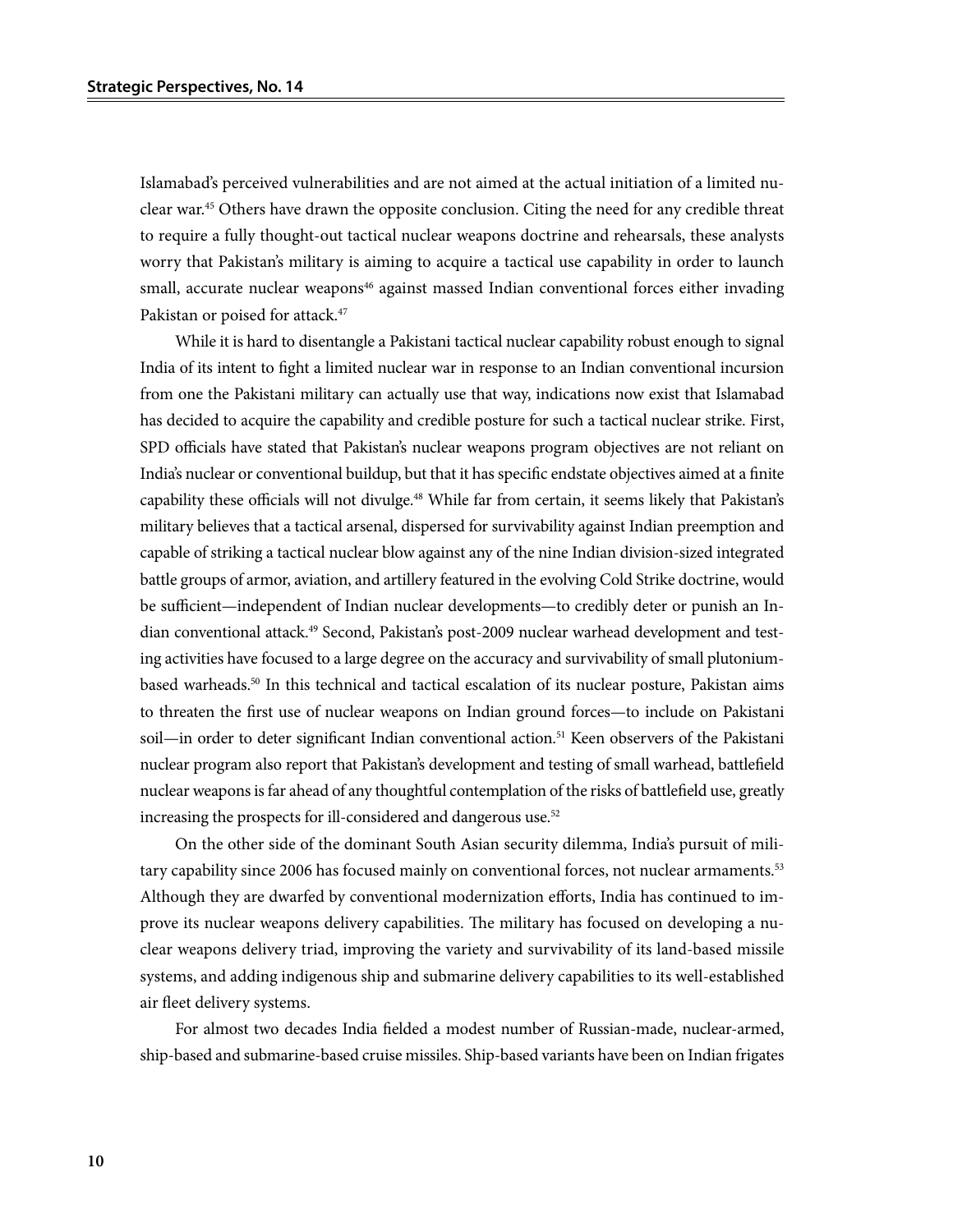and aboard six Russian-made *Kilo*-class submarines (known as the *Sindhughosh*-class in the Indian navy). These have been limited in range and accuracy and deemed unacceptable by the military as a sea-based component of its nuclear arsenal. An indigenous Indian ship-to-surface missile, the Prithvi-III, has been in the inventory since the early 2000s, but its liquid-reliant propellant requirement has limited its deployability due to the requirements to store liquid fuel in separate bulky containers and fill the rocket just before launch. As a consequence, India's indigenous shipbuilding programs have focused on future deployments of nuclear-powered surface ships and submarines capable of advanced nuclear ordnance launch. India's *Arihant*-class of nuclear-powered ballistic missile submarines began sea testing in 2009. The first *Arihant* submarine planned for full induction into service is to be commissioned in 2013. Up to eight *Arihant*s could be fielded by 2025 and will be equipped with Sagarika nuclear submarine-launched ballistic missiles with a maximum range of 700 km and a 1,000 kg payload.54 India's development plans for frigates, destroyers, and aircraft carriers will enable incorporation of the nuclear-capable Bramhos cruise missiles, with a range of 290 km, and the Nirbhay, with a range of 1,000 km.

Indian land-delivery efforts have focused on indigenous development and longer ranges and greater accuracy in nuclear payloads. Its Prithvi-I ground-based ballistic missile has been in service since 1994 with a range of 150 km, a payload of 1,000 kg, and limited accuracy. Beginning in 2010, India's Strategic Force Command, along with its air force and army, has tested a long-range, highly accurate nuclear-capable ground-launched missile, the Prithvi-II.<sup>55</sup>

Given these developments, Pakistani fears about the massive expansion potential of Indian nuclear forces may be overstated but not unreasonable. In February 2011 the Federation of American Scientists estimated that India had a stockpile of 80–100 nuclear weapons. That same year a former Indian intelligence official claimed that India was capable of producing 130 kg of weapons-grade plutonium a year from six reactors not included in the safeguarding element of the U.S.-India civil nuclear power deal. In 2012 two American nuclear scientists reported that India actually had a stockpile of 520 kg of weapons-grade plutonium but had not converted it into weapons. They also stated that the construction of a second Indian plutonium-producing reactor at Vishakapatnam and the recent commissioning of a fast breeder reactor near Kalpakkam would greatly enhance weapons-grade plutonium production. Despite these steps, which appear modest in relation to the investment in conventional military modernization, India's nuclear weapons advancements have kept Pakistan's deep fears for its nuclear deterrent alive and abetted Pakistan's rationale for its own nuclear weapons program over the past half-decade.<sup>56</sup>

India's pursuit of antiballistic missile (ABM) technology has been less vigorous than its pursuit of nuclear delivery systems and far shy of its conventional weapons procurement activities.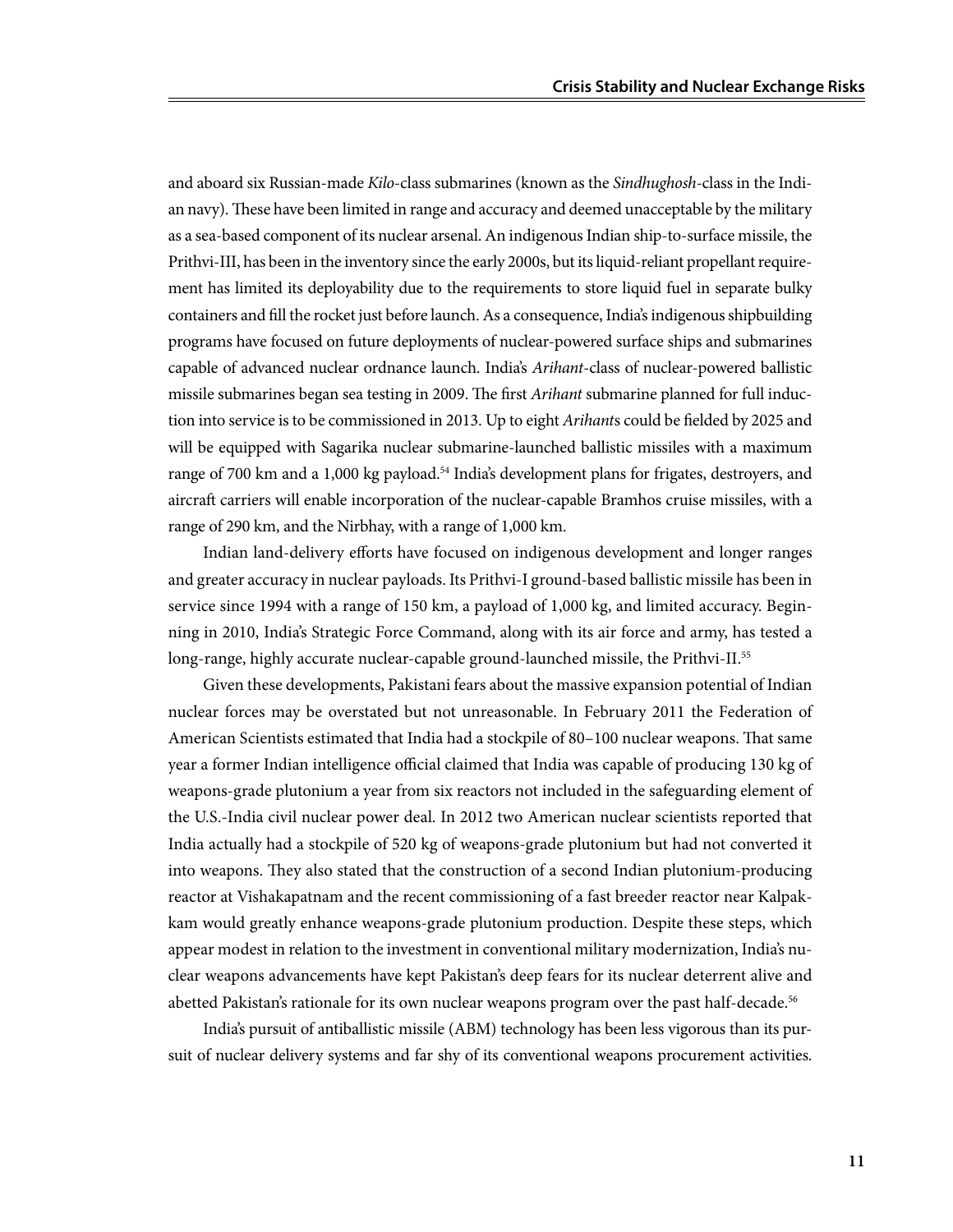Active since 1999, the ABM program has developed a modest capability centered on a high altitude interceptor (the Prithvi Air Defense missile) and a low altitude interceptor (the Advance Air Defense missile). These interceptors are integrated with a pair of radar systems based on Israeli designs and acquired by India over the past decade.<sup>57</sup> Small in scale, the Indian ABM program does not threaten the nuclear missile deterrent of either Pakistan or China. As a result, the missileantimissile dynamic that spurred the Soviet-American nuclear arms race during the Cold War is not present on the Subcontinent. Absent a more dramatic stimulus from other players or dramatically more capable systems in the nuclear missile arena, a nuclear arms race appears unlikely.

In short there are firm grounds for outside observers to worry about the future of crisis stability in South Asia. The preconditions for a classic nuclear arms race are not evident and are unlikely to develop without a choice by India to pursue ballistic missile defense systems.<sup>58</sup> Nonetheless, an asymmetric arms race is well underway. It features Pakistan focusing on its battlefield nuclear arsenal and India pursuing short-term conventional weapons advancements and a robust nuclear weapons triad for the future. Public rhetoric by India's military regarding its Cold Start conventional capability to attack Pakistan in the event of another major terrorist or Islamist militia strike does not match India's actual military capabilities, but it does heighten Islamabad's angst and drive its nuclear weapons security choices in a highly destabilizing direction.

Pakistan's development of battlefield nuclear weapons capability is advancing well ahead of any serious analysis of the risks from dispersion of nuclear weapons on the battlefield or the escalatory consequences from use of battlefield nuclear arms.<sup>59</sup> These bilateral security dynamics drive an ever-growing risk that nuclear weapons might be used inadvertently or as a result of a spiral of escalation from a subconventional altercation and a product of unintended consequences from the tense security dilemma on the Subcontinent.

At the same time, a separate nuclear weapons development in the region does have the potential to affect the future of nuclear arms race stability on the Subcontinent. Iran's nuclear program merits discussion in terms of crisis and arms race stability implications for Pakistan and India.

## **Iran's Nuclear Program: A Variable without Direct Impact on Crisis and Arms Race Stability on the Subcontinent**

Although Iran professes to have no nuclear weapons program and that such a program would be inconsistent with its ideology, many nuclear experts believe along with the IAEA that Iran has since at least 2003 run its nuclear program in a manner so that it will have the option to build a bomb in a short period of time should it make the political decision to do so.<sup>60</sup> The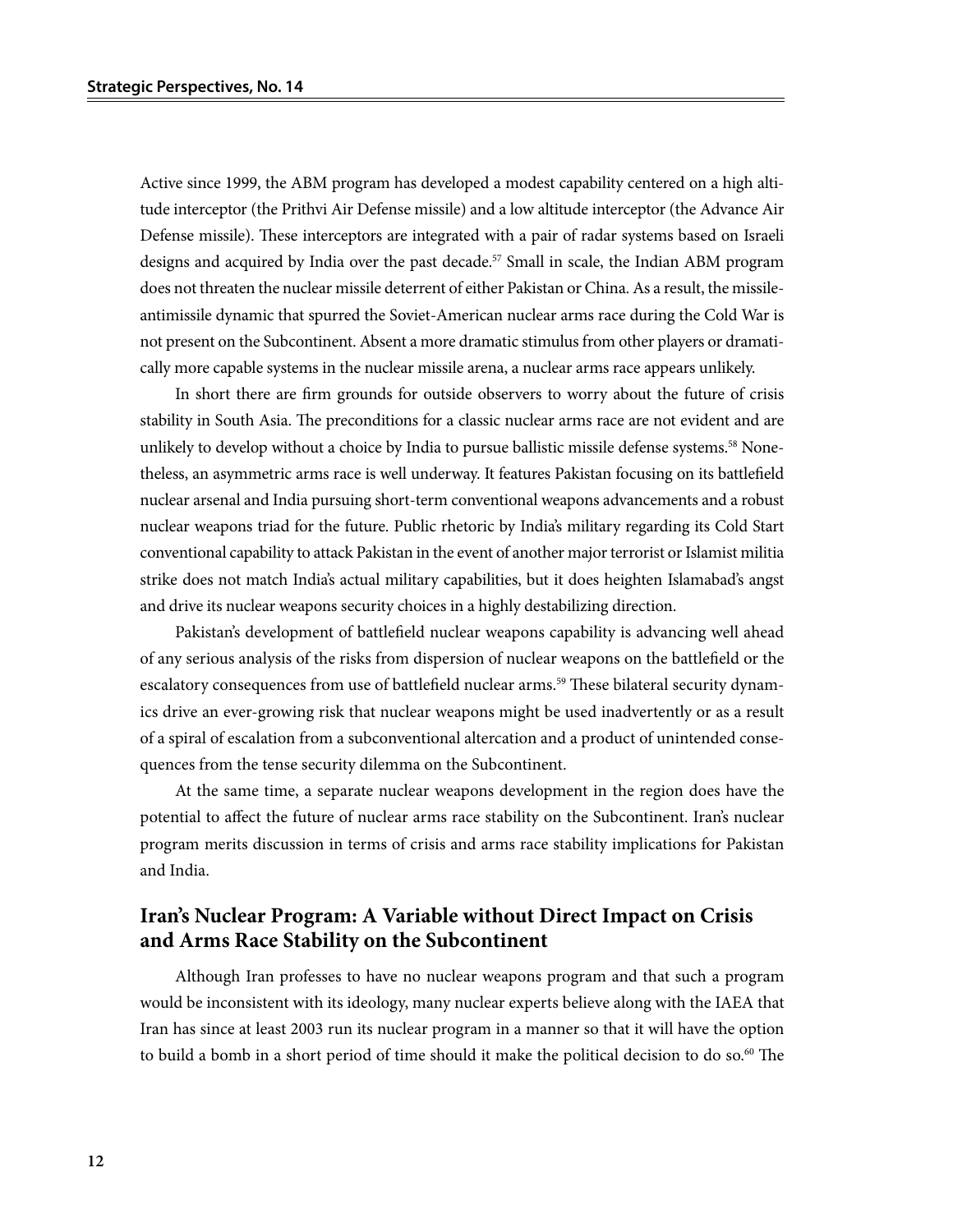program seems to be inspired by several motivations. The first is regime survival. The clerical leadership is believed to have determined that possession of a nuclear weapon might best deter American intervention or invasion aimed at causing regime change, as occurred in Iraq and Libya.<sup>61</sup> It is also motivated by national, ethnic, and religious pride. Persian Shi'ite Iran believes it is culturally and technologically capable of a nuclear weapon achievement and aims to enhance civic pride just as the 1998 nuclear weapons test by Pakistan generated enormous civic pride in that Sunni Muslim state.<sup>62</sup>

Iran's nuclear program is not aimed at either Pakistan or India.<sup>63</sup> There is no evidence that Tehran has ever felt a physical threat from Pakistan—before or since Pakistan's 1998 acquisition of nuclear weapons. Relations between the two countries—very warm during the 1950s through the 1970s and then tense in the years immediately after the coup by Ayatollah Khomeini in Iran—have been largely stable and respectful since the mid-1980s.64 The shared Persian-Pakistani border astride respective Baluchistan regions has witnessed episodic violence and complaints of insurrectionist leaders operating from cross-border locations. Successful diplomacy ensured that these tensions have not threatened regional peace.

India's interactions with Iran are shaped by trade and commerce (especially raw material exports from Iran to India), the cultural interaction of India's 16 to 24 million Shi'a Muslims, and limited military-to-military relations.<sup>65</sup> Despite few formal relations with foreign militaries, Iran and India have a "strategic dialogue," and a few officers from Iran's navy have been trained in India.<sup>66</sup> New Delhi's interests in Iran have underwritten a cordial, if complicated, relationship.

Any Iranian nuclear weapons ambitions thus would not focus on Pakistan or India in a direct way. However, Iran's longest range ballistic missile that could be used to deliver a nuclear payload at some point in the future, the *Shahab-3*, can range both Islamabad and New Delhi as well as Kuwait City, Doha, Dubai, and Riyadh.<sup>67</sup>

Therefore, it is unsurprising that both countries, while defending Iran's right to nuclear power, prefer that Iran acquire no nuclear weapons. Pakistan's military has remained mute, but its political leaders have publicly urged Iran against building nuclear weapons. In 2006 Foreign Minister Khurshid Kasuri stated, "We are the only Muslim country [with nuclear weaponry], and don't want anyone else to get it."68 Similarly, Foreign Minister Mehmood Qureshi answered a question during a 2010 visit to Harvard University about Iran's nuclear program by declaring, "In my view, I don't think they have a justification to go nuclear. They have an international obligation. They have signed [the Nuclear Nonproliferation Treaty] and they should respect that."<sup>69</sup>

Contrasting Iran with Pakistan, Qureshi noted that Islamabad faced a severe security threat from a neighboring nuclear state, India, and that he saw no similar immediate threat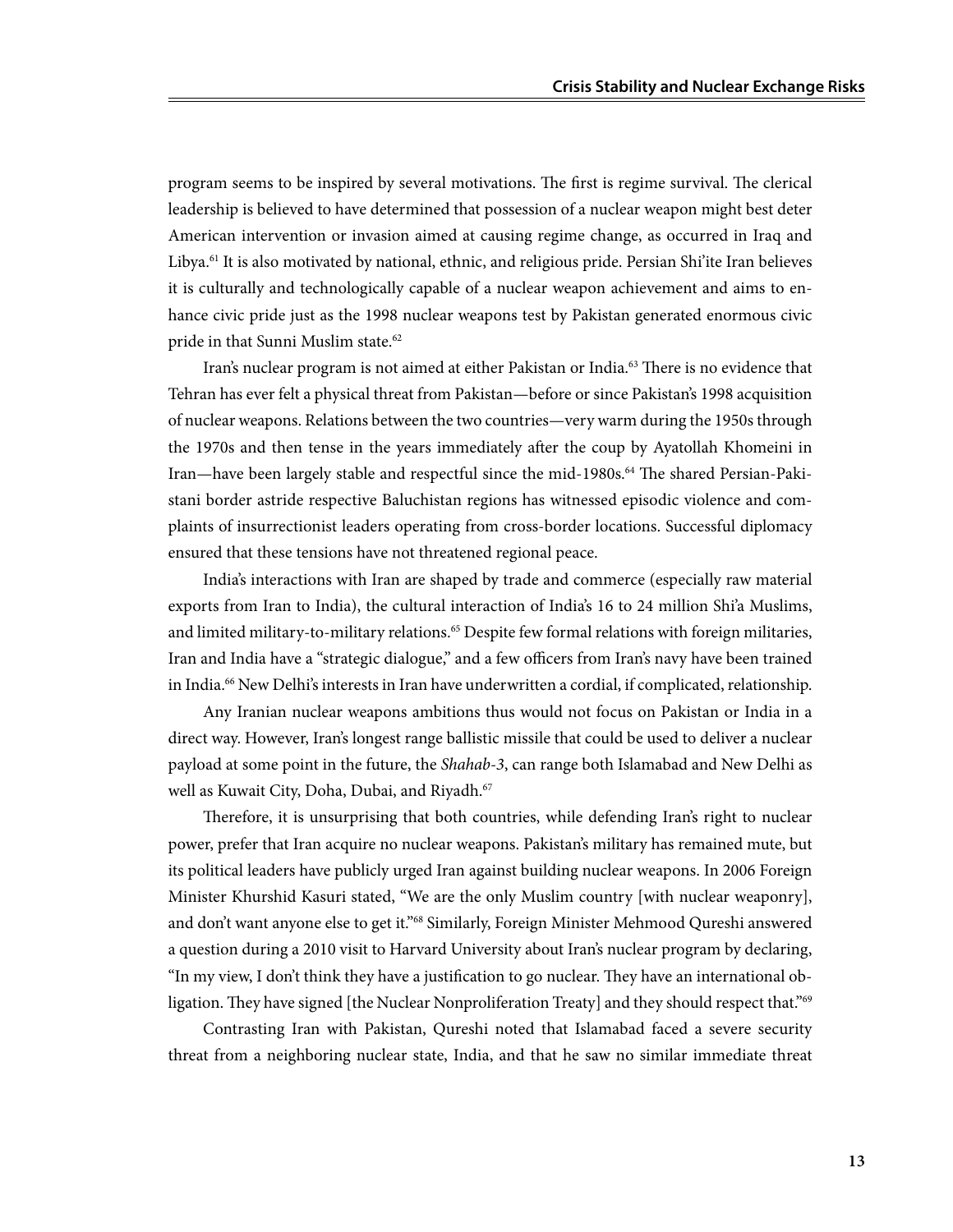to Iran.<sup>70</sup> Qureshi's public remarks aligned with those from Former Pakistani Prime Minister Yousuf Raza Gilani's June 2010 pronouncement that Pakistan would support United Nations– mandated sanctions against Iran for its nuclear program but would not feel compelled to back unilateral U.S. sanctions against Tehran.<sup>71</sup>

Concerned with bilateral economic engagement and with maintaining calm within India's extensive Shi'ite Muslim minority community, New Delhi's political leadership has subtly but consistently expressed its nuclear preferences for Iran. Although slow to join in international economic and diplomatic sanctions against Iran, Prime Minister Manmohan Singh has stated clearly since 2005 that India, "doesn't wish Iran to be a nuclear state."72 These sentiments were restated in detail by Singh's Foreign Secretary Ranjan Mathai in the summer of 2012:

*Peace and security is indeed our primary concern given just how important the entire West Asian region and the Gulf region in particular are for India's security, for the very large number of Indian citizens who live in that region and for the Indian economy both in terms of our oil imports and our exports. So, this is our own concern and we do not have to take anybody else's concern as being a priority over that. This is indeed our own very specific concern.*<sup>73</sup>

Thus, while neither New Delhi nor Islamabad has been proactive in working to inhibit Tehran's acquisition of nuclear weapons, neither desires that Iran become a nuclear weapons state.

While a demonstrable direct threat to the Subcontinent is not evident, Iran's attainment of a credible nuclear weapons arsenal will have an indirect impact on the future of nuclear arms race stability between Pakistan and India. This impact will arise through an Arabian connection, which will be analyzed in the following section. The timing and degree of Iran's nuclear program impact on arms race stability on the Subcontinent will have much to do with the ultimate status of Iran's nuclear program. In this context, there are three main possibilities for the program:

The first possibility is that Iran becomes a virtual nuclear weapons state that moves to a "break-out capability" in its nuclear program but does not declare or test its nuclear arsenal. The second is that Iran becomes a declared but untested nuclear weapons state—one that declares its acquisition of a nuclear weapons capability, but without a formal test of a nuclear device. The third is that Iran formally becomes a nuclear weapons state that has both declared itself to have nuclear weapons and has completed a successful test of its nuclear bomb.

If Iran advances no further than a virtual a nuclear weapons state, then its nuclear program is unlikely to have much effect on arms race or crisis stability between Pakistan and India. However,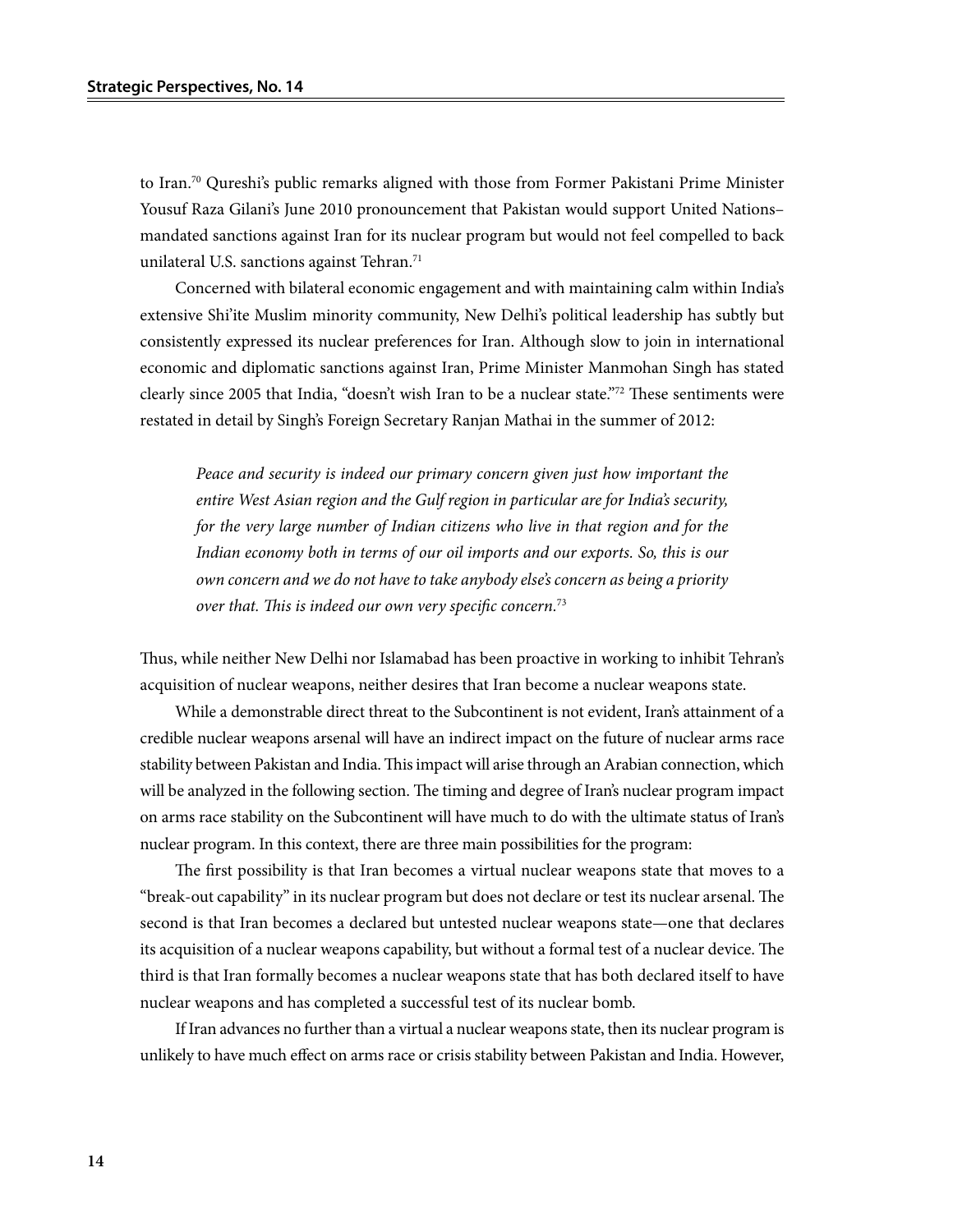advancement to either a "declared but untested" or a "formal" nuclear state would almost certainly have implications for Saudi Arabia, Pakistan, and India, and thus indirectly have an impact on the status of nuclear proliferation and crisis stability on the Subcontinent.

To become a virtual nuclear weapons power, Iran would be required to reach and maintain a nuclear-weapons "break-out capacity." Here, Iran would achieve the capacity to manufacture nuclear weapons within 12 to 15 months and possess the delivery systems to use them, but would stop short of actually bringing these components together. By not declaring its program or testing its weapons designs, Tehran might achieve standing as a nuclear weapons–capable state, achieving some measure of deterrence against American attack without deliberately flaunting the international system with a declaration or a test.<sup>74</sup> Unclassified reports indicate that the classified 2010 U.S. National Intelligence Estimate was the product of considerable debate within the U.S. Government regarding the trajectory of Iran's nuclear program and suggests that Iran's leaders may want to avoid the international condemnation and military reprisals that could result from a declared nuclear capability.75

Current social unrest across the Middle East and within Iran may make Tehran even less willing to risk the economic and security consequences of overt nuclearization. By not actually building a bomb, Iran could maintain its stated policy against nuclear weapons on religious grounds and status as a member of the Treaty on the Non-Proliferation of Nuclear Weapons (NPT). Threats to withdraw from the NPT unless its security or economic needs are addressed might be a sign that Iran has attained "break-out capabilities."76 As Middle East and South Asia security expert Bruce Reidel observed during 2011, if Iran simply acquires the capability and begins to build a nuclear arsenal without public acknowledgement or a test, the security impacts will be tectonic rather than volcanic.<sup>77</sup>

A decision to cross the nuclear threshold, secretly manufacture a nuclear weapon, and then openly declare its status while refraining from testing a weapon is another possibility. While it is unlikely that an undeclared nuclear capacity is Tehran's desired endstate, it could choose this outcome. This course would open Iran to most of the negative consequences of nuclearization without the full advantages of becoming a nuclear-armed state. Iran could use its nuclear weapons covertly or through proxies (such as terrorist groups), but with knowledge that it could expect nuclear or massive conventional retaliation for attacks that were traced back to Iranian sources. Meanwhile, the lack of a tested nuclear capability would limit the value of nuclear weapons in improving Iran's status as a regional and global power—clearly an important issue to Iran's leaders. Further, if Iran's pursuit of nuclear weapons is motivated in part by the desire to end Western intervention in the Middle East and Persian Gulf region, an undeclared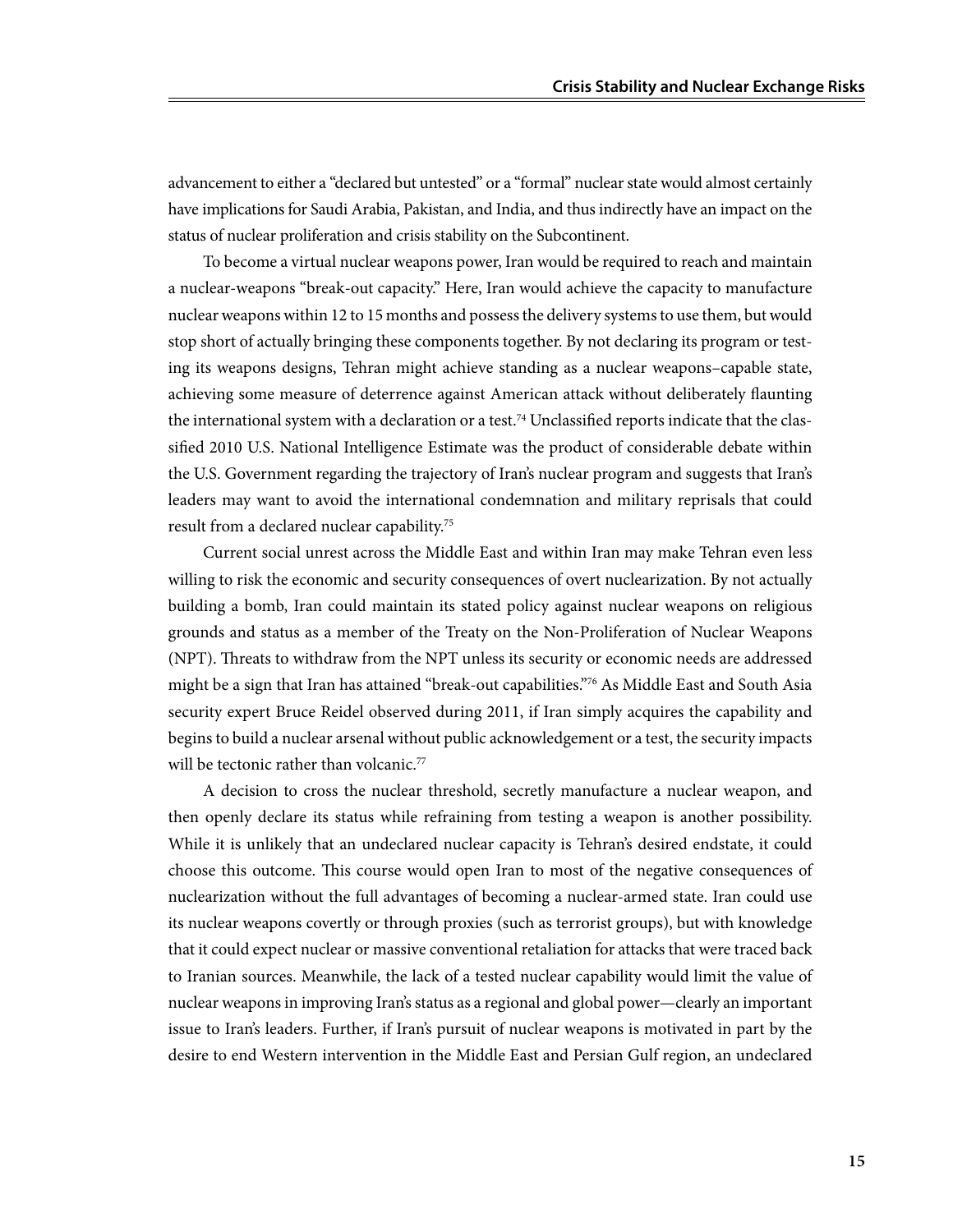nuclear capability might be less effective at dissuading Western states from military engagement there.<sup>78</sup> Declaration of a nuclear weapons capability would risk greater damage to Iran's important economic relations with India. Furthermore, mere declaration of a nuclear weapons capability is likely to prompt Saudi Arabia and other Arab countries such as the United Arab Emirates (UAE), Qatar, and Kuwait to obtain nuclear weapons themselves.<sup>79</sup>

Finally, Iran could become an official nuclear weapons state by building and testing a nuclear weapon. This is a more likely scenario than the development of ambiguous nuclear capabilities but would require a major government commitment to weather the full weight of negative consequences of nuclearization. These would likely include even more draconian economic sanctions and the possibility of military attack by Israel, the United States, or even the North Atlantic Treaty Organization.<sup>80</sup> While nuclear status would increase Iran's prestige and contribute to its national self-image as a regional power, it might come at economic and political costs its leaders are not willing to bear, particularly as the regime contends with social unrest and an economy already crippled by sanctions. Moreover, such an ultimate posture for Iran's nuclear program seems certain to excite Saudi Arabia to acquire nuclear weapons with both a long- and short-term approach. As with the declared but untested scenario, response maneuvering by Riyadh would almost certainly involve Pakistan.<sup>81</sup>

## **Saudi Arabia's Response to Iran's Nuclear Decisions: A Variable with Indirect Impact on Arms Race Stability on the Subcontinent**

Other than Israel, Saudi Arabia views itself as having the most to lose from Iranian acquisition of a nuclear weapon. Saudi worries nest within wider concerns about what is viewed as Tehran's strategic aim of intimidating and neutralizing Sunni Muslim states while championing Shia Muslim minority rights across the greater Middle East.<sup>82</sup>

Consistent with a historically unfriendly relationship, tolerable coexistence turned to extreme tensions between Riyadh and Tehran after the 1979 ascension to power in Iran of Shi'ite Muslim leader Ayatollah Khomeini. Sunni Muslims viewed Khomeini's brand of assertive Shi'ite Islam governance and regional aspirations as provocative. Being in a stronger fiscal and diplomatic position to react than many of its Sunni Arab neighbors, the House of Saud led Sunni Muslim efforts to blunt the regional impact of Khomeini's Shi'ite revolution. A major component of this effort to check Persian-led Shi'ite ascendance played out in quiet but significant Saudi support for Iraqi leader Saddam Hussein's war against Iran, begun by Saddam in late 1980 and active through 1988.83 For another decade and a half, Saudi Arabia continued to rely upon Saddam's Iraq as the front-line agent check to Iranian ambitions.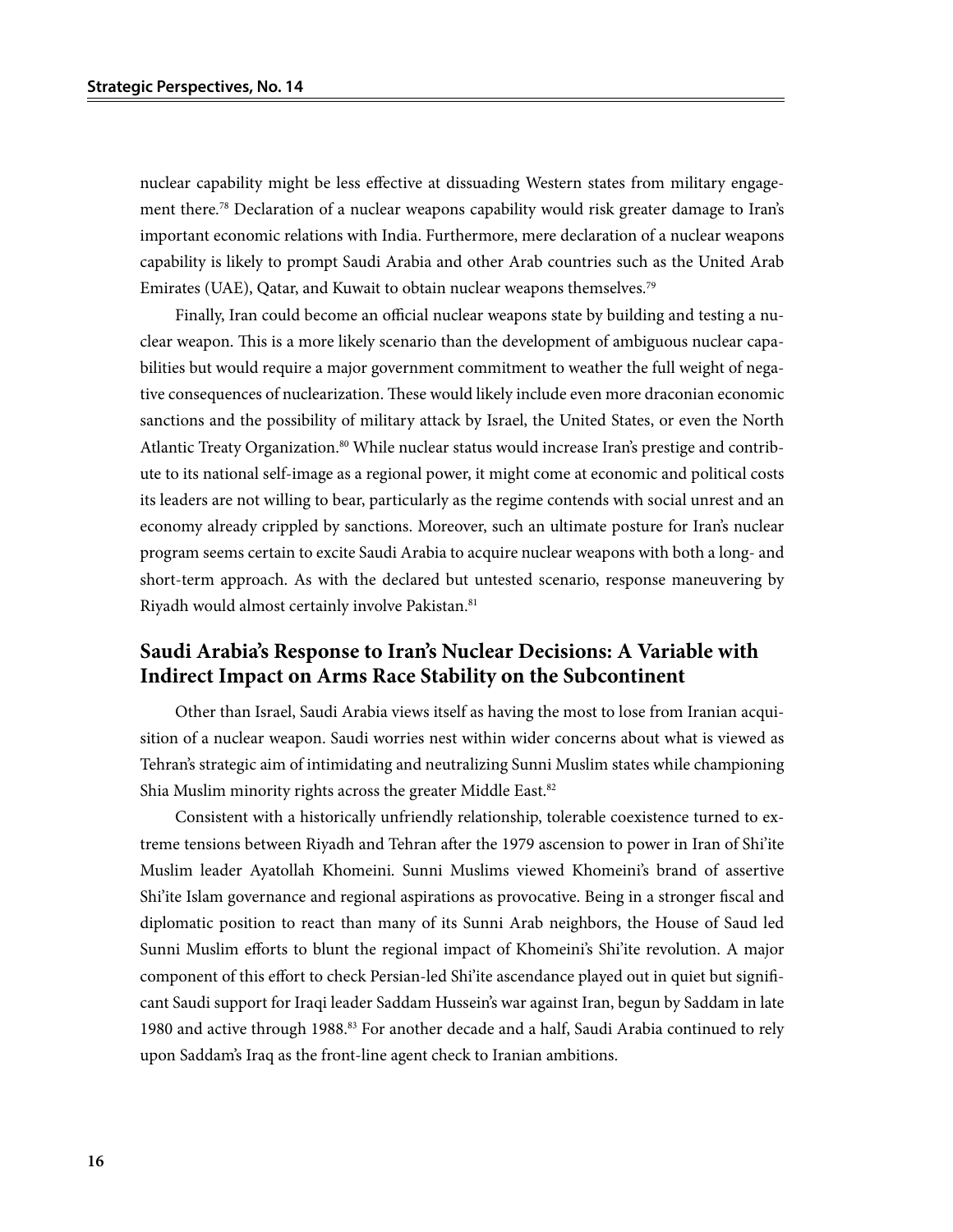This relationship was undone by the American-led 2003 military campaign to topple Saddam's regime and the ensuing remake of electoral politics in a manner that saw an Iraqi Shia, Nouri al-Maliki, become prime minister. From Riyadh's perspective, the deeply unsettling political makeover in Iraq was the product of American naïveté and generated a "win" for Iran's dangerous ambition of extending a regional Shi'ite crescent. Riyadh's worries over Tehran's regional gains grew more acute with the 2010 U.S. failure to conclude a strategic forces arrangement with Iraq, securing a long-term American military presence there. The Saudis viewed the late 2011 departure of all American forces from Iraq as the end of a limited but meaningful American presence capable of deterring worrisome Iranian collusion with Iraqi Shi'ite leaders. 84

The Saudis have heard American leaders talk about "extended nuclear deterrence" for the Arabian Peninsula—presumably against Iran.<sup>85</sup> However, Riyadh harbors enormous doubts about American reliability.<sup>86</sup> Therefore, the Saudis (and the United Arab Emirates and Qatar) took steps from 2006 to 2011 to generate a civilian nuclear power capability and signal Riyadh's willingness to explore all its options toward acquisition of an independent nuclear weapons deterrent if necessary.87 Reportedly, Riyadh plans to spend more than \$88 billion on 16 nuclear reactors by 2030.88

Beginning in 2011, unofficial and off-the-record Saudi spokesmen have hinted far more bluntly than ever before about independent plans to counter Iranian acquisition of a nuclear weapons capability.<sup>89</sup> Between June and November 2011, influential but without official portfolio Saudi Prince Turki al-Faisal made worldwide news by stating that the Kingdom may have no choice but to arm itself with nuclear weapons to counter an emerging threat from Iran.<sup>90</sup> A February 2012 report by the *Times of London* cited unnamed Saudi officials as determined to match Tehran if it goes nuclear. The officials said that Riyadh would conduct a two-part nuclear response by first purchasing off-the-shelf warheads from abroad with rapid work on a ballistic missile launch platform to provide a rapid autonomous deterrent.<sup>91</sup> Simultaneously, the Saudis would enhance their planned civil nuclear program to allow for weapons-grade uranium development over the long term.<sup>92</sup>

While Saudi Arabia's resolve to acquire nuclear weapons seems unlikely to be triggered if Iran culminates its nuclear program at a "break-out capacity," an Iranian declaration or declaration/test of a nuclear weapon seems almost certain to elicit the signaled Saudi Arabian response.<sup>93</sup> That response would certainly involve Pakistan and potentially China at some level.<sup>94</sup> In turn, that response would have implications for crisis and arms race stability on the Subcontinent.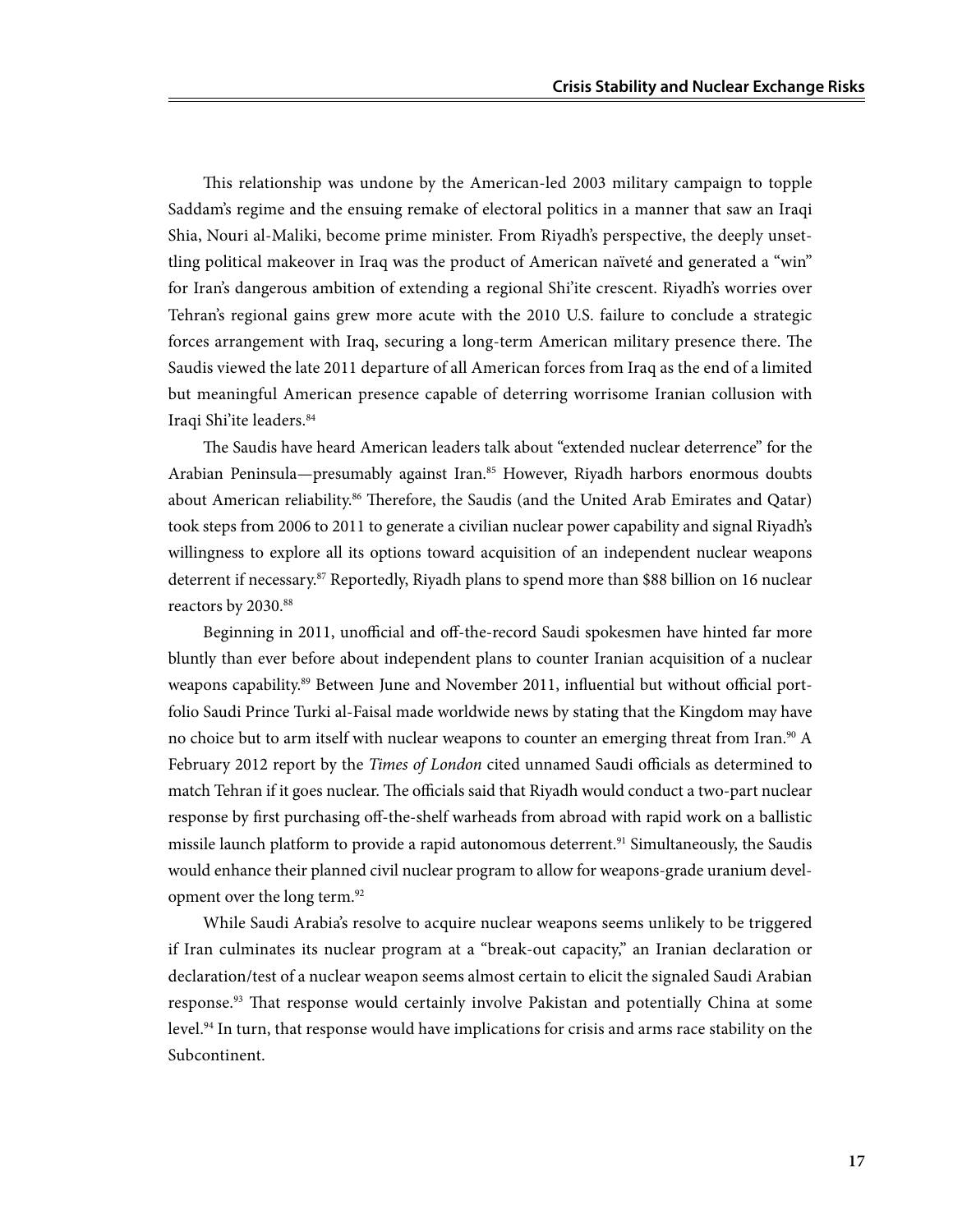Saudi Arabia has a long and intertwined history with Pakistan.<sup>95</sup> This history—underpinned by a common Sunni Muslim heritage—has religious, cultural, economic, and political dimensions. It also has military dimensions dating back decades. Pakistani pilots and ground troops have assisted with defense of the Kingdom in separate actions during the 1960s, 1970s, and 1980s.<sup>96</sup> Military-to-military relations remain close. Chief among these military-strategic interactions between the Kingdom and Pakistan has been their relationship in the course of Pakistan's development of nuclear energy and nuclear weapons.<sup>97</sup>

Saudi Arabia's unique relationship with Pakistan during Islamabad's civilian nuclear power and nuclear weapons development program makes this an especially important connection in the event of an ever-widening chain of Middle East and South Asia nuclear weapons proliferation in response to an Iranian nuclear weapon. Should Saudi Arabia determine it to be politically necessary to acquire nuclear weapons as a deterrent to Iran, Pakistan would be its most likely accomplice. China and Saudi Arabia have underwritten Pakistan's development of nuclear power and acquisition of nuclear weapons. While the Chinese have provided the bulk of the technology and nuclear power generation know-how, Saudi Arabia has financed much of Pakistan's nuclear weapons program.<sup>98</sup> Saudi money also cushioned Pakistan against the impact of western sanctions after Islamabad conducted its first nuclear test in 1998.<sup>99</sup>

Although officially denied in Riyadh and Islamabad, many experts believe that a secret and long-standing agreement exists that Pakistan would provide the Kingdom with nuclear technology and weapons should the Saudis feel threatened by a third party nuclear program. Observers of this relationship believe that the agreement was most recently re-signed in October 2003 when then–Crown Prince Abdullah made a state visit to Islamabad. Pakistani President Asif Ali Zardari has reportedly verbally reaffirmed the Pakistani promise on his state visits to the Kingdom since 2008. Mid-2012 press reports suggest that Pakistani Prime Minister Raja Ashraf took the occasion of a summer visit to Saudi Arabia to meet with King Abdullah in Jeddah to validate the long-standing deal and confirm the details of preliminary coordination such as training Saudi special forces in Pakistan for the rigors of safeguarding nuclear weapons.100

Should such an arrangement exist, there are ample possibilities for the deployment—most likely temporary, but potentially permanent—of Pakistani nuclear weapons in a deterrent posture for the Kingdom from their current locations in South Asia, or by direct introduction into the Kingdom itself. The first possibility is for Saudi Arabia to ask Pakistan for a declaration that its nuclear weapons would be made available from sites in Pakistan in retaliation for any use of nuclear weapons against the Kingdom by Iran.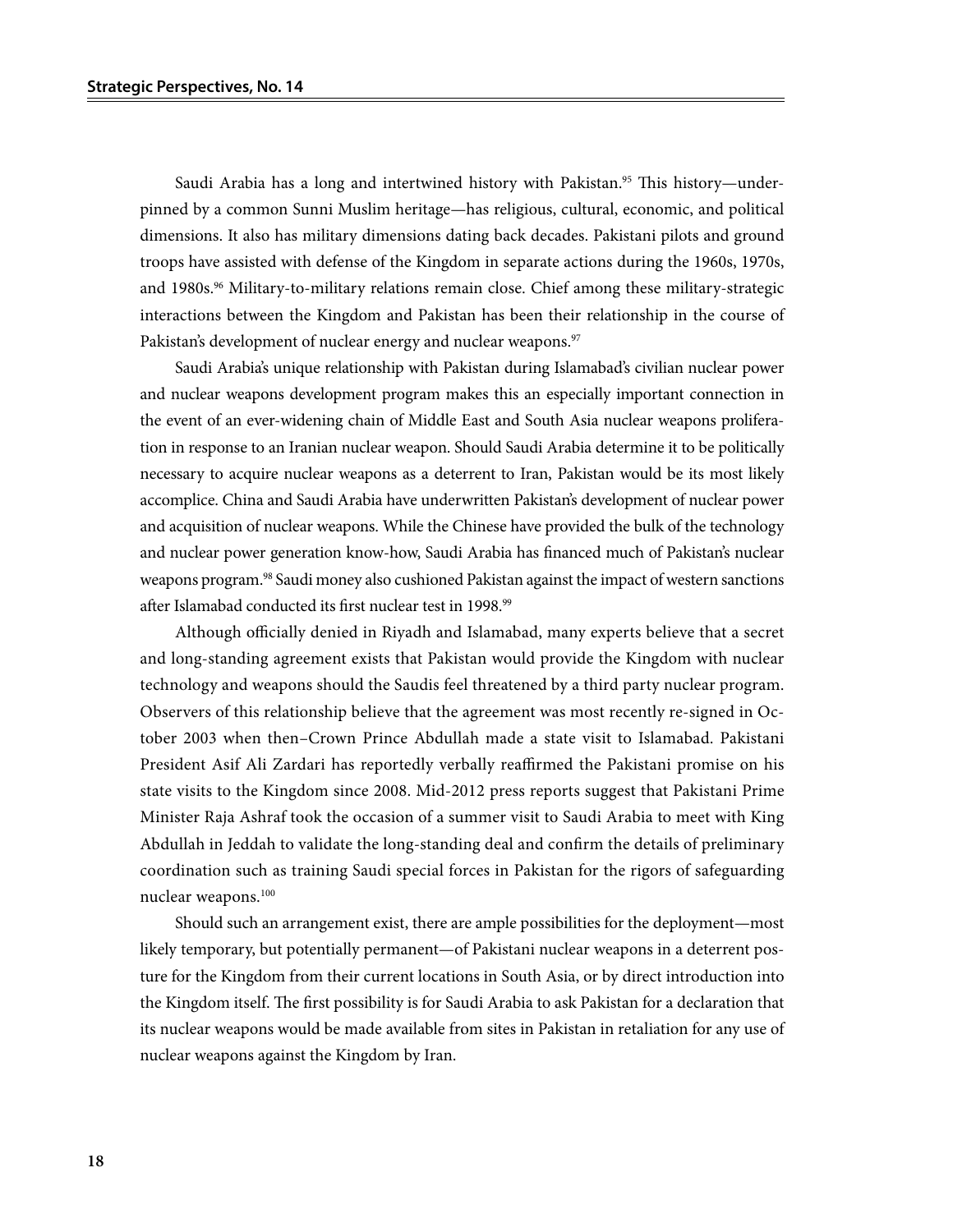A more direct possibility is for Pakistan to commit some of its nuclear armed airplanes and pilots into Saudi airfields. Pakistan's air force often trains and exercises with Saudi pilots, and there are many commonalities in command and control approaches.<sup>101</sup> Pakistan might also send nuclear-capable missiles and trained crews to Saudi Arabia. That would take more time and require Saudi spending on launch-capable pads, nuclear storage facilities, and control systems that do not currently exist in the Kingdom.<sup>102</sup> Each of these options has the additional advantage of aligning with the interpretation of the NPT that enabled American stationing of its nuclear weapons in Europe during the Cold War, namely that if nuclear weapons material remained under at least shared Pakistani control in peacetime, the Saudis would effectively join the nuclear club without technical violation of the NPT.103

Alternatively, Pakistan might be asked to commence transfer of the technical know-how and capacity for nuclear weapons into Saudi Arabia in a phased process. This approach, if not combined with one of the above conditions, would take considerable time and be of significant concern to Saudi Arabia's neighbors including Israel.

Despite the growing vigor in unofficial Saudi proclamations regarding its intent to respond to a nuclear Iran, it is impossible to know precisely which approach the Kingdom's leadership would pursue should Iran declare itself a nuclear power with or without a successful nuclear test. It is clear as of early 2013, however, that the Saudi leadership mistrusts American leadership—and American promises—more than at any time in the recent history of U.S.-Saudi relations.<sup>104</sup> Thus, even a firm American declaration of extended nuclear deterrence in support of Riyadh and its Sunni Arab neighbors seems unlikely to be taken as the sole Saudi approach.105 The Kingdom is likely to seek Pakistan's assistance in some capacity.

As noted above, Pakistan's specific arrangements with Saudi Arabia on the matter of nuclear weapons remain opaque. It is easier to discern the factors that would influence Pakistan's approach to a Saudi request for nuclear assistance. Pakistani military and SPD officials make it clear that they wish to avoid responding to a Saudi request for nuclear weapons assistance, hoping that extended American nuclear deterrence might fill the need.106 Should Saudi mistrust of American reliability make this view unrealistic, Pakistan seems likely to respond while adhering to four imperatives.

First, Islamabad will minimize provocation of Beijing. China's technical know-how underpins the vast majority of Pakistan's nuclear power capacity and armaments designs.<sup>107</sup> Despite autonomous technological capabilities, Pakistan would require Chinese support to transfer nuclear weapons expertise to Saudi Arabia. This imperative, coupled with Chinese reluctance to be seen as a nuclear weapons supplier, suggests that Pakistan would prefer a short-term transfer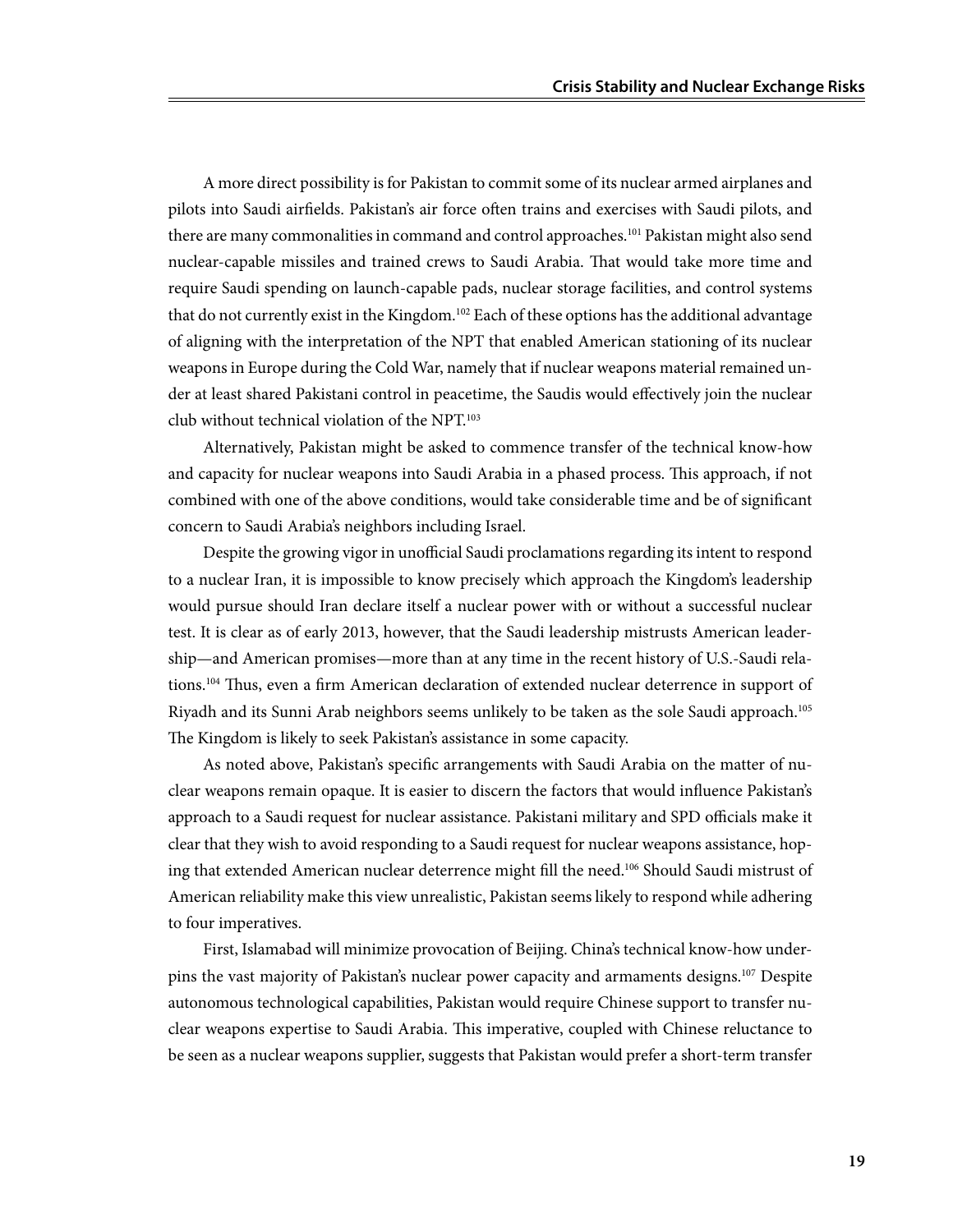of nuclear weapons capability rather than the export of a full nuclear weapons development program in response to a Saudi request. While it is unlikely that China would stand in the way of a more formal nuclear weapons transfer, based on its past willingness to transfer ballistic missiles to Saudi Arabia, Pakistani deference to Chinese sensitivities remains a strong imperative.<sup>108</sup>

Second, Pakistan will attempt to minimize dispersion of, or disruption of, its nuclear deterrent against India. As mentioned earlier, this deterrent is growing exponentially, yet Pakistani military and intelligence officials still believe it is insufficient to counter Indian conventional and nuclear threats to Pakistani sovereignty. This imperative would encourage Pakistan to help Saudi Arabia only with a minimum transfer of nuclear weapons assets or know-how away from the Subcontinent. It will skew Pakistan's preference toward assistance provided in such a way that Riyadh could claim to have its own nuclear retaliatory capability in the short term with very little transfer of nuclear capable delivery systems—presumably airplanes—to the Kingdom itself.

Third, Pakistan would seek to avoid provocation of the United States and the wider international community by abetting the permanent transfer of nuclear weapons know-how to a third party country, especially one that is a signatory to the NPT.<sup>109</sup> Pakistan's political leadership understands the depths to which the A.Q. Khan nuclear weapons assistance program, which benefited Iran, damaged its relationship with the international community. The military is less worried about the fallout from the Khan affair but recognizes the damage that a repeat offense of nuclear know-how transfer could do to it worldwide.<sup>110</sup> This imperative would also encourage Pakistan to respond to Saudi Arabia in a manner that promised rhetorical support and limited transfer of assets but not know-how.

Finally, the military and civilian establishments would take into account Israel's reaction to any nuclear weapons collaboration with Saudi Arabia. Pakistan's nuclear weapons developments have consistently taken Israel into account. Insiders have made outside observers aware that the Pakistani military and nuclear agencies have consciously and consistently limited the ranges of nuclear-capable missiles to be less than ranges required to reach Israel. From at least the time of the Israeli aerial attack of the suspected Iraqi nuclear reactor at Osirak in June 1981, Islamabad's military and nuclear establishment feared that Israel might conduct a similar raid against nuclear facilities (from bases in India or elsewhere) if Tel Aviv believed that Islamabad possessed nuclear weapons delivery means to threaten Israel. Thus, Pakistan took an approach that clearly signaled self-limitation of its nuclear delivery system to ranges well shy of those required to reach Tel Aviv, understanding these to be less provocative regionally and internationally.111 This continuing imperative would reinforce a Pakistani preference for provision of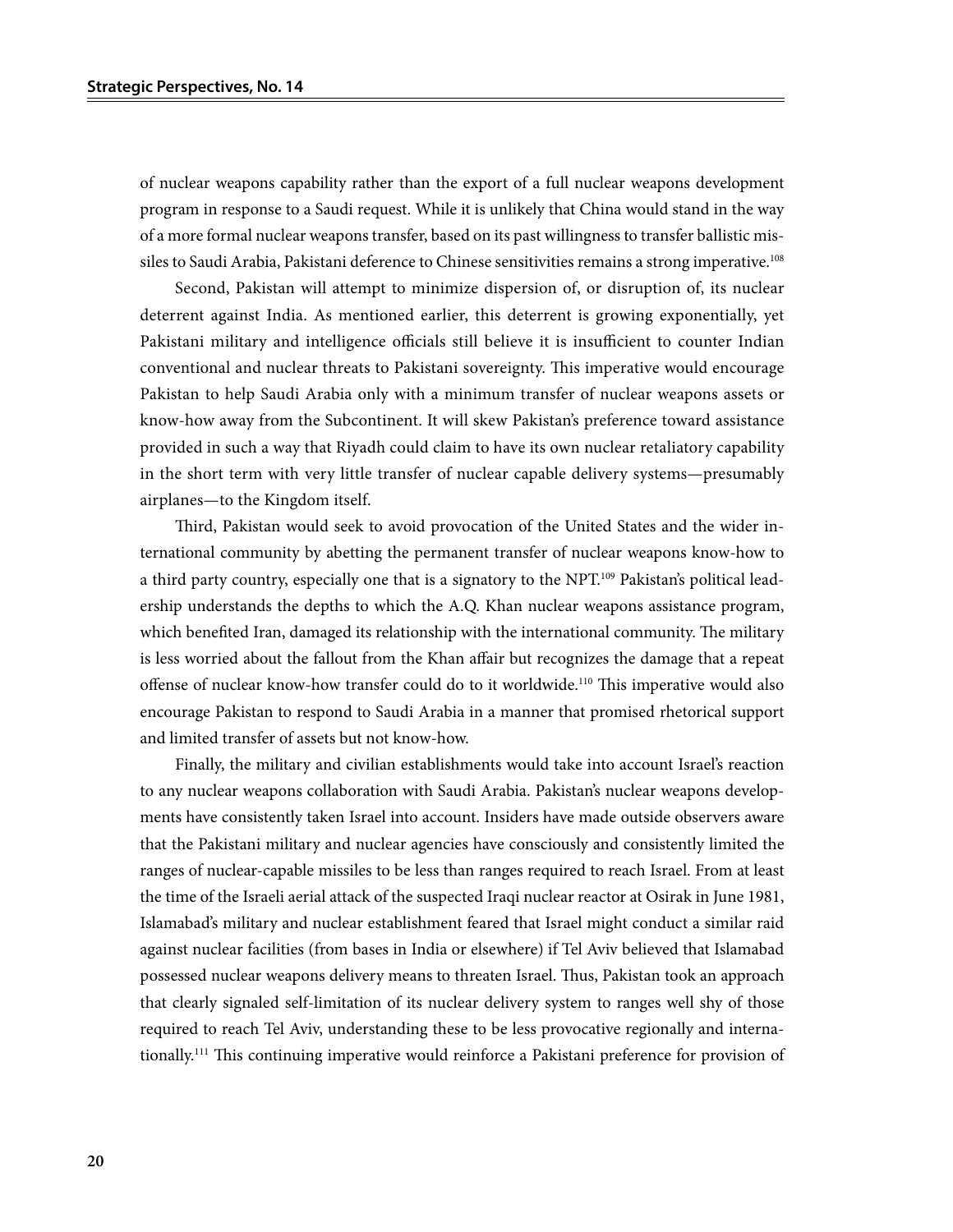a nuclear deterrence guarantee for Saudi Arabia with use of assets based in Pakistan that don't threaten to reach Israel.112 If such an arrangement were unacceptable in Riyadh, Pakistani officials likely would offer assistance to Saudi Arabia with a loaned deterrent of nuclear armed aircraft, for these would be easier for Israel to counter with standard air defense options and would not threaten the new specter of nuclear missiles from Saudi Arabia or an indigenous Saudi program to build its own bomb.

### **Stability Implications: Regional and Super-regional**

On the Subcontinent, the erosion of crisis stability between India and Pakistan is obvious and increasingly exacerbated by their evolving security competition. India's long-term pursuit of a nuclear weapons triad, largely to keep pace with China, and most important, its near-term pursuit of comprehensive conventional weapons modernization and a more capable quickstrike conventional force, have excited Pakistan's fears of a compromised nuclear deterrent and a more certain Indian punitive conventional response to a new terrorist strike on Indian soil. Pakistan's vigorous pursuit of a battlefield nuclear weapons capability coupled with its inability or unwillingness to constrain subconventional Islamist militant groups from attacks against Indian interests has set in place a circumstance where escalation from subconventional to nuclear conflict is more plausible than ever.

Iran's acquisition of a nuclear weapons capability will neither exacerbate nor mitigate the worrisome trajectory of crisis stability between India and Pakistan. However, its choices for its nuclear program will affect nuclear arms race incentives on the Subcontinent. Should Iran choose to move beyond a "break-out capability" and culminate its nuclear program with an announced nuclear weapons capability, test such a capability, or both, Saudi Arabia's almost certain response would be to secure its own nuclear weapons deterrent. Due to its relationship with Pakistan, Saudi acquisition of nuclear weapons could occur in months, not decades.

Confronted with the prospect of a nuclear-armed Saudi Arabia—and the high possibility that other Arab states might then work toward long-term acquisition of nuclear weapons—New Delhi would face a more complicated future for its nuclear deterrent than it has ever contemplated. At the very least, New Delhi's rather tepid pursuit of antiballistic missile systems would be revisited and most likely accelerated. Any such acceleration would excite Pakistani and likely Chinese concerns over the long-term viability of their nuclear deterrents against India. In turn, this would stimulate nuclear arms race incentives in a manner characteristic of the missileantimissile defense dynamic witnessed between America and the Soviet Union at the height of the Cold War.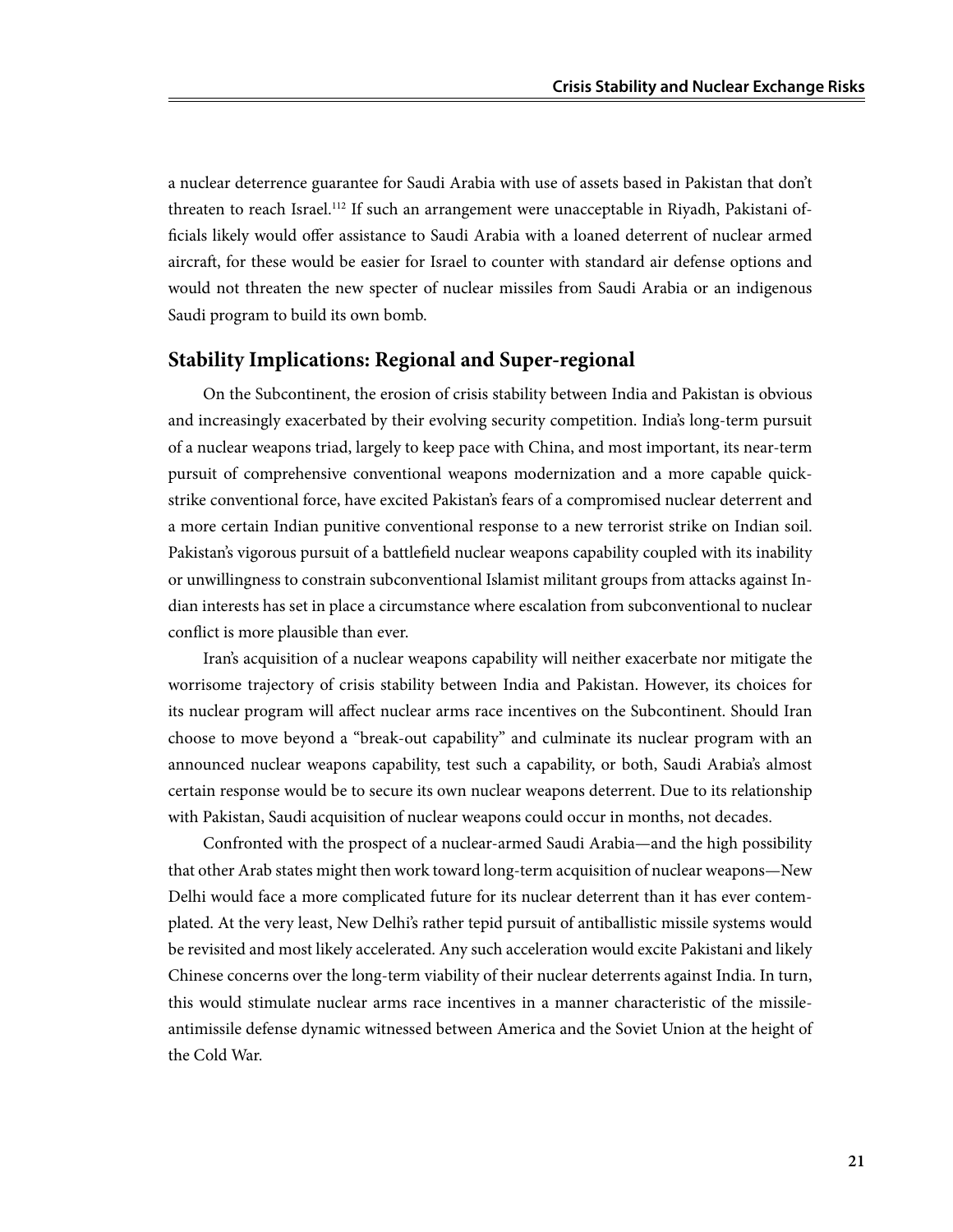India's long-standing reluctance to provoke Chinese concern over its nuclear deterrent would be challenged, and should China respond with more of its own nuclear missiles, the region would embark on an unprecedented nuclear arms race with the potential to approach that undertaken between the United States and the Soviet Union during the Cold War. In this manner, the likely Saudi response to an Iranian nuclear weapons program beyond a "break-out capacity" would spur nuclear proliferation incentives in the Near East to a degree that would complicate nuclear deterrence planning for New Delhi and risk stimulating antiballistic missile programs in at least a three-way arms race involving China, Pakistan, and India.

#### **Implications for U.S. Policy**

South Asian crisis stability dynamics—or, more accurately, instability dynamics—are troubling in early 2013. The sixth and seventh largest nuclear-armed countries in the world, both with a history of miscalculation of each other's political and military intentions, are deeply enmeshed in an asymmetric arms race. India seems unwilling to accept that its modernization of conventional military forces for possible use in a reprisal attack against Pakistan in the event of another major subconventional/militant attack is of limited deterrent value to the constellation of subnational actors capable of such a strike. Pakistan appears enamored with the once fashionable but long-since discredited Cold War notion that escalation from tactical nuclear exchange to major nuclear war can be limited. Islamabad and New Delhi also have a history of rejecting outside diplomatic assistance in improving deterrence and reducing the misunderstandings most likely to produce a military clash. In this environment, there is little that an outside power such as the United States can do. Nonetheless, the stakes are high enough that a realistic and concerted effort should be made.

First, the United States must publicly flag the severity of the risk of nuclear war now growing between India and Pakistan. American preoccupation with Afghanistan's internal dynamics and counterterrorism activities in the Afghanistan-Pakistan region have crowded out sober discussion of the nuclear crisis risks now overwhelmingly present on the Subcontinent.<sup>113</sup>

Second, the United States should sponsor open dialogue and communication with Pakistan's military and civilian leadership about the grave risks from tactical nuclear weapons, and be candid about the folly of American Cold War thinking about the prospects for limited nuclear war on an acceptable scale.<sup>114</sup>

Third, the United States should appreciate that the risks of escalation from subconventional to a nuclear exchange between Pakistan and India falls most heavily on places where their proxy forces come in contact, and that Afghanistan is now the chief location for this risky interaction.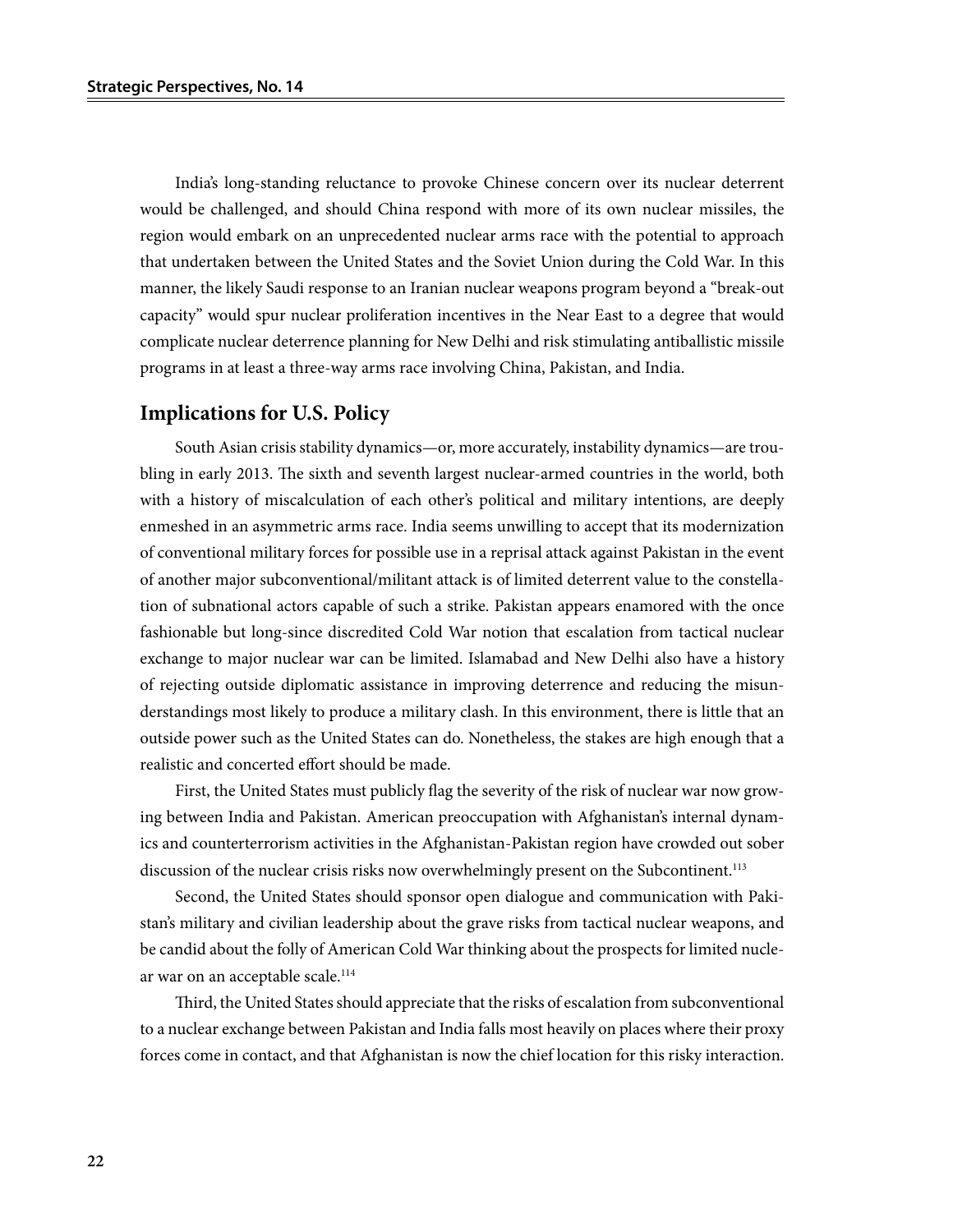As a consequence, proper and sufficient residual American military and diplomatic presence in Afghanistan is important. Washington's role in developing the Afghan National Security Forces (ANSF) has produced a force of more than 300,000 well-trained and capable small unit fighters that could disaggregate into lethal and capable militia proxies for India and Pakistan without the cohesion of international advisors and mentors through at least the end of this decade.

In addition, a sufficient residual force of American and coalition military and diplomatic assets in Afghanistan is postured to back up American warnings against intemperate subconventional or conventional military clashes leading to nuclear exchange. As Thomas Schelling famously argued during the height of the Cold War, "What can 7,000 American troops—or 12,000 Allied troops do [in Berlin]? Bluntly, they can die."115 The residual presence of 20,000–23,000 American and coalition troops in Afghanistan beyond 2014 serves to advise and cleave the ANSF as well as remind Islamabad and New Delhi of the extra-regional complications should American forces face death from their imprudent escalation to a nuclear exchange.

At the same time, American policy should better appreciate the real possibility of a nuclear weapons capability transfer between Pakistan and Saudi Arabia should Iran formally go nuclear. Washington should have a policy plan to help avert such a transfer and to mitigate the worst outcomes for nuclear stability and security should such a transfer occur.

In the first instance, Washington should continue what it is doing to arrest the Iranian nuclear program short of weapons acquisition. The policies of economic and diplomatic sanctions as well as those of nonlethal disruption of the elements of a successful Iranian nuclear program should continue. Should sanctions and disruption fail, America should prefer that Iran culminate its program at no greater than a "break-out capability" endstate. Then it should work with the Saudis and other Gulf states to accede to this imperfect Iranian strategic choice without resort to outside acquisition of nuclear weapons. In this circumstance, an American promise of extended nuclear deterrence to its Gulf allies and partners might be viewed as acceptable, especially when paired with a continuing American military presence in countries such as Qatar, Bahrain, and Kuwait.<sup>116</sup>

Should Iran take its nuclear program to the point of provoking Saudi Arabia's pursuit of its own nuclear weapons, and an American offer of extended nuclear deterrence is viewed as insufficient in Riyadh, Washington should be prudently postured to minimize the proliferation incentives that will be unleashed in the Middle East and the blowback into South Asia. It will be very difficult for America to deter a Pakistan-Saudi nuclear weapons arrangement through threats of punishment. Instead, Washington should tolerate the least destabilizing of the options available to these longstanding military partners. While firmly opposing Pakistani transfer of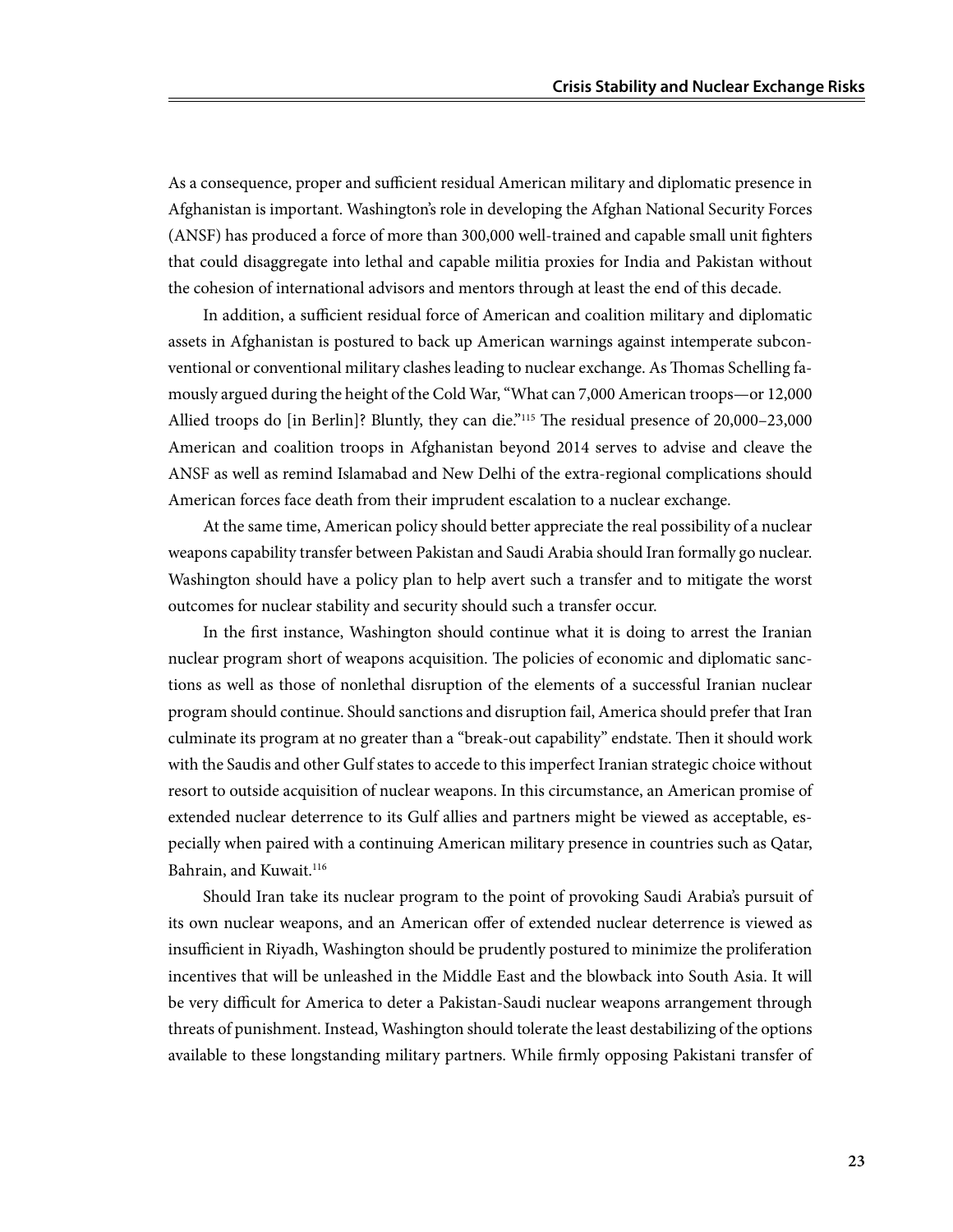nuclear weapons or missile delivery systems know-how or program development capabilities to Saudi Arabia, the American administration should accept the kind of transfer that would be least threatening to Israel, least likely to risk "me-too" nuclear weapons program acquisition by other oil-rich Arab nations, and least likely to generate Indian fears for its nuclear deterrent and accelerated interest in ABM development.

Adhering to these principles, the United States should grudgingly accept the temporary transfer of nuclear weapons deterrence capability from Pakistan to Saudi Arabia—provided from Pakistani locations, Saudi locations, or both. America should prefer that any physical transfer of capability be limited to aircraft delivery systems and be in small numbers. These features would be the least threatening to Israel in both the short and long term, reinforcing a long-standing Pakistani nuclear weapons posture imperative. The minimal attributes of such a transfer would also reduce the potential for Arab states such as Qatar, UAE, or Kuwait to pursue a similar deal, thereby being less provocative regionally, on the Subcontinent, and internationally.117

A final policy imperative is to realize that the delicate nature of U.S. efforts to temper the growing stability crisis in South Asia and the limited but important impact of Iranian nuclear weapons decisions on Mideast and South Asian nuclear proliferation incentives requires a prudent assessment of both diplomatic access and military presence. As frustrating and provocative as Pakistan remains to the United States regarding Afghanistan, Islamic terrorist groups, and its robust nuclear weapons program, total isolation of Islamabad could push its elites into a corner from which they see risky behavior against India, or in support of Saudi Arabia versus Iran, as necessary. Much as residual American military and diplomatic presence in Afghanistan is important to hedge against an explosive Indo-Pakistani proxy war, the desirability of continuing American diplomatic and military access to Pakistan is prudent in informing Pakistani crisis management and proliferation decisions in a manner that does the least harm to regional and international stability.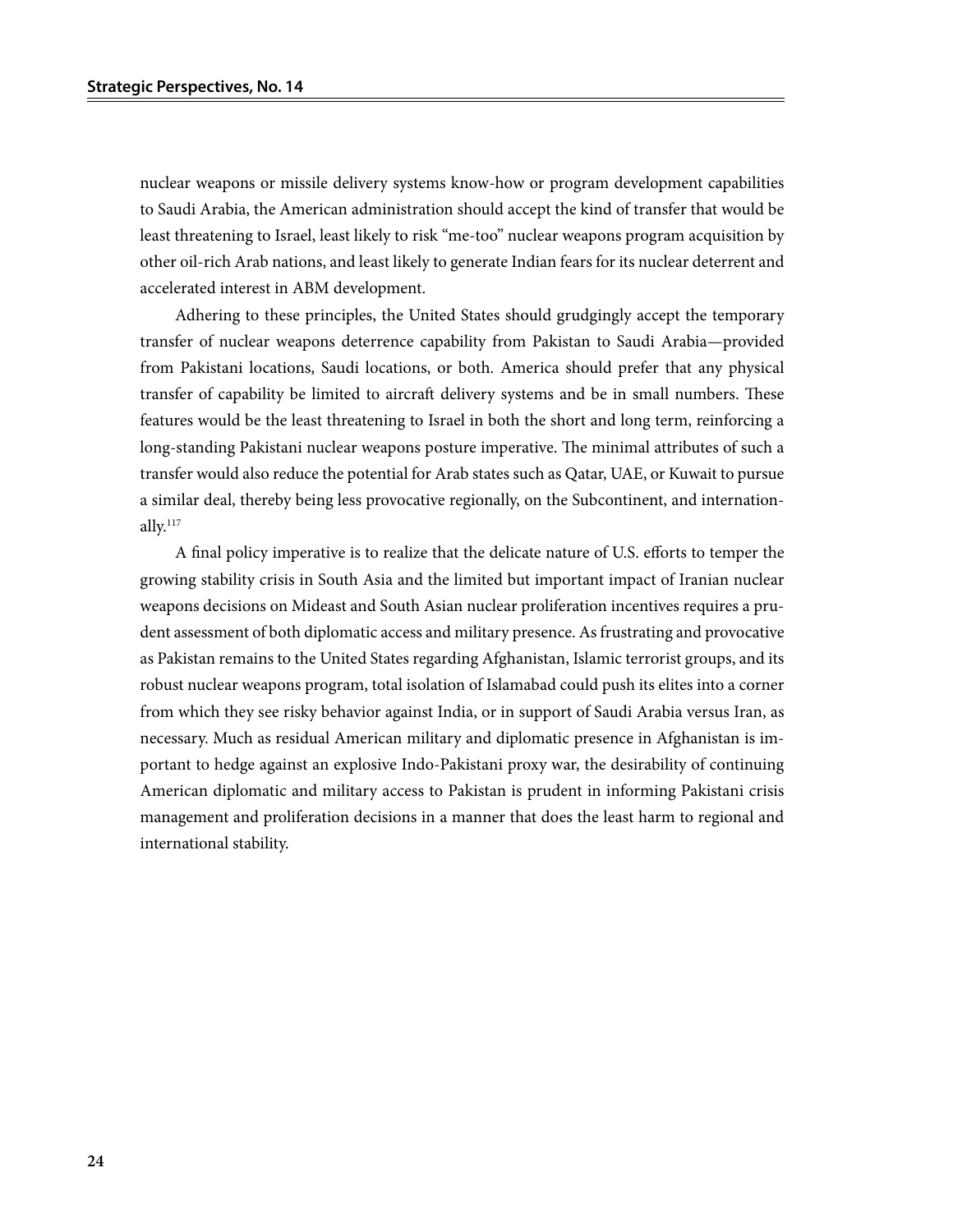### **Notes**

<sup>1</sup> Pakistan has not acknowledged that it is developing tactical nuclear weapons. However, numerous Western and Indian security analysts are certain that Pakistan's intense pursuit of plutoniumbased warheads and nuclear-capable missiles such as the sixty-kilometer (or Hatf-9) missile indicate an unambiguous pursuit of just such a capacity. Several of these experts will be cited later in this paper. Among those the reader might consider at this point in the monograph, two stand out: Michael Krepon, "Pakistan's Tactical Nuclear Weapons," *Spotlight* (Washington, DC: Stimson Center, April 24, 2012), available at <www.stimson.org/spotlight/pakistans-tactical-nuclear-weapons/>; and Aditi Malhotra, "Pakistan's Flirtation with Tactical Nuclear Weapons," *Scholar Warrior* (New Delhi: Centre for Land Warfare Studies, Autumn 2012), 76–81.

2 For several prominent historic examples among many such writings, see Brahma Chellaney, "South Asia's Passage to Nuclear Power," *International Security* 16, no. 1 (Summer 1991), 43–72; Devin Hagerty, *The Consequences of Nuclear Proliferation: Lessons from South Asia* (Cambridge: MIT Press, 1998); Sumit Ganguly, "India's Pathway to Pokhran II: The Prospects and Sources of New Delhi's Nuclear Weapons Program," and Samina Ahmed, "Pakistan's Nuclear Weapons Program: Turning Points and Nuclear Choices," both in *International Security* 23, no. 4 (Spring 1999), 148–204; Sumit Ganguly and S. Paul Kapur, *India, Pakistan and the Bomb: Debating Nuclear Stability in South Asia* (New York: Columbia University Press, 2010); and Vipin Narang, "Posturing for Peace? Pakistan's Nuclear Postures and South Asia Stability," *International Security* 34, no. 3 (Winter 2009/2010).

3 For examples, see Rodney Jones, "Nuclear Escalation Ladders in South Asia," a Defense Threat Reduction Agency Advanced Systems and Concepts Office report, ASCO 2011-007, April 2011; Phillip C. Saunders, "Overlapping Security Dilemmas in Asia," unpublished Monterrey Institute of International Studies monograph, 2001.

4 Iran denies that it has a nuclear weapons program, stating that its nuclear developments are strictly for peaceful purposes. The International Atomic Energy Agency (IAEA), first in its 2007 report on Iran and in detail on its 2011 report on Iran, continues to express grave concern about what it describes as "the possible existence in Iran of past or current undisclosed nuclear related activities involving military related organizations, including activities related to the development of a nuclear payload for a missile." The 2011 report lays out clearly that the lack of Iranian cooperation on the possible military dimensions of its nuclear program make it impossible for the IAEA to verify that Iran's nuclear activities are strictly peaceful in nature. See *Implementation of the NPT Safeguards Agreement and relevant provisions of the Security Council resolutions in the Islamic Republic of Iran* (New York: IAEA Board of Governors, February 25, 2011), 7–8; and David Albright, Andrea Stricker, and Christina Walrond, *IAEA Iran Safeguards Report: Expansion of Natanz Enrichment Plant Lags; LEU Production Not as High as Expected; Iran Readying Advance Centrifuges for Deployment?; Continued Non-Cooperation on Military Dimensions* [Rev. 1] (Washington, DC: Institute for Science and International Security, February 25, 2011), 4. While many independent analysts contend that Iran's activities and cooperative failings mean that it has a nuclear weapons program, this paper acknowledges the remaining doubt about Iran's martial intent with its nuclear activities, refers to "the Iranian nuclear program" in the present, and only addresses future Iranian "possibilities" for moving into a nuclear weapons status.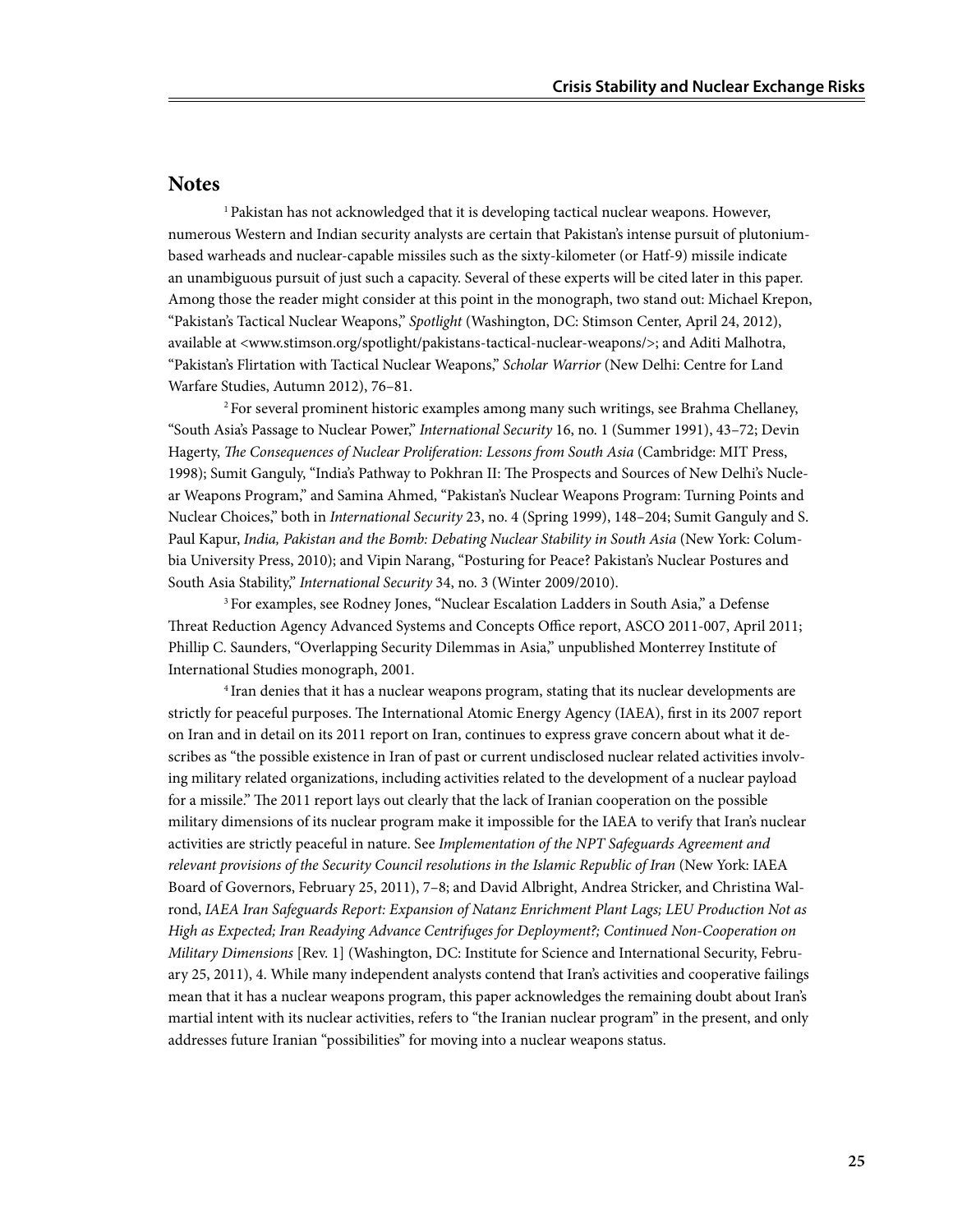<sup>5</sup> "First strike" stability and "deterrence" stability are among the multiple dimensions of the wider rubric of "strategic" stability that evolved during the Cold War in the specific context of U.S. and Soviet incentives to initiate a nuclear strike against the other. *Deterrence* stability generally refers to a condition in which a would-be aggressor does not initiate war with nuclear weapons because the anticipated costs outweigh the anticipated gains. *First strike* stability is the absence of pressure or incentives for a nuclear first strike. Perceived advantages in a first strike could lead to instability by creating reciprocal fear of surprise attack and war that neither side desires. For many during the Cold War, the solution to the potential for first strike instability was mutually maintained arsenals that could survive a first strike and deliver a devastating second strike. Today there are intense debates about the degree to which these two concepts provide a useful understanding of "strategic" stability in a post–Cold War world. This paper does not aim to amplify or apply these debates to South Asia, choosing instead to extend the classic formulations of "first strike," "crisis," and "arms race" stability to the contemporary situation in the region. Those with a deeper interest in current debates on strategic stability might consult Elbridge Colby, "Defining Strategic Stability: Reconciling Stability and Deterrence," in *Strategic Stability: Contending Interpretations*, ed. Elbridge A. Colby and Michael S. Gerson, 47–84 (Carlisle, PA: Strategic Studies Institute, U.S. Army War College, January 2013).

6 These concepts are famously developed in Thomas Schelling, *The Strategy of Conflict* (Cambridge: Harvard University Press, 1960), especially 92–126; and Leon V. Sigal, "Warming to the Freeze," *Foreign Policy*, no. 48 (Fall 1982), 54–65. They are updated in Shane Smith, *The Meaning of Strategic Stability and Implications for U.S.-China Relations*, Research Memo (Washington, DC: Institute of National Strategic Studies, October 15, 2010).

7 A broad discussion of the optimist and pessimist viewpoints is developed in Scott Sagan, "The Perils of Nuclear Proliferation in South Asia," *Asian Survey* 41, no. 6 (November–December 2001), 1064–1086.

<sup>8</sup> A succinct delineation of these positions is found in contending essays by Scott Sagan and Kenneth Waltz. See Scott D. Sagan, "Nuclear instability in South Asia," in *International Politics: Enduring Concepts and Contemporary Issues*, 6th ed., ed. Robert Art and Robert Jervis, 239–249 (New York: Addison-Wesley, 2003); and Kenneth N. Waltz, "Nuclear Stability in South Asia," in ibid., 250–260.

9 Political pressure for an unconditional Pakistani military retreat was applied by the United States and on the compromised Pakistani prime minister, Nawaz Sharif. See Strobe Talbott, *Engaging India: Diplomacy, Democracy and the Bomb* (New York: Penguin, 2004), 158–164; and Bruce Riedel, *American Diplomacy and the 1999 Kargil Summit at Blair House*, Center for the Advanced Study of India Policy Paper 17 (Philadelphia: University of Pennsylvania, 2002), available at <http://media.sas. upenn.edu/casi/docs/research/papers/Riedel\_2002.pdf>.

 $10$  For a detailed description of the pessimist position, see S. Paul Kapur in Ganguly and Kapur, *India, Pakistan and the Bomb*, especially 38–45, 50–54, and 74. For its application to the 1999 Kargil War, see Neil Joeck, "The Kargil War and Nuclear Deterrence," in *Nuclear Proliferation in South Asia: Crisis Behaviour and the Bomb*, ed. Sumit Ganguly and S. Paul Kapur, 117–143 (London: Routledge, 2009). Also see an application of that position to the Kargil War and the 2001–2002 "Twin Peaks Crisis" in Dinshaw Mistry, "Tempering Optimism about Nuclear Deterrence in South Asia," *Security Studies* 18, no. 1 (2009), 148–182.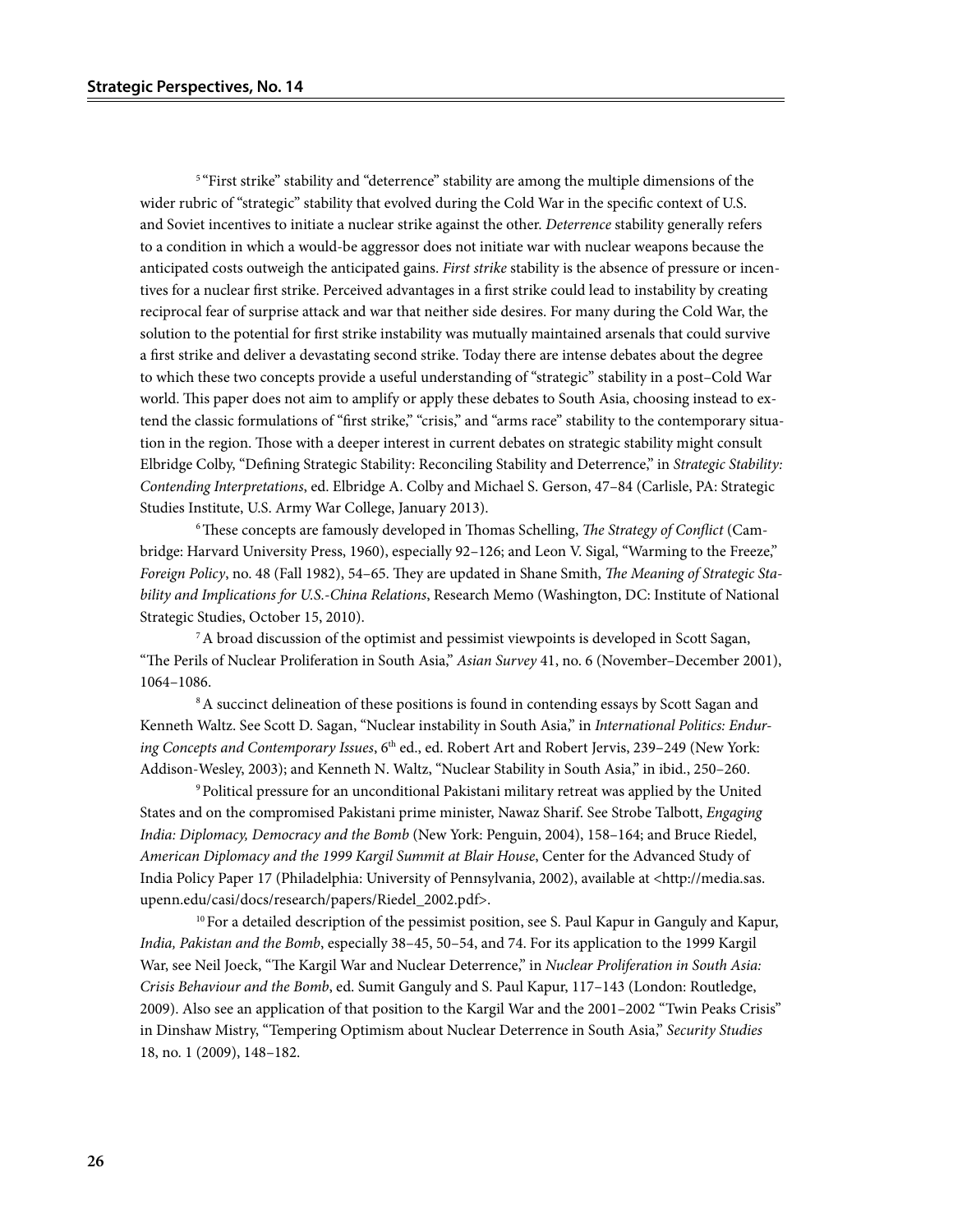$11$  For a description of the optimist position, see Sumit Ganguly in Ganguly and Kapur, especially 37–38, 42–43, and 47–49; and its forerunner in Chellaney, 68–69. For an application of the optimist position to the 1999 Kargil War, see Devin T. Hagerty, "The Kargil War: An Optimistic Assessment," in *Nuclear Proliferation in South Asia*, ed. Ganguly and Kapur, 100–116 (London: Routledge, 2009).

 $12$  On Kargil, see Timothy Hoyt, "The Buddha Frowns? Tactical Nuclear Weapons in South Asia," in *Tactical Nuclear Weapons: Emergent Threats in an Evolving Security Environment*, ed. Brian Alexander and Alistair Millar, 104 (Washington, DC: Brassey's, Inc., 2003). On the 2001–2002 period, see Polly Nayak and Michael Krepon, *U.S. Crisis Management in South Asia's Twin Peaks Crisis*  (Washington, DC: The Stimson Center, 2006).

<sup>13</sup> Even when the 1970s are not included, there is still an upward trend of violence in South Asia. In the nonnuclear period there were 91 months of peace (70.5 percent) and 29 months of dispute (19.7 percent), but only 38 months of peace (29.5 percent) and 118 months of dispute (80.3 percent) in the nuclear period. See Paul Kapur, *Dangerous Deterrent: Nuclear Weapons Proliferation and Conflict in South Asia* (Stanford: Stanford University Press, 2007), 29.

<sup>14</sup> For a detailed discussion of the limitations of the unitary actor model of nuclear deterrence when applied to South Asia, see George Perkovich, *The NonUnitary Model and Deterrence Stability in South Asia* (Washington, DC: The Stimson Center, 2012), especially 6–16. A classic development of the unitary actor model and nuclear weapons is found in Bruce Bueno de Mesquita and William H. Riker, "An Assessment of the Merits of Selective Nuclear Proliferation," *Journal of Conflict Resolution* 26, no. 2 (June 1982), especially 292.

<sup>15</sup> First formally articulated in 2003, India's nuclear doctrine has rested on three pillars initially articulated by noted Indian strategic thinker K. Subrahmanyam in 1999: credible minimum deterrence, civilian command and control, and no first use. See Tanvi Kulkarni and Alankrita Sinha, "Undermining Deterrence? The Non State Actors and India's Nuclear Doctrine," issue brief, Institute of Peace and Conflict Studies (IPCS), 2012, available at <www.ipcs.org/issue-brief/nuclear/undermining-deterrence-the-nonstate-actors-and-indias-nuclear-doctrine-196.html>. Subrahmanyam also noted that the Indian no first use approach was informed by an American qualification and that it did not apply to states that might first use biological or chemical weapons against India. See K. Subrahmanyam, "No First Use: An Indian View," *Survival* 51, no. 5 (October/November 2009), 35. Indian National Security Advisor Shri Shivshankar Menon then signaled a shift in the no first use doctrine in October 2010 when he spoke at India's National Defence College (NDC), stating that India's policy was, "No first use against nonnuclear weapon states," declaring that this was in keeping with India's culture of minimal deterrence. See speech by Shri Shivshakar Menon at NDC on "The Role of Force in Strategic Affairs," October 10, 2010, India Ministry of External Affairs Web site, 2012, available at <www.colhariharan.org/2010/10/role-of-force-in-strategic-affairs. html>. For consistency in recent military statements regarding Indian beliefs that nuclear weapons "are not for warfighting," see the report of statements by then–Army Chief General V.K. Singh, in winter 2011, in Hans Christensen, "Indian Army Chief: Nukes Not for Warfighting," Federation of Atomic Scientists (FAS) Strategic Security Blog, January 18, 2011, available at <www.fas.org/blog/ssp/category/pakistan>.

16 Paul K. Kerr and Mary Beth Nikitin, *Pakistan's Nuclear Weapons: Proliferation and Security Issues*, RL34248 (Washington, DC: Congressional Research Service, June 26, 2012), 12–13.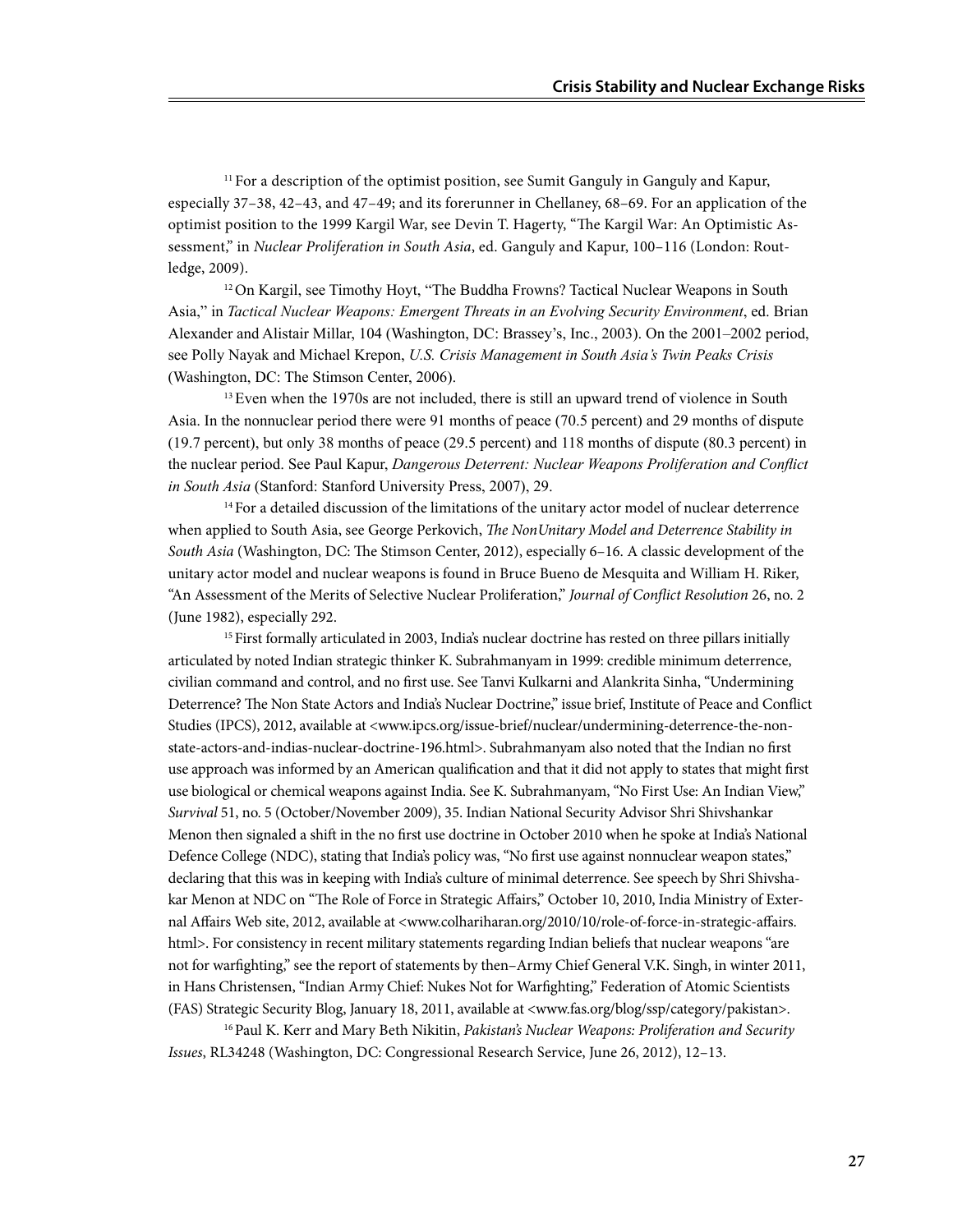17 A detailed review of the 2001–2002 "Twin Peaks" Crisis by researchers Nayak and Krepon also suggests that American diplomatic intervention proved a critical inhibiter to conflict escalation in a pattern they found repeated in many respects during the 2008 Mumbai Crisis. See Nayak and Krepon, *U.S. Crisis Management in South Asia's Twin Peaks Crisis*; and Nayak and Krepon, *The Unfinished Crisis: U.S. Crisis Management After the 2008 Mumbai Attacks* (Washington, DC: The Stimson Center, February 2012).

<sup>18</sup> For a description and analysis of India's Cold Start doctrine, see Walter C. Ladwig III, "A Cold Start for Hot Wars? The Indian Army's New Limited War Doctrine," *International Security* 32, no. 3 (Winter 2007/2008), 158–190; and Nitin Gokhal, "India Military Eyes Combine Threat," *The Diplomat*, January 17, 2012, available at <http://thediplomat.com/2012/01/17/india-military-eyes-combinedthreat/>. For more on India's limitations in attaining its doctrinal aims, see Shashank Joshi, "The Mythology of Cold Start," *The New York Times*, November 4, 2011, available at <http://india.blogs.nytimes. com/2011/11/04/the-mythology-of-cold-start/>.

19 See Feroz Hassan Khan, *Eating Grass: The Making of the Pakistani Bomb* (Stanford: Stanford University Press, 2012), 381–382.

<sup>20</sup> As observed by Indian National Security Advisor Shri Shivshankar Menon in August 2012, India's civilian leadership perceives Pakistan's nuclear weapons program to be aimed at reducing India's conventional military advantage, not for deterrence against nuclear weapons first use: "The possession of nuclear weapons has, empirically speaking, deterred others from attempting nuclear coercion or blackmail against India . . . unlike certain other nuclear weapons states, India's weapons were not meant to redress a military imbalance or some perceived inferiority in conventional terms." Quoted in "India faced N-blackmail thrice: NSA," *Hindustan Times* (India)*,* August 21, 2012.

21 Pakistani security scholar Ayesha Siddiqa concisely made this point: "The Washington-New Delhi civil nuclear deal is seen [in Pakistan] as disturbing the balance of power in South Asia, which is detrimental to Pakistan's interests." Ayesha Siddiqa, "Pakistan's Counterterrorism Strategy: Separating Friends from Enemies," *The Washington Quarterly*, Winter 2011, 157, available at <http://ancien. operationspaix.net/IMG/pdf/WQ\_PakistansCounterterrorismStrategy\_SeparatingFriendsFromEnemies 2011-01-03 .pdf>.

<sup>22</sup> Retired Pakistani Brigadier and Nuclear Forces General Feroz Khan refers to this as a period when Pakistan had to confront the gaps in its "minimum deterrence" construct for nuclear weapons and began a qualitative diversification in its forces. See Feroz Hassan Khan, "Minimum Deterrence: Pakistan's Dilemma," *RUSI Journal* 156, no. 5 (October/November 2011), 44–51; and Khan, *Eating Grass,* 380–384.

23 See Mansoor Ahmed, "Why Pakistan needs tactical nuclear weapons," *The Weekly Pulse*, May 6, 2011, available at <www.weeklypulse.org/details.aspx?contentID=563&storylist=9>. Also see Directorate for Inter Services Public Relations, Press Release on the Test of the Nasr (Hatf-IX) short range ballistic missile: No PR94/2011-ISPR, April 19, 2011, available at <www.ispr.gov.pk/front/main.asp?o=tpress\_release&id=1721>.

24 Robert S. Norris and Hans Kristensen, "Global Nuclear Weapons Inventories, 1945–2011," *Bulletin of the Atomic Scientists* 66, no. 4 (July/August 2011); and Kerr and Nikitin, 19–21.

<sup>25</sup> The most notable of these is from the International Institute of Strategic Studies, available at <www.iiss.org/publications/strategic-dossiers/nbm/nuclear-black-market-dossier-a-net-assesment/ pakistans-nuclear-programme-and-imports-/>.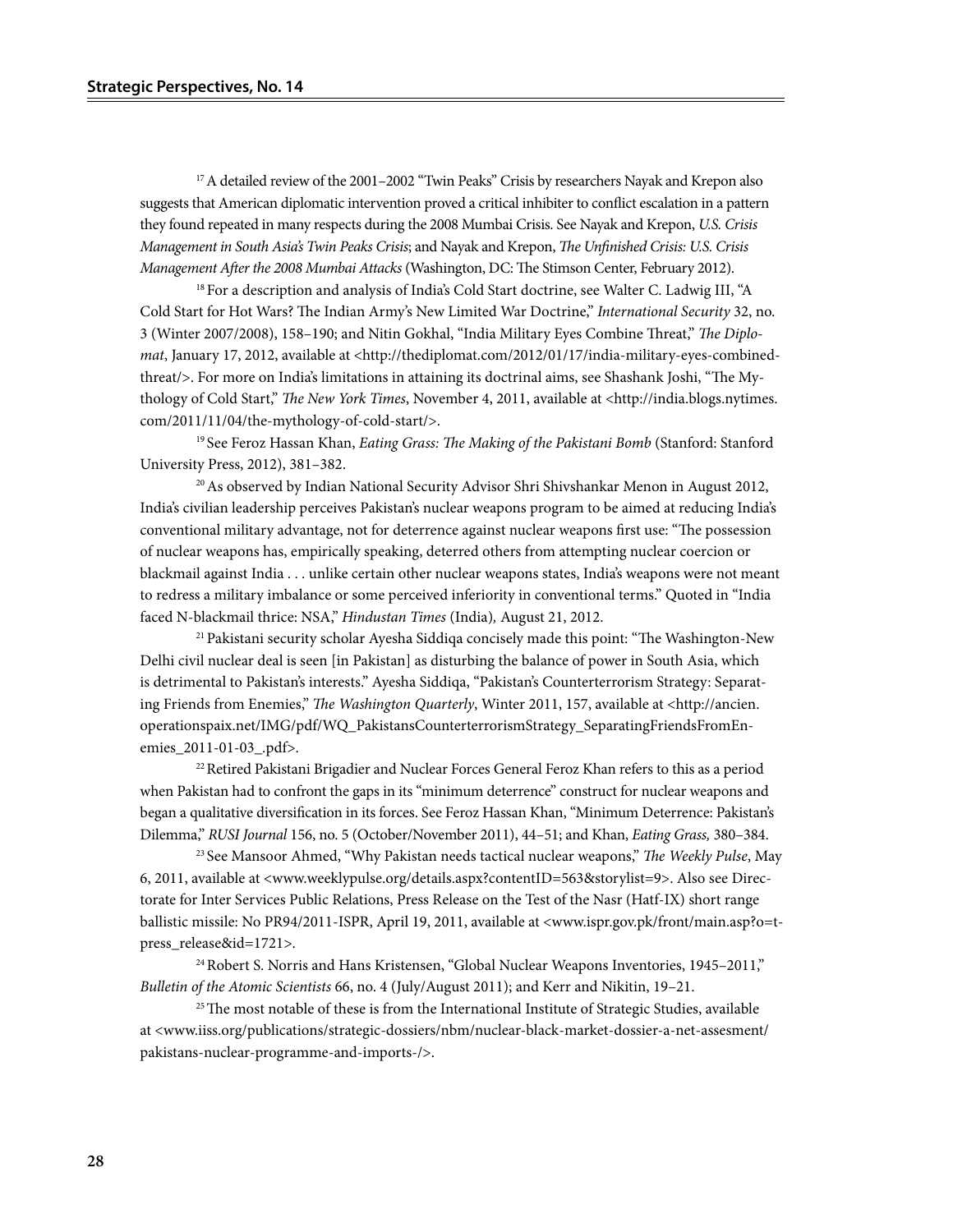26 Numbers derived from Robert S. Norris and Hans Kristensen, "Nuclear Notebook: Pakistan's Nuclear Forces 2007," *Bulletin of the Atomic Scientists*, May/June 2007, available at <www.fas.org/sgp/ crs/nuke/RL34248.pdf>; Hans M. Kristensen and Robert S. Norris, "Pakistan's Nuclear Forces 2011," *Bulletin of the Atomic Scientists* 67, no. 4 (July 2011), 91–92, available at <http://bos.sagepub.com/content/67/4/91.full.pdf+html>.

27 Norris and Kristensen, "Global Nuclear Weapons Inventories, 1945–2011," 83.

28 Ibid., 82.

 $29$  For a recent detailed discussion of this "minimum deterrence" construct and its limitations, see Khan, "Minimum Deterrence," 46.

<sup>30</sup> For a review of this growing Pakistani commitment to smaller highly enriched uranium (HEU) nuclear warheads and those based on plutonium, see Tom Hundley, "Pakistan's terrible, horrible, no-good, very bad idea to develop battlefield nukes," *Foreign Policy.com*, September 5, 2012, available at <http://isis-online.org/isis-reports/detail/pakistan-doubling-rate-of-making-nuclear-weapons-time-forpakistan-to-rever/>.

<sup>31</sup> Pakistan's growing plutonium production capability is documented in Stockholm International Peace Research Institute (SIPRI), *SIRPI Yearbook 2011: Armaments, Disarmament and International Security* (Oxford: Oxford University Press, 2011), 11; International Panel on Fissile Materials (IPFM), *Global Fissile Material Report 2011* (Princeton, NJ: IPFM, 2011), 11. Also see David Albright and Paul Brannan, "Pakistan doubling rate of making nuclear weapons: time for Pakistan to reverse course," Institute for Science and International Security (ISIS), May 16, 2011, available at <http://isisonline.org/isis-reports/detail/pakistan-doubling-rate-of-making-nuclear-weapons-time-for-pakistanto-rever/>.

32 These conclusions reflect those found in David O. Smith, *The U.S. Experience with Nuclear Weapons: Lessons for South Asia* (Washington, DC: The Stimson Center, March 2013), 2–3, available at <www.stimson.org/program-news/david-smith-on-tactical-nuclear-weapons-in-south-asia/>.

33 Norris and Kristensen, "Global Nuclear Weapons Inventories, 1945–2011," 83.

<sup>34</sup>*Global Fissile Material Report 2010*, International Panel on Fissile Materials, available at <http://fissilematerials.org/library/gfmr10.pdf>, 131.

35 Ibid., 132–133.

<sup>36</sup> See David Albright and Paul Brannan, "Pakistan Appears to Be Building a Fourth Military Reactor at the Khushab Nuclear Site," ISIS report, February 9, 2011; and Joby Warrick, "Nuclear Experts Say Pakistan May Be Building a 4th Plutonium Reactor," *The Washington Post*, February 9, 2011, available at <www.washingtonpost.com/wp-dyn/content/article/2011/02/09/AR2011020906388.html>.

<sup>37</sup> Once all four heavy water reactors come on line at Khushab, international experts estimate that Pakistan will be able to generate up to 50 kg of weapons-grade plutonium per year, nearly 2½ as much as it generates from two Khushab reactors today. See IPFM, *Pakistan Country Report*, February 3, 2013, available at <http://fissilematerials.org/countries/pakistan.html>. Like those at Kahuta, the nuclear facilities at Khushab are not subject to IAEA inspections. See FAS, *Weapons Around the World: Khushab/Khusab*, March 15, 2000, available at <www.fas.org/nuke/guide/pakistan/facility/khushab. htm>.

38 Warrick.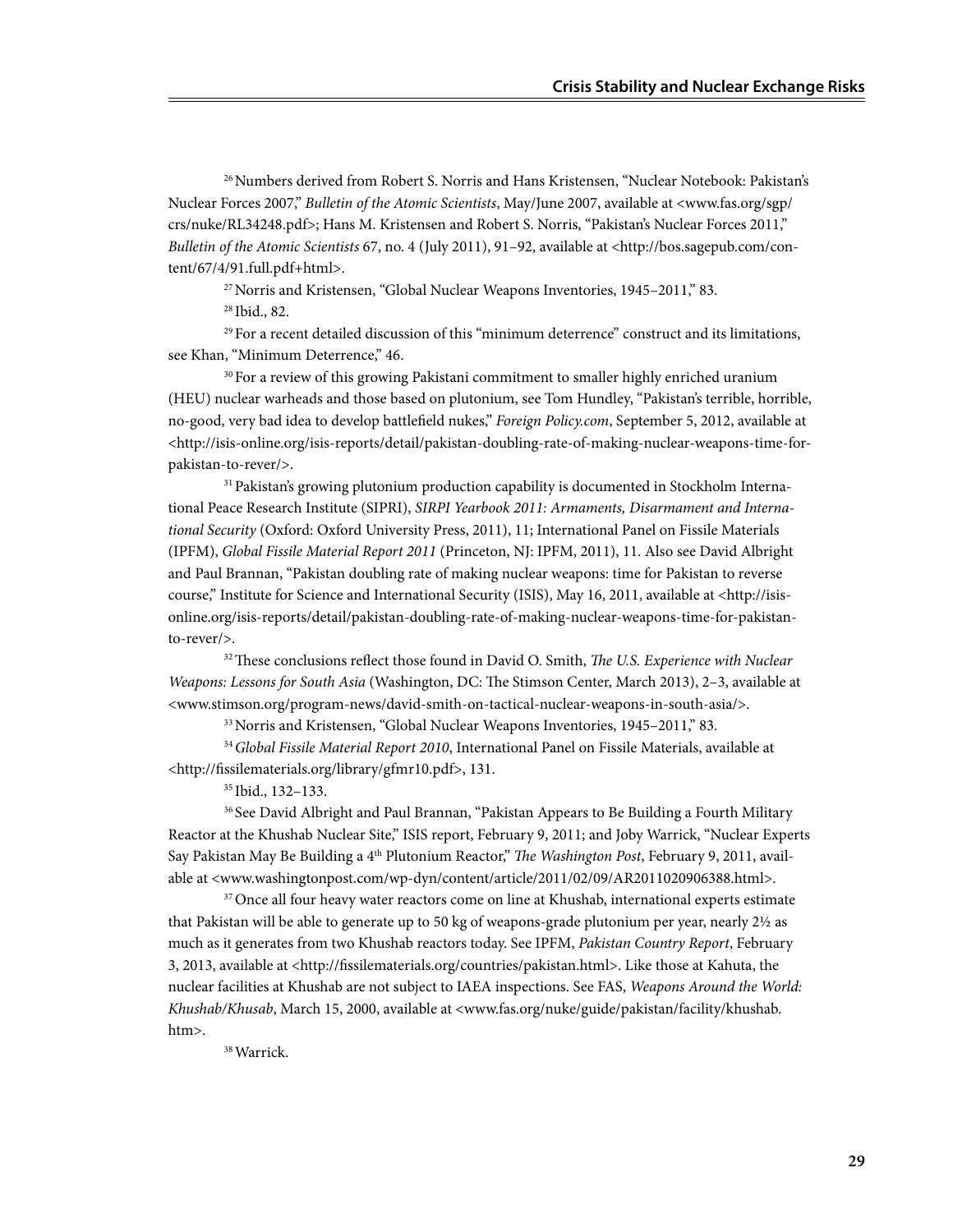<sup>39</sup> Details of Pakistan's ballistic and cruise missile developments since 2009 are found at Norris and Kristensen (July/August 2011); and at Bruno Tertrais, "Pakistan's Nuclear and WMD Programmes: Status, Evolution and Risks," *EU Non-Proliferation Consortium: Non-Proliferation Papers*, number 19, July 2012, 4, 6–8.

40 Cited in "Pakistan Successfully Test Fires Hatf-9 Nasr Missile," *The Nation* (Pakistan), May 29, 2012, available at <www.nation.com.pk/pakistan-news-newspaper-daily-english-online/national/29- May-2012/pakistan-successfully-test-fires-hatf-9-nasr-missile>.

41 Among several unspecified technical issues with the April 2011 Nasr missile test was the inability to fire multiple missiles from a launcher. These issues were reportedly rectified during late 2012 and early 2013 follow-on tests. See Shikander Shaheen, "Pakistan successfully test fires Hatf-IX missile," *The Nation* (Pakistan), February 12, 2003, available at <www.nation.com.pk/pakistannews-newspaper-daily-english-online/national/12-Feb-2013/pakistan-successfully-test-fires-hatfix-missile>.

42 Kristensen and Norris, "Pakistan's Nuclear Forces 2011," 93.

43 Karen DeYoung, "New Estimates Put Pakistan's Nuclear Arsenal at More Than 100," *The Washington Post*, January 31, 2011; and Kristensen and Norris, "Pakistan's Nuclear Forces 2011," 93.

<sup>44</sup>The conclusion that Pakistan has attained the technical know-how for miniaturizing nuclear weapons, using both uranium and plutonium, is shared among analysts including Shaun Gregory in "Terrorist Tactics in Pakistan Threaten Nuclear Safety," *Combating Terrorism Center* (CTC) *Journal* 4, no. 6 (June 2011), 4; Tom Hundley; and by Pakistani observer Mansoor Ahmed as quoted in Smith, *The U.S. Experience with Nuclear Weapons*.

<sup>45</sup> See Michael Krepon, "Tactical Nukes in South Asia," *Arms Control Wonk—23 Comments*, April 18, 2012, available at <http://krepon.armscontrolwonk.com/archive/3419/tac-nukes-in-south-asia>.

46 Pakistan's advances with small, plutonium-fueled (4–6 kg size) warheads provide it with nuclear weapons able to deliver yields of 3–5 kilotons (KT) of explosive impact. This is a major reduction in the explosive yield of most of Pakistan's uranium-based nuclear arsenal, which delivers less accurate and far larger target yields of 20–40 KT of explosive impact. For a review of the physics of nuclear weapons yield and small-yield plutonium-based weapons, see "Nuclear Weapons Design: Special Weapons Primer," Federation of American Scientists Web Site, available at <www.fas.org/ nuke/intro/nuke/design.htm>.

 $47$  On the dynamic of signaling versus credibility in relation to U.S. military historic experience with battlefield nuclear weapons and the applicability to Pakistan, including his conclusion that "Rather than improving Pakistan's deterrence of India, these weapons hold only the promise of lowering the nuclear threshold and guaranteeing a larger nuclear exchange by both sides once they are used," see Smith, *The U.S. Experience with Nuclear Weapons*, 31–41. On the degree to which Pakistan's ambiguous and uncertain relationship with Islamic militants and terrorist organizations acting in Jammu-Kashmir and India render it a dubious "unitary actor" in the construct of nuclear weapons deterrence theory, see Perkovich, "The NonUnitary Model," 8-16.

<sup>48</sup> This is a frequently repeated statement from Pakistani nuclear officials; it was made in an off-the-record comment by a senior Strategic Plans Division official to author during a conference, February 2011.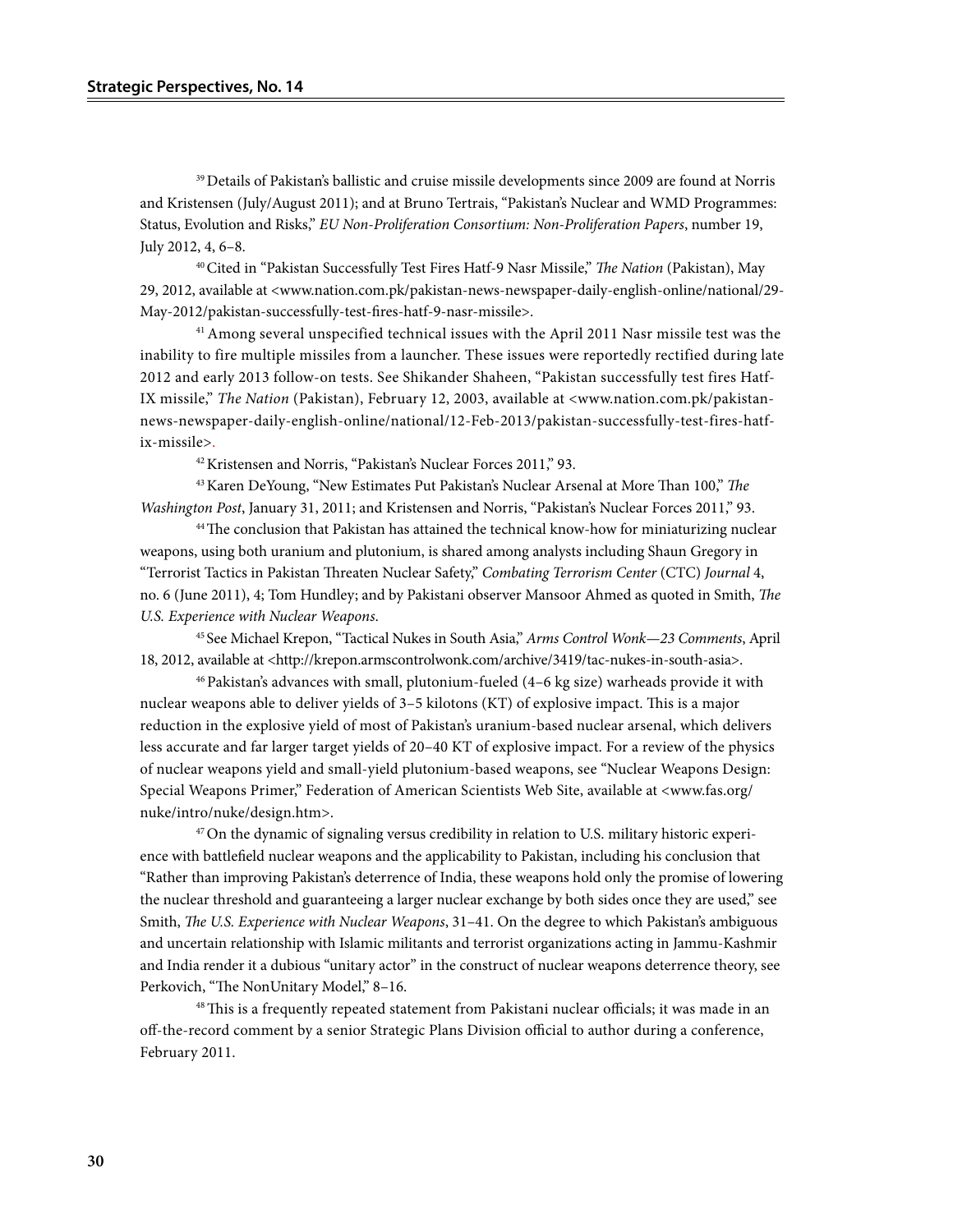49 Such use is actually advocated in a proposal, published in fall 2011, by a Pakistani security consultant. See Maria Sultan, "Cold Start Doctrine and Pakistan's Counter-measures: Theory of Strategic Equivalence-III," *The News*, September 30, 2011, available at <www.thenews.com.pk/TodaysPrint-Detail.aspx?ID=70218&Cat=2>.

<sup>50</sup> Kristensen and Norris, "Pakistan's nuclear forces, 2011," 4–5. Also see the technical assessment of Pakistani University physicist Pervez Hoodbhoy: "The plutonium has no commercial purpose. Instead, the goal is to produce lighter but deadlier bombs to be fitted on to missile tips." Pervez Hoodbhoy, "Pakistan's rush for more bombs—why?" *The Express Tribune*, January 29, 2012, available at <http://tribune.com.pk/story/328922/pakistans-rush-for-more-bombs--why/>.

<sup>51</sup> See Vipin Naran, "Pakistan's Nuclear Posture: Implications for South Asian Stability," policy brief, Harvard Kennedy Center, Belfer Center for Science and International Affairs, January 2010.

 $52$  The great and growing risk of unintended battlefield use due to capability outpacing doctrinal thinking was made most compellingly by a former Pakistani nuclear weapons program leader, interviewed by author, November 2012.

53 For a list and analysis of India's extensive number of major conventional weapons procurement programs and their expenses, see Stephen P. Cohen and Sunil Dasgupta, *Arming Without Aiming: India's Military Modernization* (New York: Penguin, 2010).

54 India's plans to marry the nuclear-capable Sagarika ballistic missile and Arihant nuclear submarine fleet has been signaled by the Defense Research and Development Organization (DRDO) in a series of announcements coincident with the missile tests. See "K-15 Sagarika Missile successfully tested and set to join INS Arihant," *DefenceForumIndia.com*, December 28, 2012, available at <http://defenceforumindia.com/k-15-sagarika-successfully-tested-and-set-to-join-ins-arihant-1300>; and K.R. Bolton, "INS Arihant and India's Geopolitical Role," *Foreign Policy Journal* (India), August 15, 2012, available at <www.foreignpolicyjournal.com/2012/08/15/ins-arihant-and-indias-geopolitical-role/>. It is important to note that Indian estimates of weapons fielding timelines are notoriously unreliable and chronically overoptimistic. Delays induced by political and bureaucratic inertia, corruption, and general lethargy are more commonly present than not, and there is a history of postponing projected fielding dates back by up to a decade or more. For a discussion of this historic pattern, see Cohen and Dasgupta.

<sup>55</sup> Under development since 1996, the Prithvi-II is India's emerging long-range, mobile missile capable of firing conventional or nuclear payloads of 500 kg or less to a distance of 350 meters. It exceeds the older Prithvi-I in terms of range and accuracy. See "Prithvi-II Successfully Test Fired from Odisha," *The Hindu Online*, October 4, 2012, available at <www.opensource.gov/portal/server.pt/gateway/PTARGS\_0\_0\_200\_219\_998\_43/content/Display/SAP20121004428003>.

<sup>56</sup> See "Pakistan test fires nuclear-capable short-range Hatf-IX Missile," *NDTV.com* (India), May 29, 2012, available at <www.ndtv.com/article/world/pak-test-fires-nuclear-capable-short-rangehatf-ix-missile-217235>; Hundley; Michael Krepon, "Unwarranted Assessments," *Dawn.com*, July 23, 2012, available at <http://dawn.com/2012/07/23/unwarranted-assessments/>, where he states in a fashion that is appealing to Pakistani publishers, "After this deal was struck, those who determine requirements for Pakistan's credible minimum deterrence began to emphasise credibility and de-emphasise minimalism. Three related developments in Pakistan after the deal are especially noteworthy: the construction of a fourth plutonium reactor to increase Pakistan's inventory of nuclear weapons, the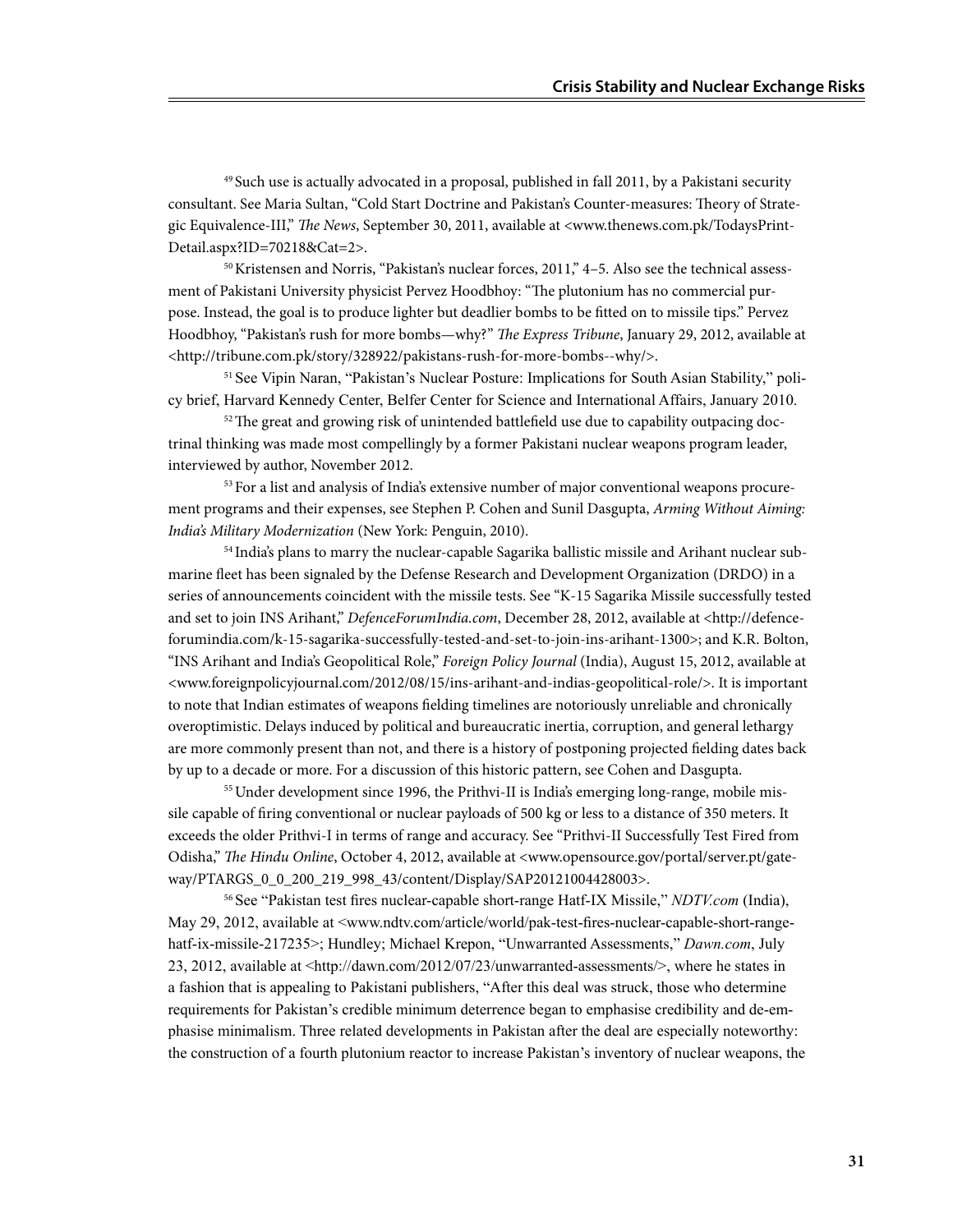imposition of a veto on negotiations for a fissile-material cut-off treaty and the explicit requirement for battlefield, or tactical, nuclear weapons."

57 The Indian antiballistic missile (ABM) radar systems are known as Green Pine and Swordfish, the former acquired directly from Israel and from its Arrow ABM system, and the Swordfish developed as an improved system capable of incorporating satellite data. See "The Indian Cure for Ballistic Missiles," *StrategyPage.com*, March 9, 2011, available at <www.strategypage.com/htmw/htada/20110309.aspx>.

<sup>58</sup> While some Indian security think tanks have called for India to move beyond a lukewarm program of testing ABM systems capable of defeating long-range attacking missiles, New Delhi remains far short of serious development and testing for a robust antimissile defense. The majority view in India's political and military circles does not favor pursuit of a viable antiballistic missile system at this point and seems unlikely to change without a challenge from China or elsewhere that might call its nuclear deterrence posture into question. For a summary of these dynamics, see Debak Das, "India: How Credible Is Its Ballistic Missile Defence?" India-Article #3768, November 29, 2012, available at <www.ipcs.org/article/india/india-how-credible-is-its-ballistic-missile-defence-3768.html>.

 $59$  This point made to the author by a former Pakistani nuclear weapons program leader who wished to remain anonymous during questioning in November 2012. It also aligns with the assessment of Stimson Center Pakistani nuclear arms expert Michael Krepon, "The Arms Crawl That Wasn't," *Arms Control Wonk*, November 7, 2011, available at <http://krepon.armscontrolwonk.com/archive/3265/thearms-crawl-that-wasn%E2%80%99t>.

 $60$  For Iran's disclaimers about its nuclear weapons intentions, see Iran's paid advertisement, "An Unnecessary Crisis—Setting the Record Straight about Iran's Nuclear Program," *The New York Times*, November 18, 2005, A-11. Also see Ali Akbar Salehi, *A Conversation with Ali Akbar Salehi, Foreign Minister of Iran* (Washington, DC: Council on Foreign Relations, October 1, 2012), available at <www.cfr.org/ iran/conversation-ali-akbar-salehi/p29197>. As discussed in note 2, the IAEA has stated that "Iran is not providing the necessary cooperation, including by not implementing its Additional Protocol," such that the agency is "unable . . . to conclude that all nuclear material in Iran is in peaceful activities." See *Implementation of the NPT Safeguards Agreement and relevant provisions of the Security Council resolutions in the Islamic Republic of Iran* (New York: IAEA Board of Governors, February 25, 2011), 7–8; and David Albright, Andrea Stricker, and Christina Walrond, *IAEA Iran Safeguards Report: Expansion of Natanz Enrichment Plant Lags; LEU Production Not as High as Expected; Iran Readying Advance Centrifuges for Deployment?; Continued Non-Cooperation on Military Dimensions [Rev. 1]* (Washington, DC, Institute for Science and International Security, February 25, 2011), 4. The IAEA has also cited aspects of Iran's nuclear program that make it look to have a military component: "The information indicates that Iran has carried out the following activities that are relevant to the development of a nuclear explosive device:

- Efforts, some successful, to procure nuclear related and dual use equipment and materials by military related individuals and entities (Annex, Sections C.1 and C.2);
- Efforts to develop undeclared pathways for the production of nuclear material (Annex, Section C.3);
- The acquisition of nuclear weapons development information and documentation from a clandestine nuclear supply network (Annex, Section C.4); and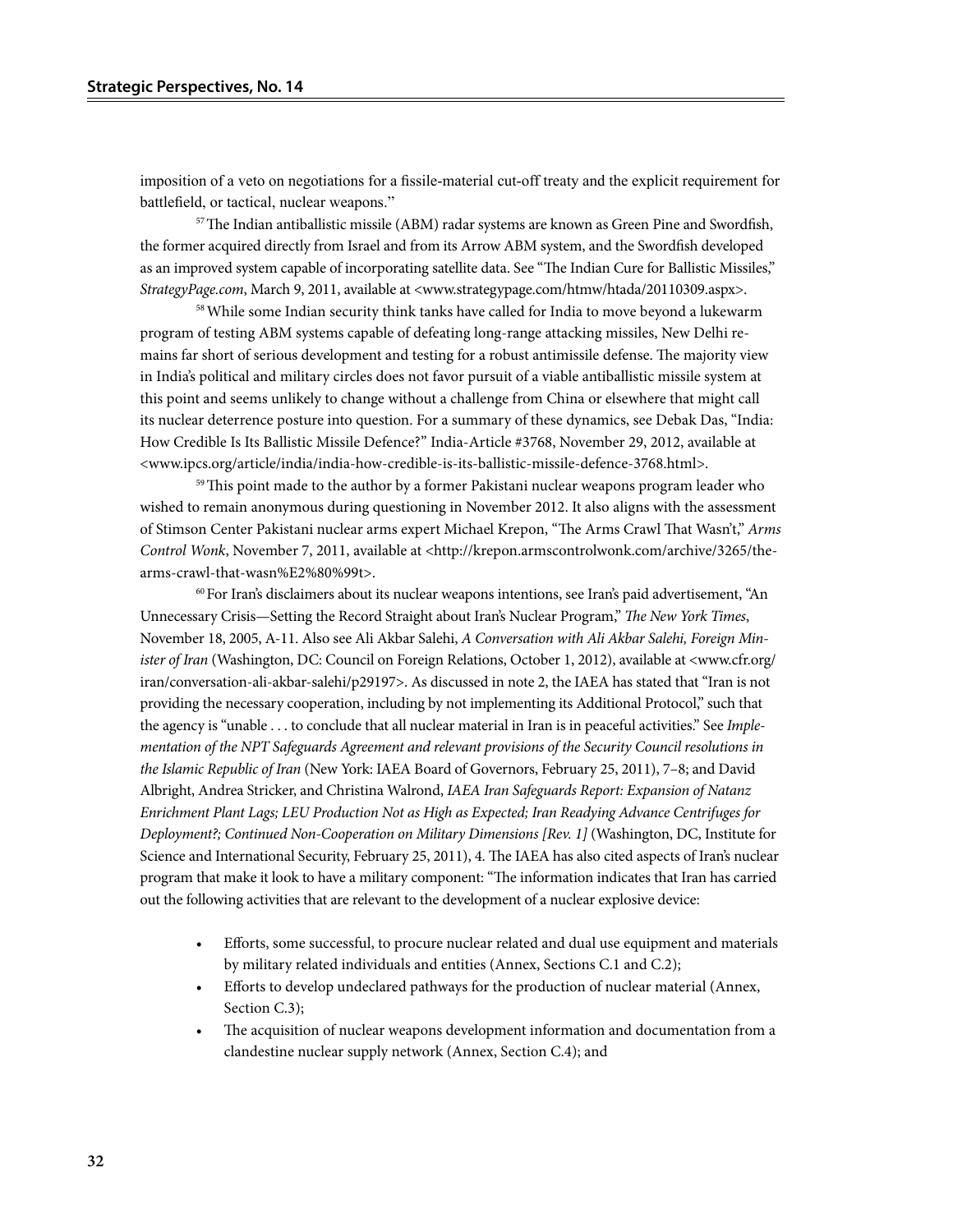• Work on the development of an indigenous design of a nuclear weapon including the testing of components (Annex, Sections C.5–C.12).

While some of the activities identified in the Annex have civilian as well as military applications, others are specific to nuclear weapons. The information indicates that prior to the end of 2003 the above activities took place under a structured programme. There are also indications that some activities relevant to the development of a nuclear explosive device continued after 2003, and that some may still be ongoing." See *Implementation of the NPT Safeguards Agreement and relevant provisions of Security Council resolutions in the Islamic Republic of Iran: A Director General's Report* (New York: IAEA Board of Governors, November 8, 2011), 8. Iran is believed to be aiming at attainment of a "breakout" capability, one where it would be able to make a nuclear weapon in a short period of time should it decide to do so. It is thus believed to be pursuing three components necessary for a usable nuclear weapon: highly enriched uranium, a device capable of initiating a nuclear explosion and a delivery vehicle. See Louis Hellman et al., "Fact Sheet: Iran's Nuclear and Ballistic Missile Programs," The Center for Arms Control and Non-Proliferation, January 2013, available at <http://armscontrolcenter.org/publications/factsheets/ fact\_sheet\_irans\_nuclear\_and\_ballistic\_missile\_programs/>.

<sup>61</sup> In regard to an envisioned U.S. invasion, see ibid., October 1, 2012: "We have many examples. Look at the Vietnam War. Look at other examples around. And look at . . . Saddam Hussein. I remember at the time we have so much difficulty in justifying our position . . . although it was clear . . . they would say, oh, you know, as the aggressor, Iran is so; Iran is that; Iran is the guilty party . . . but eventually everything was exposed. The reality was exposed to the entire international community, who was just, who was right and who was on the side of . . . righteousness and truth. And here we are, where Saddam is and where Iran is." Iranian Supreme Leader Ayatollah Ali Khamenei is also reported to believe that Libyan dictator Muammar Qadhafi's 2002 abandonment of his nuclear program made him vulnerable to the 2012 U.S./Western intervention that led to his overthrow. See Karim Sadjadpour and George Perkovich, "The Iranian Nuclear Threat," Carnegie Endowment for International Peace Issues Profile, November 29, 2012, available at <http://carnegieendowment.org/ globalten/?fa=50140>.

 $62$  These aims roughly align with the three famously outlined in Scott D. Sagan, "Why Do States" Build Nuclear Weapons? Three Models in Search of a Bomb," *International Security* 21, no. 3 (Winter 1996/1997), 54–86.

63 Iranian Foreign Minister Salehi stated as much in October 2012: "Had Iran chosen to go nuclear, in the sense of weaponization, that certainly would not be deterrent for Iran. On the contrary, it would—I don't know what the opposite word is. It would attract more threat and invite more threat from the other side, because suppose we wanted to go nuclear and manufacture one or two rudimentary bombs. Who is on the other side? It's not India and Pakistan. Seemingly, it is Iran and the U.S. Can we ever be on equal footing with the U.S. in this regard? Does any rational person . . . think to challenge U.S., a country like Iran, nuclearwise? Certainly not, because if you have one or two bombs, you want to use it against whom? Who is our enemy?"

64 See Vali Nasr, *The Shia Revival: How Conflicts Within Islam Will Shape the Future* (New York: Norton, 2006), 159–168.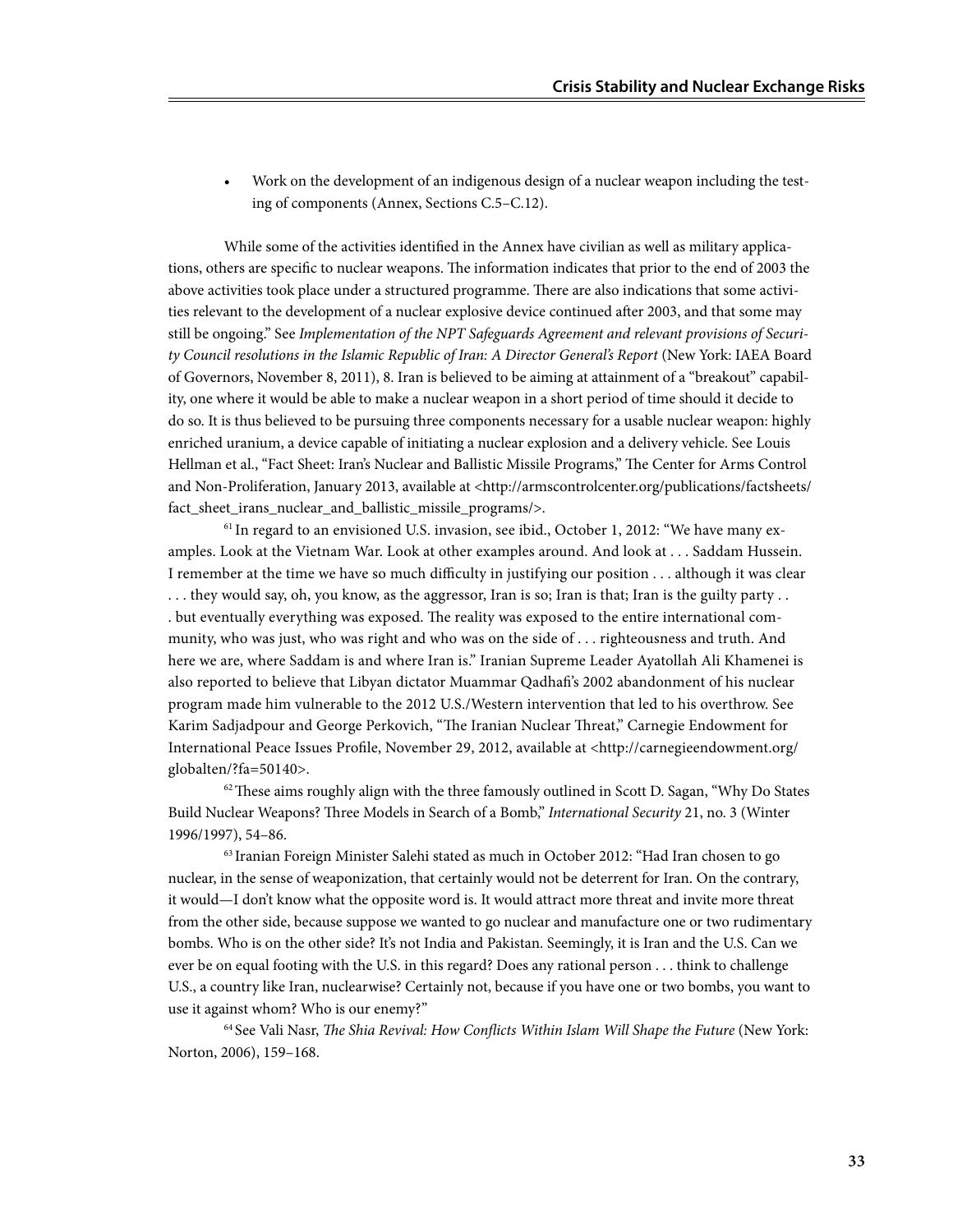65 India has the third largest Shia minority in the world, estimated at between 9 and 14 percent of the global total in 2009. See "Mapping the Global Muslim Population: A Report on the Size and Distribution of the World's Muslim Population," The Pew Forum on Religion and Public Life, October 7, 2009, available at <www.pewforum.org/Muslim/Mapping-the-Global-Muslim-Population(6).aspx>.

66 See reference to India-Iran strategic and military relationship in Kenneth Katzman, *Iran: U.S. Concerns and Policy Responses*, Report RL32048 (Washington, DC: Congressional Research Service, November 15, 2012), 25. It is worth observing that India has "strategic relations" with at least 42 countries. Thus, New Delhi's standard for strategic interaction with Iran is not consistent with a close alliance or even partnership.

<sup>67</sup> For support, see Lieutenant General Ronald L. Burgess, Jr., USA, director, Defense Intelligence Agency, "Iran's Military Power," statement before the Senate Committee on Armed Services, April 14, 2010, 13.

68 Pervez Hoodhboy, "Iran's Bomb and Pakistan," *The Express Tribune*, January 15, 2012, available at <http://tribune.com.pk/story/321943/irans-bomb-and-pakistan/>.

69 "Iran Doesn't Need Nuclear Weapons: Qureshi," *The Express Tribune*, October 19, 2012, available at <http://tribune.com.pk/story/64577/iran-doesnt-need-nuclear-weapons-qureshi/>.

70 Ibid.

71 Yousuf Raza Gilani, "Pakistan Not Bound by U.S. Sanctions on Iran," *The Nation* (Pakistan), June 22, 2010, available at <www.nation.com.pk/pakistan-news-newspaper-daily-english-online/ Politics/22-Jun-2010/Pakistan-not-bound-to-US-sanctions-onIran-Gilani>.

72 "India Doesn't Want Iran to Become a Nuclear State," *Daily Times,* September 17, 2005, available at <www.dailytimes.com.pk/print.asp?page=2005\09\17\story\_17-9-2005\_pg4\_14>.

73 Indrani Bagchi, "Resolve Syrian Conflict, Row over Nuclear Plan, Manmohan Singh to Tell Iran," *Times of India*, August 27, 2012, available at <http://articles.timesofindia.indiatimes.com/2012-08-27/india/33424191\_1\_president-mahmoud-ahmedinejad-iranian-supreme-leader-ayatollah-nam-summit>.

74 Ironically, attaining status as a "virtual" nuclear state would put Iran in a status similar to that of Israel. But by keeping its nuclear weapons secret, Tehran would probably be limited to producing only a few weapons, and such a small arsenal might dissuade Iran from giving weapons to proxies for covert use, which in turn would undermine a major motivation for pursuing this scenario. While Iran might build nuclear weapons and keep them secret until it had accumulated a large enough stockpile to withstand a counterforce strike, that course of action is unlikely.

<sup>75</sup>As reported by James Risen and Mark Mazzetti, "U.S. Agencies See No Move by Iran to Build a Bomb," *The New York Times*, February 24, 2012, available at <www.nytimes.com/2012/02/25/ world/middleeast/us-agencies-see-no-move-by-iran-to-build-a-bomb.html?\_r=0>. This 2010 assessment matches the 2003 assessment of Iranian pathways by Brookings Institution expert Ray Takeyh, in "Iran's Nuclear Calculations," *World Policy Journal* 20, no. 2 (Summer 2003), 21–28.

76 Support for a political explanation of Iran's nuclear program is found in the observation of Mark Fitzpatrick, International Institute for Strategic Studies Nonproliferation and Disarmament Program, that if Iran had wanted to build a nuclear weapon as rapidly as possible, it could have produced fissile materials more quickly. The Federation of American Scientist's Ivan Oelrich agrees, arguing that the slow pace of Iran's low enriched uranium (LEU) activity shows the government is not pursing an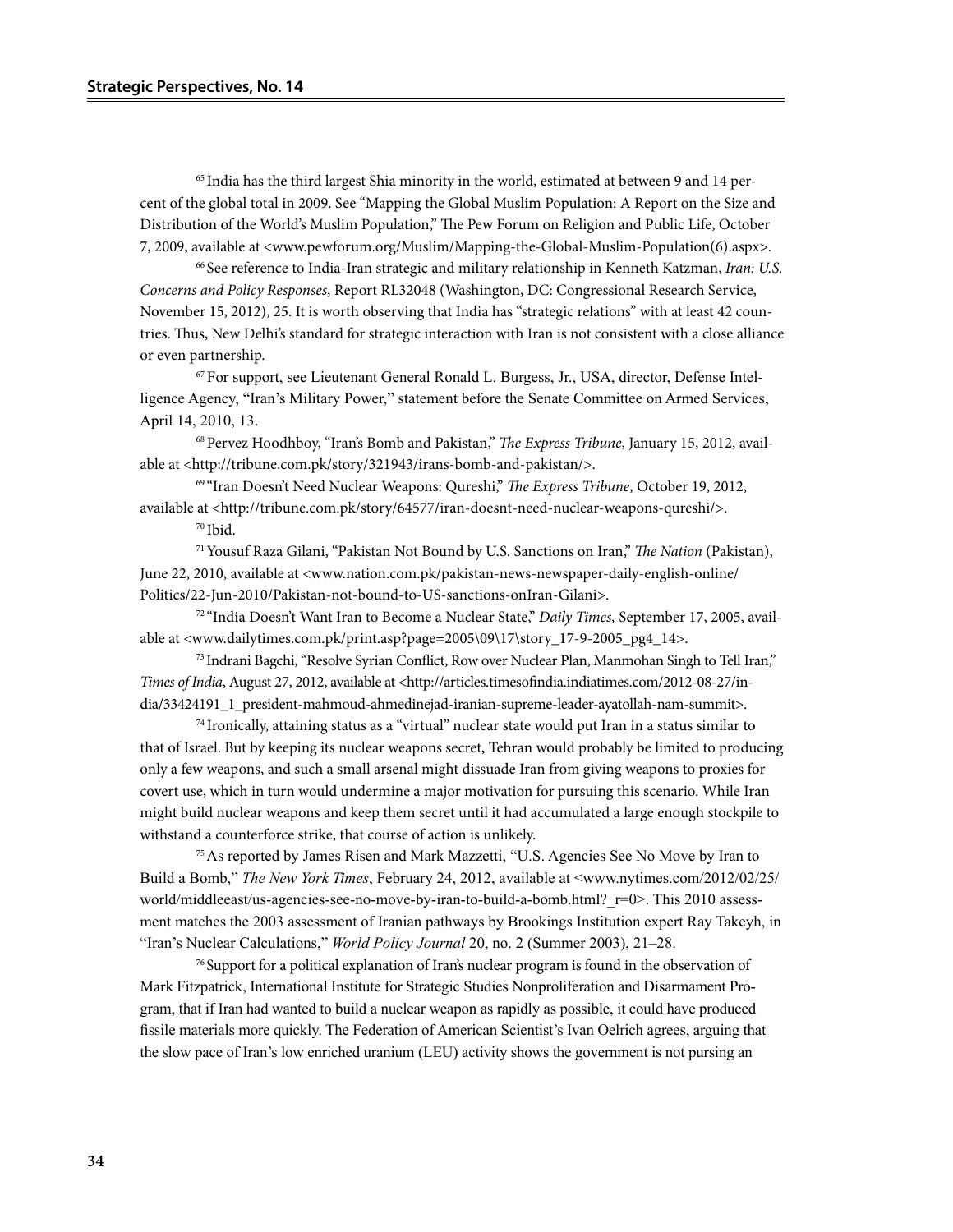actual weapon. Israeli authorities have been quoted as saying that the Stuxnet virus set back Iran's nuclear ambitions considerably, and it will be 2015 before Iran can develop a bomb. Preparations for "break-out capacity" could include breaking down Iran's nuclear program into component parts distributed among civilian institutions such as universities and private companies (unclassified reports are that the 2007 U.S. National Intelligence Estimate states this began happening after 2003) and stockpiling LEU to speed up the production of HEU if needed. However, it might also pursue a plutonium weapon if it could build a secret reprocessing facility. This might be considered too risky (and too expensive) a venture, but it could be an attractive alternative to uranium enrichment programs, which have been complicated by sabotage and continue to rely on imported materials and components. Fitzpatrick argues that clandestine HEU production is the most likely route. See Mark Fitzpatrick, Assessing Iran's Nuclear Program Without Exaggeration or Complacency, Iran Nuclear Brief, The Arms Control Association, October 2, 2011, 3–4, available at <www.armscontrol.org/files/Iran\_Brief\_10\_2011\_Mark\_Fitzpatrick.pdf>.

77 Riedel observes that the security impact of such an Iranian outcome would be "in slow motion." See Bruce Riedel, *Iran-U.S. Relations After the Iranian Bomb* (Washington, DC: The Brookings Institution, September 30, 2011), 1.

<sup>78</sup> Nevertheless, there are some indications that Iran may be pursuing this avenue of nuclear development. If its nuclear program stopped at the point of break-out capacity, it would take months to retaliate to an attack with nuclear force. But recent developments in missile technology, including the new solid fuel Sajjil missile, suggest that Iran is pursuing (potentially nuclear) missile capabilities that could be deployed immediately in response to foreign aggression. While an undeclared nuclear capability would allow Iran to maintain its rhetorical rejection of nuclear force, an ambiguous capability like Israel's would serve as a strong deterrent. However, Iran cannot expect the international forbearance necessary to follow the Israeli model. See Bruno Tertrais, "A Nuclear Iran and NATO," *Survival* 52, no. 6 (November 2010), 45–62.

79 For example see Riedel, *Iran-U.S. Relations After the Iranian Bomb*, 4–5.

80 These stark possibilities as of 2012 are detailed in Karim Sadjadpour and George Perkovich, "The Iranian Nuclear Threat," Carnegie Endowment for International Peace Issues Profile, November 29, 2012, available at <http://carnegieendowment.org/globalten/?fa=50140>.

81 Riedel, *Iran-U.S. Relations After the Iranian Bomb*, 4–5; and Christopher Clary and Mara E. Karlin, "The Pak-Saudi Nuke, and How to Stop It," *The American Interest*, July–August 2012.

<sup>82</sup> For a review of Saudi concerns over Iranian actions within Shia minority communities on the Arabian Peninsula during 2012, see Bruce Riedel, "Iran Seeks to Exploit Grievances of Saudi Arabian Shias," *Al-Monitor.com*, November 9, 2011, available at <www.al-monitor.com/pulse/originals/2012/ al-monitor/iran-shia-saudi.html?utm\_source=dlvr.it&utm\_medium=twitter>.

<sup>83</sup> Saudi efforts to check Iranian hegemonic ambitions have included its active support since 1979 for opposition groups to Iran and its Shia-supported agents in Lebanon, Syria, Iraq, Bahrain, Kuwait, and elsewhere across the Middle East. See Nasr, *The Shia Revival*, 156–165, 222–242; "Saudi King Calls Islamic Summit," *RTT News, July 23, 2012, available at* <www.rttnews.com/1928093/ saudi-king-calls-islamic-summit.aspx?type=gn&Node=B1>.

84 For a more detailed discussion of the Saudi-American fallout over the wisdom of invasion and the ultimate disposition of Iraq in relation to Iran, see Nawaf Obaid, "Stepping Into Iraq,"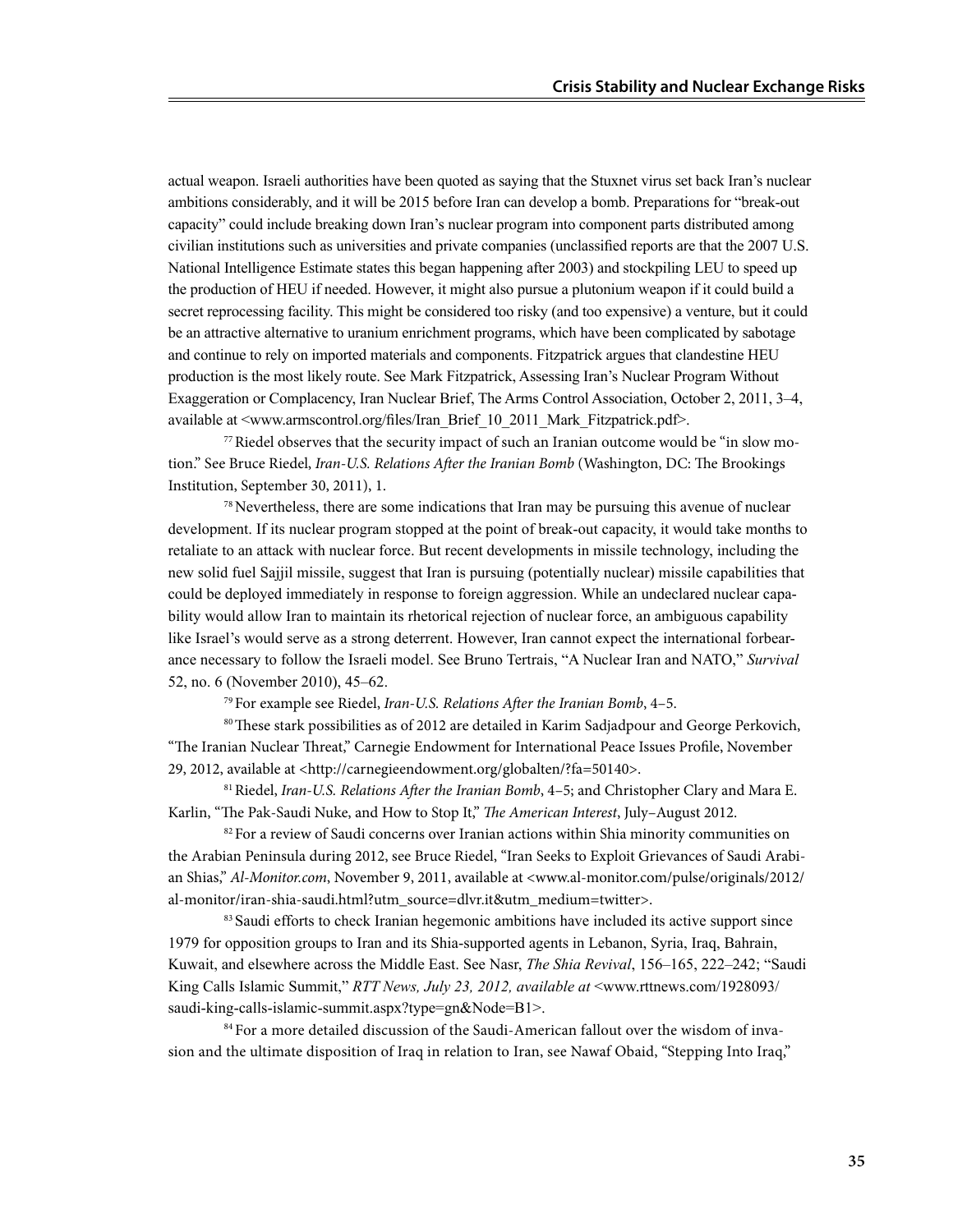*The Washington Post*, November 29, 2006, available at <www.washingtonpost.com/wp-dyn/content/ article/2006/11/28/AR2006112801277.html>; Suzanne Goldenberg, "If US leaves Iraq we will arm Sunni militias, Saudis say," *The Guardian* (UK), December 13, 2006, available at <www.theguardian. com/world/2006/dec/14/iraq.saudiarabia>; and Yoel Guzansky, "Iraq and the Arabs Following the American Withdrawal," *Strategic Assessment* 15, no. 3 (October 2012), 42–43.

85 Presidential candidate Hillary Clinton first raised the possibility of extension of an American nuclear umbrella over the Middle East if Iran were to acquire nuclear weapons in 2008. As Secretary of State, she repeatedly warned that the United States would consider extending a "defense umbrella" over the Middle East if Iran did not halt its nuclear program. See Mark Landler and David E. Sanger, "Clinton Speaks of Shielding Mideast from Iran," *The New York Times*, July 22, 2009, available at <www. nytimes.com/2009/07/23/world/asia/23diplo.html>.

86 Riedel, *Iran-U.S. Relations After the Iranian Bomb*, 6.

 $87$  Among these activities, the Kingdom signed a 2008 memorandum of understanding (MOU) with the United States promising American assistance with Saudi civil nuclear power on the condition that Riyadh does not pursue "sensitive nuclear technologies." Since then, the Saudis have expanded their options by signing nuclear cooperation agreements with France, South Korea, Argentina, and, in early 2012, China. Each of these agreements assures the Kingdom the right to enrich its own uranium—something not possible in the 2008 U.S.-Saudi MOU. Also see Hugh Tomlinson, "Saudi Arabia to Acquire Nuclear Weapons to Counter Iran, *The Times* (London), February 11, 2012, available at <www. theaustralian.com.au/news/world/saudi-arabia-to-acquire-nuclear-weapons-to-counter-iran/storyfnb64oi6-1226268171576>.

88 "Saudi Plans to Build 16 Nuclear Reactors by 2030," Reuters-Africa, June 1, 2011, available at <http://af.reuters.com/article/energyOilNews/idAFLDE75004Q20110601>.

89 Tomlinson.

90 See Jason Burke, "Saudi Arabia Worries about Stability, Security and Iran," *The Guardian*  (UK), June 29, 2011, available at <www.guardian.co.uk/world/2011/jun/29/saudi-arabia-prince-turkiarab-spring-iran>; and "Saudi Arabia May Need Nuclear Weapons to Fend Off Threat from Iran and Israel, Says Former Intelligence Chief," *Daily Mail* (UK), December 6, 2011, available at <www.dailymail.co.uk/news/article-2070704/Saudi-Arabia-need-nuclear-weapons-fend-threat-Iran-Israel-saysprince.html>. While Prince Turki's comments were in an unofficial capacity, they contrasted strongly to those he made as Saudi ambassador to Great Britain in 2003. See Turki al-Faisal, "No Nukes" letters, *The Guardian* (UK), September 22, 2003.

<sup>91</sup> The Saudis would also require an off-the-shelf missile purchase for any nuclear warheads because its current ballistic missile capability consists of aged and notoriously suspect Chinese CSS-2 "East Wind" missiles covertly purchased from Beijing and smuggled into the Kingdom in the 1980s. See Thomas Lippman, "Saudi Arabia: The Calculations of Uncertainty," in *The Nuclear Tipping Point*, ed. Kurt Campbell, Robert Einhorn, and Mitchell Reiss, 112–116 (Washington, DC: Brookings Institution Press, 2004. See also Tomlinson.

 $92$ <sup>22</sup> The cited Saudi officials acknowledged that the official position of the Kingdom remains to see complete nuclear disarmament across the Middle East region, but it has privately concluded that Israel will never surrender its undeclared nuclear arsenal, making Riyadh determined to act in the event of an Iranian nuclear weapon. Ibid.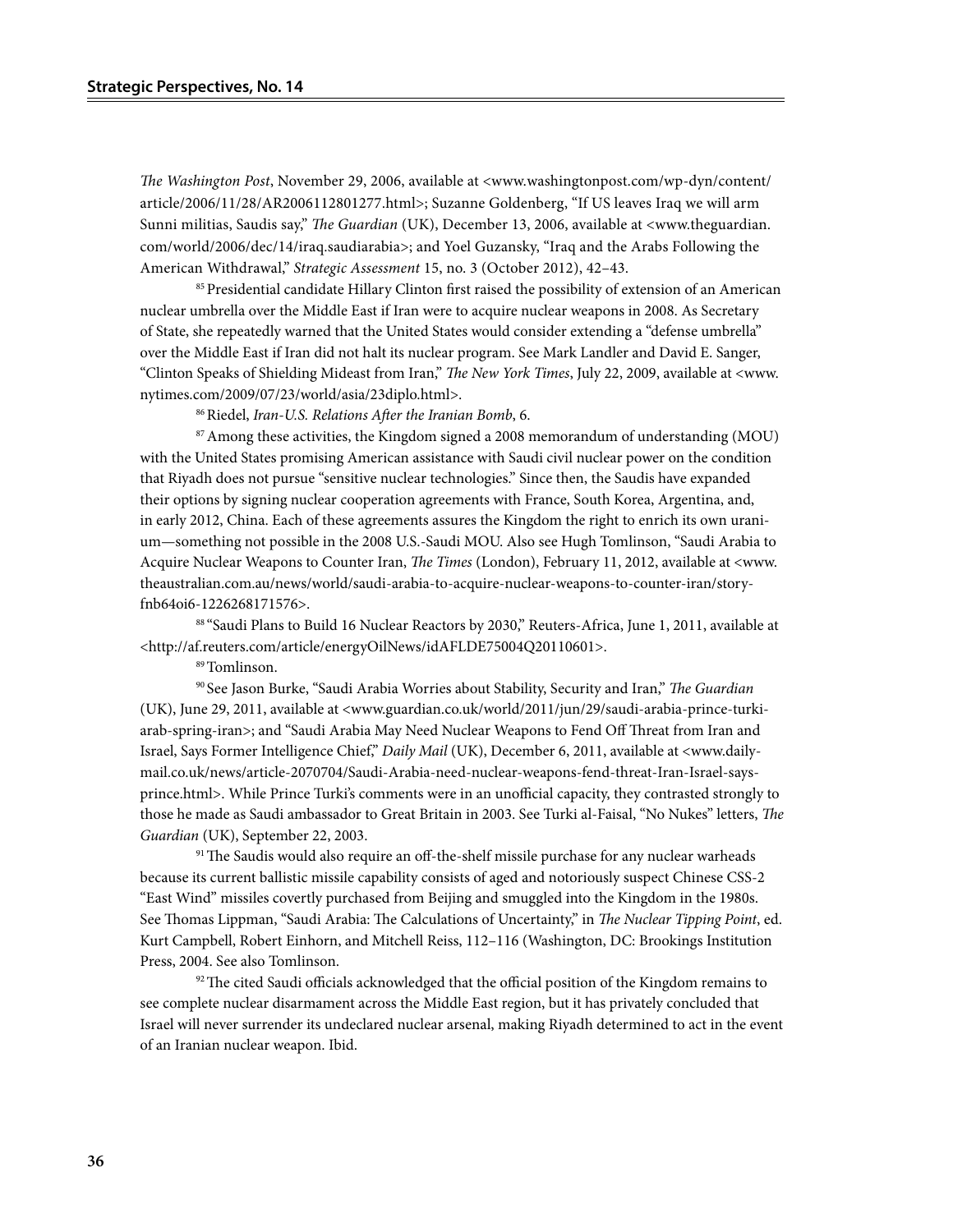93 Here I argue that growing Saudi concerns about Iran's nuclear possibilities and the unreliability of American support for the House of Saud, both of which have advanced markedly since the end of 2010, make an approach to Pakistan for nuclear weapons assistance far more likely than speculated in the pre-2010 writings of Lippman and Ibrahim al-Marashi. See Lippman, "Saudi Arabia," 111–141; and Ibrahim al-Marashi, "Saudi Petro-Nukes? Riyadh's Nuclear Intentions and Regime Survival Strategies," in *Forecasting Nuclear Proliferation in the 21st Century: A Comparative Perspective*, vol. 2, ed. William C. Potter, 76–99 (Stanford, CA: Stanford University Press, 2010).

94 Riedel, *Iran-U.S. Relations After the Iranian Bomb*, 4–5.

95 Husain Haqqani, *Pakistan: Between Military and Mosque* (Washington, DC: Carnegie Endowment for International Peace, 2005), 18.

96 For example, see the discussion of some of these historic military connections in Bruce Riedel, "Saudi Arabia: Nervously Watching Pakistan," *Brookings Institution Opinion*, January 28, 2008, available at <www.brookings.edu/research/opinions/2008/01/28-saudi-arabia-riedel>.

 $97$  Concerning Pakistan's reliance on loans and energy credits to fund its nuclear program, see Riedel, "Saudi Arabia: Nervously Watching Pakistan," January 28, 2008; and Khan, *Eating Grass*, 171–172. Also see "Saudi Arabia country profile," *SIPRI Update*, July 2004, available at <http://archives. sipri.org/contents/expcon/cnsc2sau.html>.

98 See the brief description of Saudi support for Pakistani nuclear weapons development in tandem with multiple Pakistani political and military leaders from Ali Bhutto in the 1970s to President Pervez Musharraf in 2003 in ibid.; see also Tomlinson; and Khan, *Eating Grass*, 172.

<sup>99</sup> Confronted with world sanctions if it responded to India's May 1998 nuclear tests with its own, Saudi Arabia promised Pakistan 50,000 barrels of free oil per day. Pakistan relied on this oil commitment and other large investments from various Saudi Princes and Saudi religious institutions to weather the American and Western economic sanctions that followed Pakistan's May 1998 response test. Riedel, "Saudi Arabia"; and Tomlinson.

<sup>100</sup> See "Saudis 'Mull Buying Nukes from Pakistan," UPI.com Special Reports, July 25, 2012, available at <www.upi.com/Top\_News/Special/2012/07/25/Saudis-mull-buying-nukes-from-Pakistan/ UPI-94601343239152/>; and Senator Sehar Kamran, *Pak-Gulf Defense and Security Cooperation*, Center for Pakistan and Gulf Studies (CPGS)—Occasional Paper (Rawalpindi: CPGS, January 2013), 7. For more on the history of this long-rumored nuclear bilateral arrangement see Riedel, "Saudi Arabia: Nervously Watching Pakistan"; and "Saudi Arabia country profile."

<sup>101</sup> See Kamran, 7–8.

<sup>102</sup> For a discussion of Saudi nuclear weapons infrastructure limitations and the political liabilities it would seek to avoid from going "nuclear" in response to Iranian acquisition of the bomb, see al-Marashi; and the slightly dated but useful Thomas W. Lippman, "Saudi Arabia: The Calculations of Uncertainty," in *The Nuclear Tipping Point: Why States Reconsider Their Nuclear Choices*, ed. Kurt M. Campbell, Robert J. Einhorn, and Mitchell B. Reiss, 111–144 (Washington, DC: Brookings Institution, 2004).

<sup>103</sup> For a recitation of this interpretation of the Nuclear Non-Proliferation Treaty (NPT) regarding Saudi Arabia and Pakistan, see Clary and Karlin.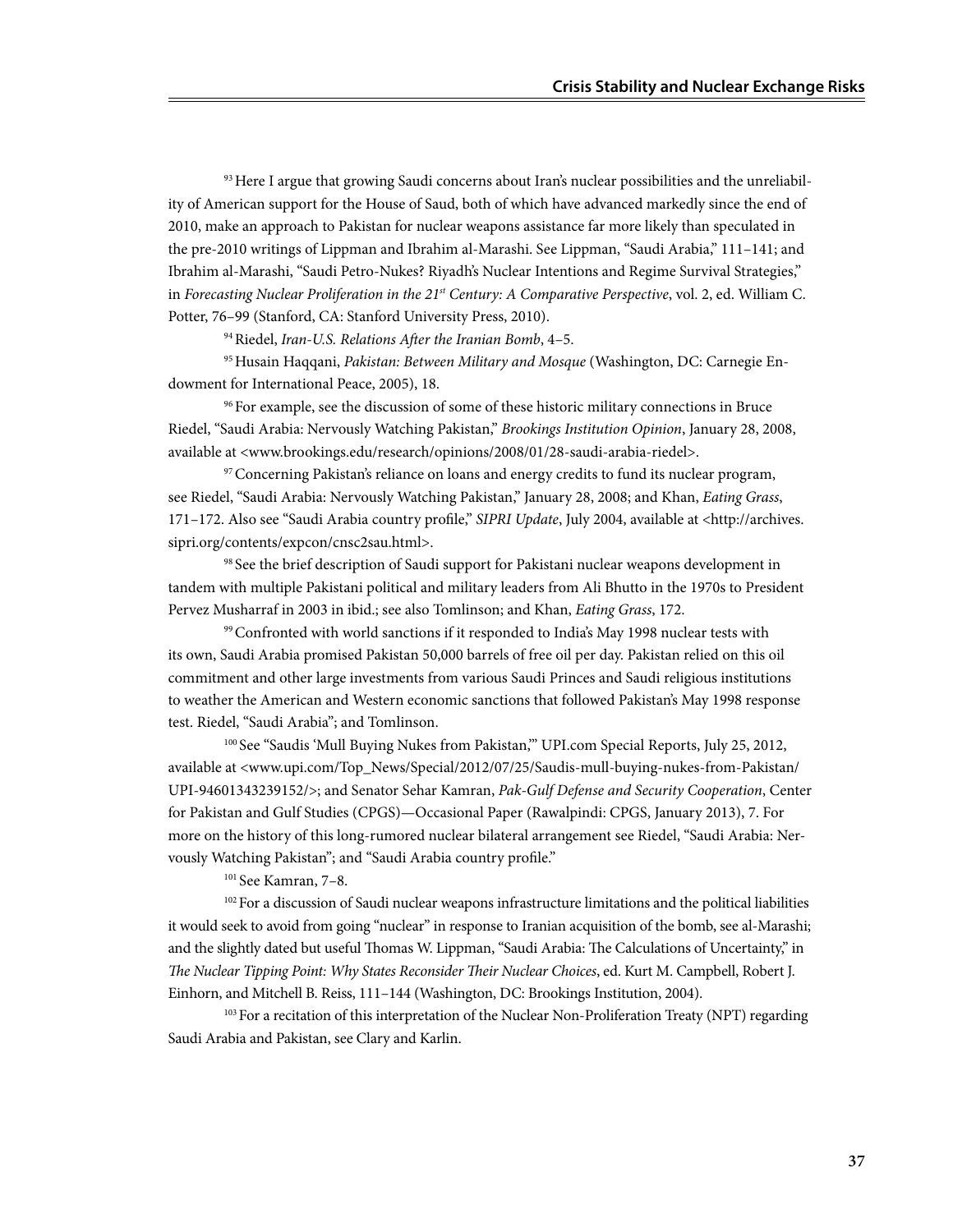104 For a detailed assessment, see Gregory Gause III and Toby C. Jones, "Saudi Arabia in the New Middle East," transcript, Council on Foreign Relations, January 26, 2012, available at <www.cfr.org/saudi-arabia/saudi-arabia-new-middle-east/p27205>.

<sup>105</sup> In this context, a specific extension of U.S. nuclear deterrence in a commitment to defend Saudi Arabia from a nuclear weapons threat by Iran is believed necessary because the Kingdom is one of many nonnuclear adherents to the 1968 NPT who doubt the relevance of the 1968 United Nations Security Council resolution by the United States, United Kingdom, and Soviet Union to defend any nonnuclear weapons state from attack or threat by nuclear weapons. For a summary of that declaration made in conjunction with the conclusion of the NPT, see statement by William C. Foster, "United States, United Kingdom and Soviet Union Propose Security Assurances Resolution," *Department of State Bulletin*, March 25, 1968, 401–403; and Ambassador Arthur Goldberg, "Statement of June 17 before the UN Security Council," *Department of State Bulletin*, July 8, 1968, 56–59.

106 Former Pakistani nuclear weapons program leader, interview with author, November 2012. <sup>107</sup> Although Retired Pakistani General Feroz Khan contends that Pakistan had a lot more to do with its own nuclear weapons designs than it is commonly given credit for, he also acknowledges China's pivotal role in sustaining and advancing Pakistan's nuclear fuel acquisition and weapons design know-how in the face of international isolation from the mid-1970s onward. See Khan, *Eating Grass*, 174–175, 195. A more extensive China-Pakistan relationship is asserted in multiple other sources, including Rodney Jones, *Nuclear Escalation Ladders in South Asia*, Defense Threat Reduction Agency Advanced Systems and Concepts Office Report Number ASCO 2011-007, April 2011, 19–21; and one of a series of scathing Indian think tank critiques found in Siddharth Ramana, "China-Pakistan Nuclear Alliance: An Analysis," IPCS monograph, August 2011.

108 Clary and Karlin.

109 Saudi Arabia acceded to the 1968 NPT in October 1988. Pakistan is a non-signatory and steadfast opponent. See "Signatories and Parties to the Treaty on the Non-Proliferation of Nuclear Weapons," *Bulletin of the Federation of American Scientists*, December 3, 1998, available at <www.fas. org/nuke/control/npt/text/npt3.htm>.

110 See Khan, *Eating Grass*, 360–363.

111 Ibid., 212–213, for development of this line of reasoning.

<sup>112</sup> The continuing relevance of the minimum provocation of Israel "imperative" was confirmed by a longtime Pakistani nuclear weapons insider who wished to remain anonymous, author interview, November 2012.

<sup>113</sup> For a detailed discussion of the misdirection of American strategic attention in South Asia, see Thomas F. Lynch III, *The 80% Solution: The Strategic Defeat of bin Laden's al-Qaeda and Implications for South Asian Security* (Washington, DC: The New America Foundation, February 2012), especially 10–16.

114 Some of this educational work has begun. It should be encouraged and expanded and include a more frank discussion of past American misanalysis of limited nuclear war.

115 Thomas Schelling, *Arms and Influence* (New Haven: Yale University Press, 1966), 47.

116 On the importance of a continuing American military presence in the Gulf, see Clary and

Karlin.

117 See Khan, *Eating Grass*, 212–213, for development of this line of reasoning.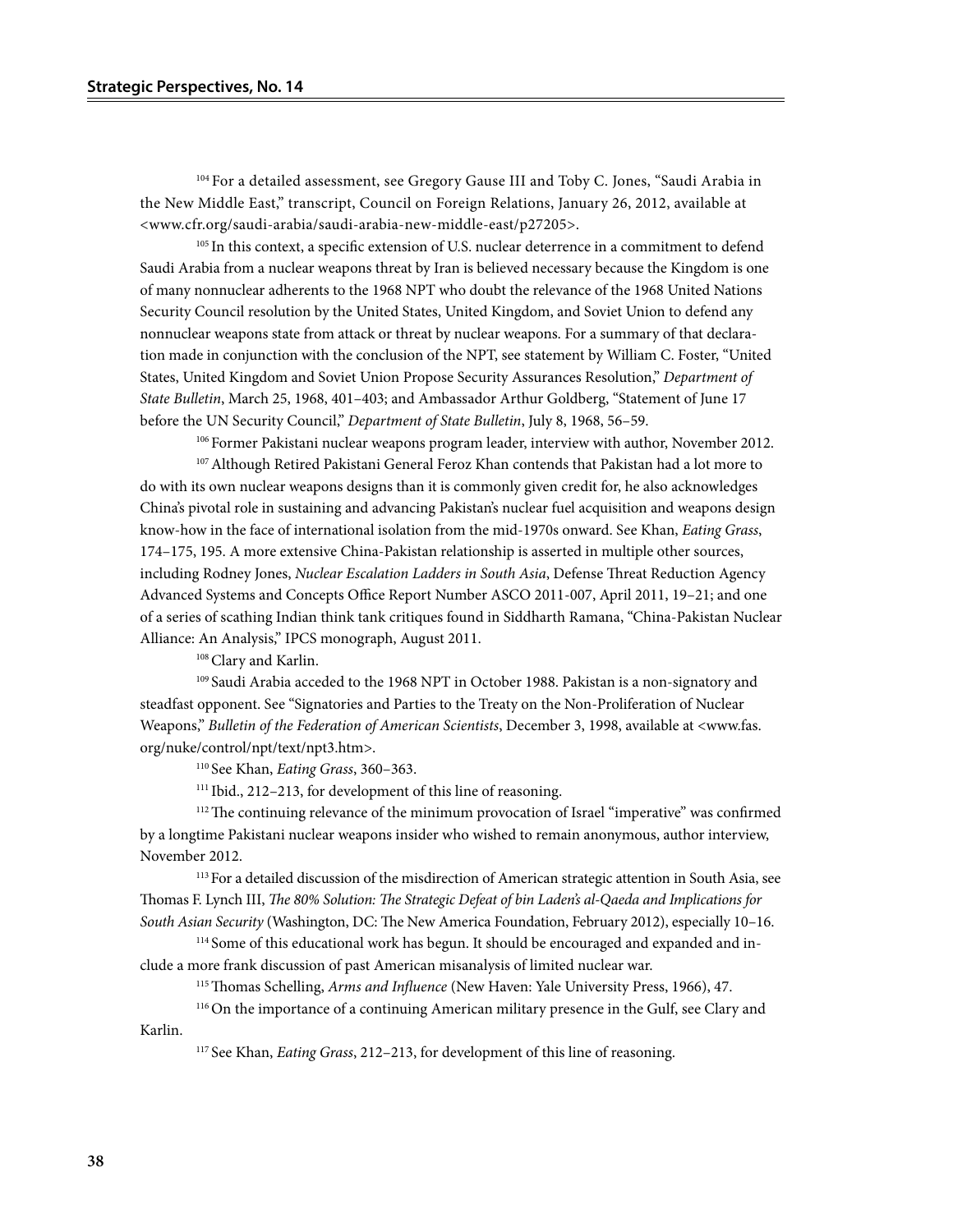## **About the Author**

*Dr. Thomas F. Lynch III* is a Distinguished Research Fellow in the Center for Strategic Research, Institute for National Strategic Studies, at the National Defense University (NDU). He focuses on South Asia, the Near East, and counterterrorism. He researches, writes, lectures, and organizes workshops and conferences for Department of Defense customers on the topics of Pakistan, Afghanistan, India, and the Subcontinent, the Gulf Arab states, and the past and future trajectory of radical Islam. He has published widely on these topics, including articles in *Orbis*, *The American Interest*, and *Joint Force Quarterly*; book chapters in publications by NDU Press and Johns Hopkins University Press; and feature monographs with the New America Foundation, Combating Terrorism Center at West Point, and NDU Press. Dr. Lynch joined NDU in July 2010 after a 28-year career as an Active-duty U.S. Army officer, serving in a variety of command and staff positions as an armor/cavalry officer and as a senior level politico-military analyst. Dr. Lynch holds a B.S. from the United States Military Academy and an MPA, M.A., and Ph.D. in International Relations from the Woodrow Wilson School of Public & International Affairs at Princeton University.

Dr. Lynch wishes to acknowledge the inspiration for this monograph provided from panelists and participants at the May 2011 NDU Symposium on Nuclear Proliferation and Crisis Stability on the Subcontinent. He also wishes to thank a series of dedicated research interns for their invaluable assistance in building and refining this text: Adelia Saunders, Iman Malik and Enoch Song.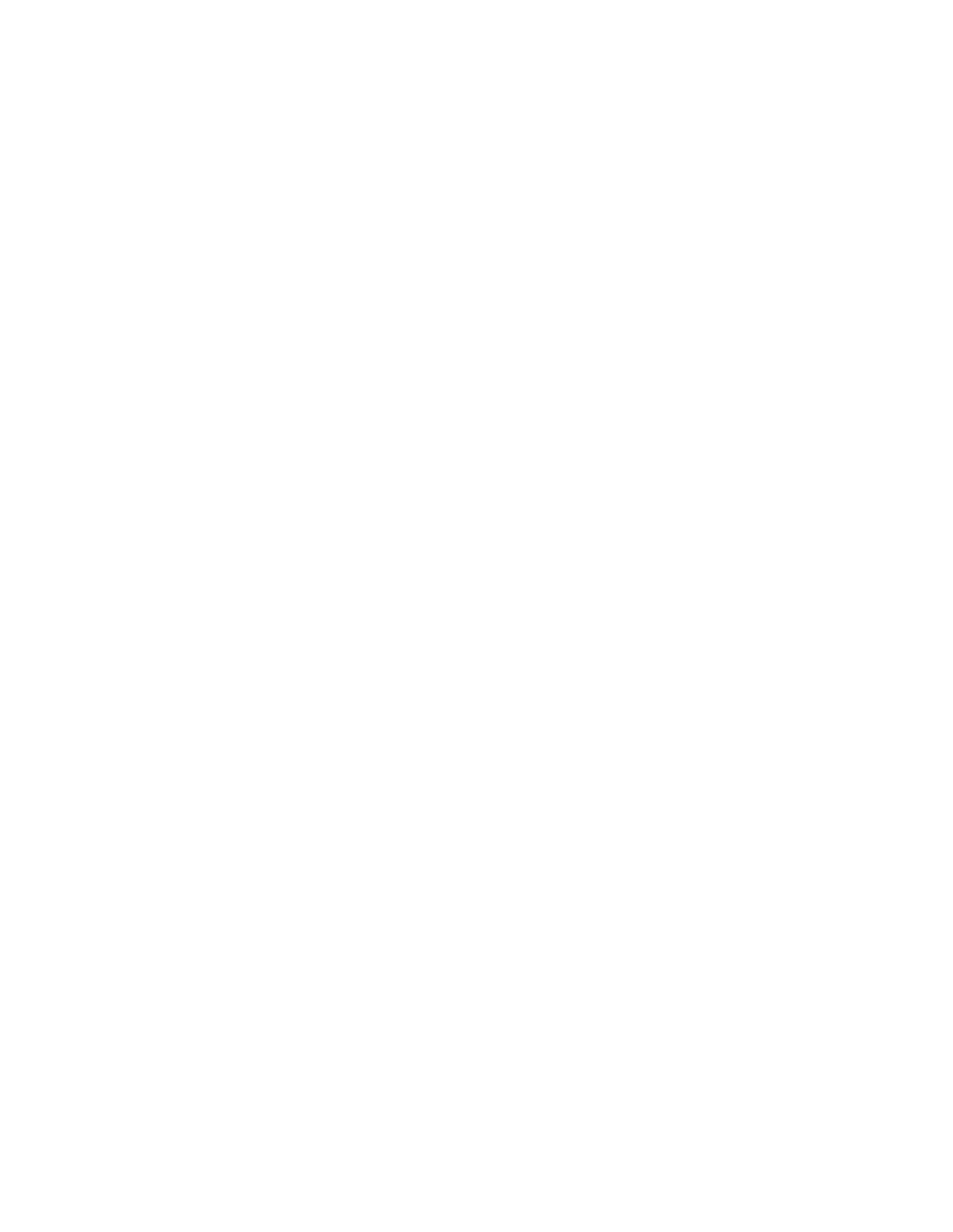#### **Center for Strategic Research Senior Fellows**

Col kris bauman, USAF *Senior Military Fellow*

> Mr. John A. Cope *Senior Research Fellow*

Dr. T.X. Hammes *Distinguished Research Fellow*

Mr. Frank G. Hoffman *Senior Research Fellow*

Dr. Christopher J. Lamb *Distinguished Research Fellow*

> Dr. Andre Le Sage *Senior Research Fellow*

Dr. Thomas F. Lynch III *Distinguished Research Fellow*

Mr. Leo G. Michel *Distinguished Research Fellow* Dr. denise natali *Senior Research Fellow*

COL richard outzen, usa *Senior Military Fellow*

Dr. James J. Przystup *Senior Research Fellow*

Dr. Nicholas Rostow *Senior Director*

Dr. Phillip C. Saunders *Distinguished Research Fellow*

Dr. Judith S. Yaphe *Distinguished Research Fellow*

Dr. Christopher Yung *Senior Research Fellow*

For a complete list of INSS researchers and staff, please visit www.ndu.edu/inss/index.cfm.